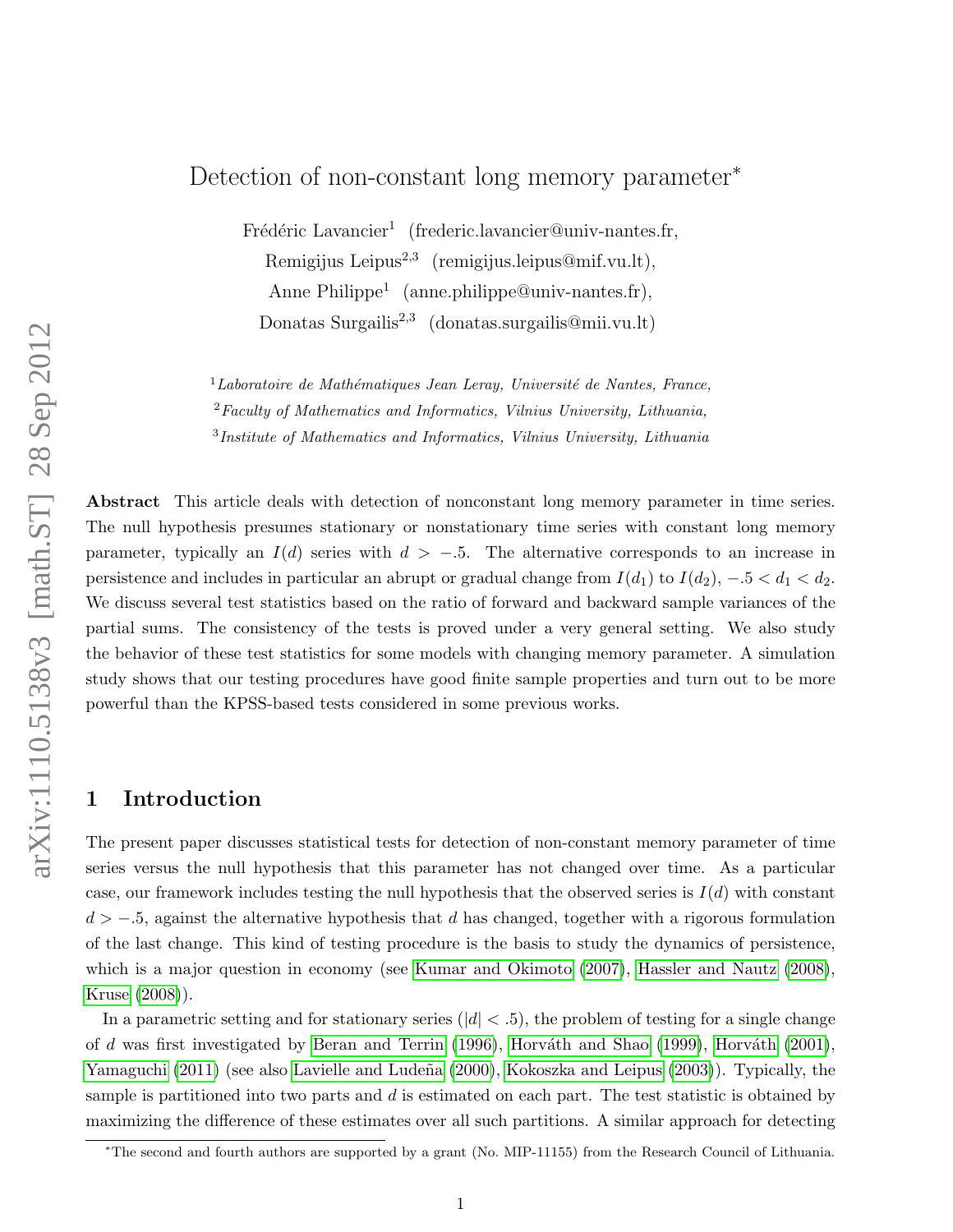multiple changes of d was used in [Shimotsu \(2006\)](#page-39-0) and [Bardet and Kammoun \(2008\)](#page-37-1) in a more general semiparametric context.

The above approach for testing against changes of d appears rather natural although applies to abrupt changes only and involves (multiple) estimation of d which is not very accurate if the number of observations between two change-points is not large enough; moreover, estimates of d involve bandwidth or some other tuning parameters and are rather sensitive to the short memory spectrum of the process.

On the other hand, some regression-based Lagrange Multiplier procedures have been recently discussed in [Hassler and Meller \(2009\)](#page-38-7) and [Martins and Rodrigues \(2010\)](#page-39-1). The series is first filtered by  $(1-L)^d$ , where L is the lag operator and d is the long memory parameter under the null hypothesis, then the resulting series is subjected to a (augmented) Lagrange Multiplier test for fractional integration, following the pioneer works by Robinson [\(1991,](#page-39-2) [1994\)](#page-39-3). The filtering step can be done only approximatively and involves in practice an estimation of d. This is certainly the main reason for the size distortion that can be noticed in the simulation study displayed in [Martins and Rodrigues \(2010\)](#page-39-1).

In a nonparametric set up, following [Kim \(2000\)](#page-38-8), [Kim et al. \(2002\)](#page-38-9) proposed several tests (hereafter referred to as Kim's tests), based on the ratio

<span id="page-1-0"></span>
$$
\mathcal{K}_n(\tau) := \frac{U_{n-\lfloor n\tau \rfloor}^*(X)}{U_{\lfloor n\tau \rfloor}(X)}, \qquad \tau \in [0,1],
$$
\n(1.1)

where

<span id="page-1-1"></span>
$$
U_k(X) := \frac{1}{k^2} \sum_{j=1}^k \left( S_j - \frac{j}{k} S_k \right)^2, \qquad U_{n-k}^*(X) := \frac{1}{(n-k)^2} \sum_{j=k+1}^n \left( S_{n-j+1}^* - \frac{n-j+1}{n-k} S_{n-k}^* \right)^2 \tag{1.2}
$$

are estimates of the second moment of forward and backward de-meaned partial sums

$$
\frac{1}{k^{1/2}}\Big(S_j - \frac{j}{k}S_k\Big), j = 1, \dots, k \quad \text{and} \quad \frac{1}{(n-k)^{1/2}}\Big(S_{n-j+1}^* - \frac{n-j+1}{n-k}S_{n-k}^*\Big), j = k+1, \dots, n,
$$

on intervals  $[1, 2, \ldots, k]$  and  $[k + 1, \ldots, n]$ , respectively. Here and below, given a sample  $X =$  $(X_1,\ldots,X_n),$ 

$$
S_k := \sum_{j=1}^k X_j, \qquad S_{n-k}^* := \sum_{j=k+1}^n X_j
$$

denote the forward and backward partial sums processes. Originally developed to test for a change from  $I(0)$  to  $I(1)$  (see also [Busetti and Taylor \(2004\)](#page-37-2), [Kim et al. \(2002\)](#page-38-9)), Kim's statistics were extended in [Hassler and Scheithauer \(2011\)](#page-38-10) to detect a change from  $I(0)$  to  $I(d)$ ,  $d > 0$ . A related, though different approach based on the so-called CUSUM statistics, was used in [Leybourne et al. \(2007\)](#page-39-4) and [Sibbertsen and Kruse \(2009\)](#page-39-5) to test for a change from stationarity  $(d_1 < .5)$  to nonstationarity  $(d_2 > .5)$ , or vice versa.

The present work extends Kim's approach to detect an abrupt or gradual change from  $I(d_1)$  to  $I(d_2)$ , for any  $-0.5 < d_1 < d_2$  with exception of values  $d_1, d_2 \in \{0.5, 1.5, \ldots\}$  (see Remark [3.2](#page-6-0) for an explanation of the last restriction). This includes both stationary and nonstationary null (nochange) hypothesis which is important for applications since nonstationary time series with  $d > 0.5$ are common in economics. Although our asymptotic results (Propositions [3.1,](#page-5-0) [4.1](#page-7-0) and Corollary [3.1\)](#page-6-1) are valid for the original Kim's statistics, see Remark [4.3,](#page-8-0) we modify Kim's ratio [\(1.1\)](#page-1-0), by replacing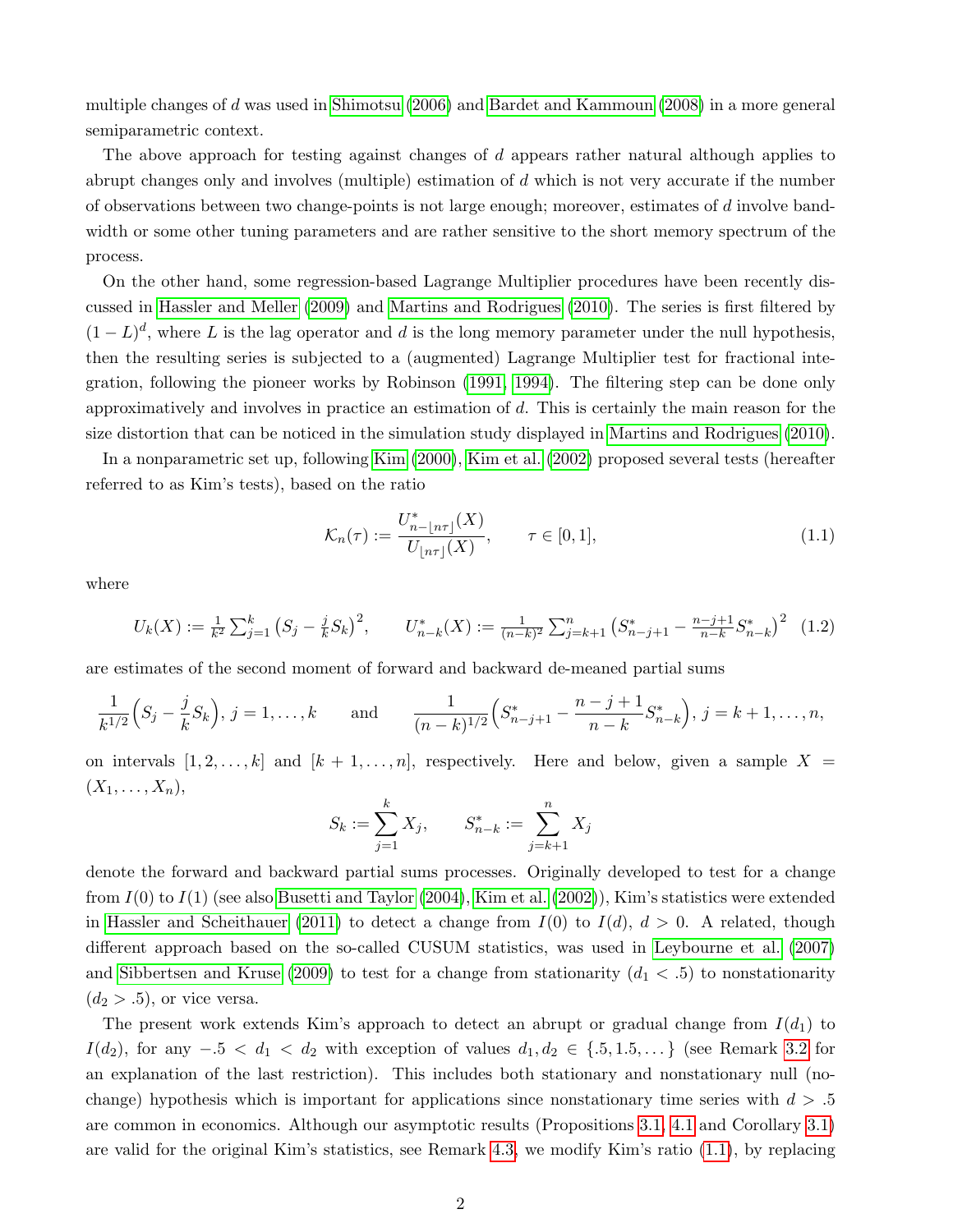the second sample moments  $U_k(X)$ ,  $U_{n-k}^*(X)$  in [\(1.2\)](#page-1-1) of backward and forward partial sums by the corresponding empirical variances  $V_k(X)$ ,  $V^*_{n-k}(X)$  defined at [\(3.1\)](#page-4-0) below. This modification is similar to the difference between the KPSS and the V/S tests, see [Giraitis et al. \(2003\)](#page-37-3), and leads to a more powerful testing procedure (see Tables [1–](#page-23-0)[2\)](#page-24-0). It is important to note that the ratio-based statistics discussed in our paper, as well as the original Kim's statistics, do not require an estimate of d and do not depend on any tuning parameter apart from the choice of the testing interval  $\mathcal{T} \subset (0,1)$ . However, the limiting law under the null hypothesis depends on  $d$ , hence the computation of the quantile defining the critical region requires a weakly consistent estimate of the memory parameter  $d$ .

The paper is organized as follows. Section [2](#page-2-0) contains formulations of the null and alternative hypotheses, in terms of joint convergence of forward and backward partial sums processes, and describes a class of  $I(d)$  processes which satisfy the null hypothesis. Section [3](#page-4-1) introduces the ratio statistics  $W_n, I_n$  and  $R_n$  and derives their limit distribution under the null hypothesis. Section [4](#page-7-1) displays theoretical results, from which the consistency of our testing procedures is derived. Section [5](#page-8-1) discusses the behavior of our statistics under alternative hypothesis. Some fractionally integrated models with constant or changing memory parameter are considered and the behavior of the above statistics for such models is studied. Section [6](#page-15-0) extends the tests of Section [3](#page-4-1) to the case when observations contain a linear trend. Section [7](#page-17-0) contains simulations of empirical size and power of our testing procedures. All proofs are collected in Section [8.](#page-31-0)

### <span id="page-2-0"></span>2 The null and alternative hypotheses

Let  $X = (X_1, \ldots, X_n)$  be a sample from a time series  $\{X_j\} = \{X_j, j = 1, 2, \ldots\}$ . Additional assumptions about  $\{X_i\}$  will be specified later. Recall the definition of forward and backward partial sums processes of  $X$ :

$$
S_k = S_k(X) = \sum_{j=1}^k X_j, \qquad S_{n-k}^* = S_{n-k}^*(X) = \sum_{j=k+1}^n X_j.
$$

Note that backward sums can be expressed via forward sums, and vice versa:  $S_{n-k}^* = S_n - S_k$ ,  $S_k = S_n^* - S_{n-k}^*$ .

For  $0 \le a < b \le 1$ , let us denote by  $D[a, b]$  the Skorokhod space of all cadlag (i.e. right-continuous with left limits) real-valued functions defined on interval [a, b]. In this article, the space  $D[a, b]$  and the product space  $D[a_1, b_1] \times D[a_2, b_2]$ , for any  $0 \le a_i < b_i \le 1$ ,  $i = 1, 2$ , are all endowed with the uniform topology and the  $\sigma$ -field generated by the open balls (see [Pollard \(1984\)](#page-39-6)). The weak convergence of random elements in such spaces is denoted ' $\rightarrow_{D[a,b]}$ ' and ' $\rightarrow_{D[a_1,b_1]\times D[a_2,b_2]}$ ', respectively; the weak convergence of finite-dimensional distributions is denoted  $\rightarrow_{fdd}$ ; the convergence in law and in probability of random variables are denoted ' $\rightarrow$ <sub>law</sub>' and ' $\rightarrow$ <sub>p</sub>', respectively.

The following hypotheses are clear particular cases of our more general hypotheses  $H_0$ ,  $H_1$  specified later. The null hypothesis below involves the classical type I fractional Brownian motion in the limit behavior of the partial sums, which is typical for linear models with long memory. Recall that a type I fractional Brownian motion  $B_{d+.5}^{\text{I}} = \{B_{d+.5}^{\text{I}}(\tau), \tau \ge 0\}$  with Hurst parameter  $H = d + .5 \in (0, 2),$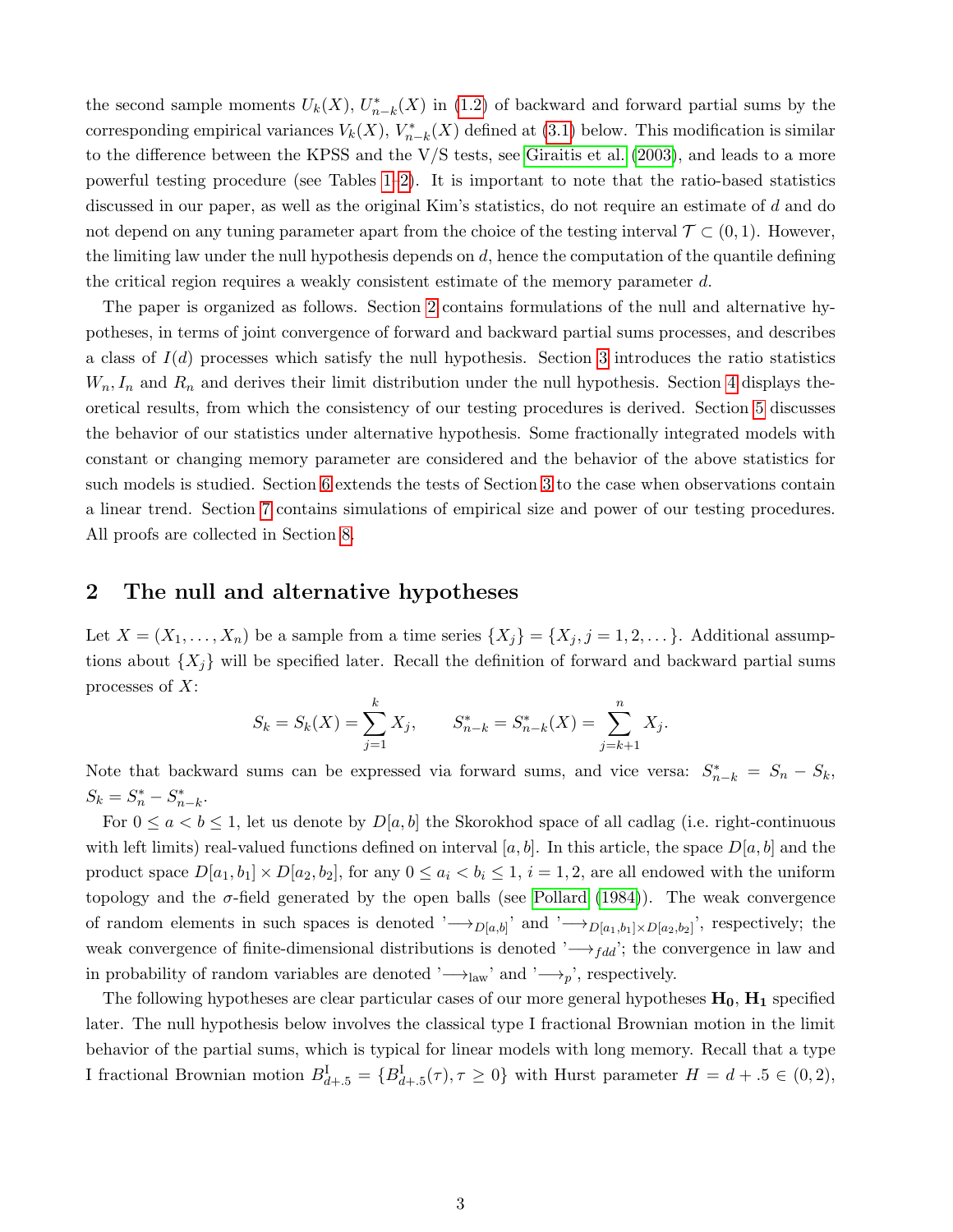$H \neq 1$  is defined by

<span id="page-3-2"></span>
$$
B_{d+.5}^{\text{I}}(\tau) := \begin{cases} \frac{1}{\Gamma(d+1)} \int_{-\infty}^{\tau} \left( (\tau - u)^d - (-u)_{+}^d \right) \mathrm{d}B(u), & -0.5 < d < 0.5, \\ \int_0^{\tau} B_{d-.5}^{\text{I}}(u) \mathrm{d}u, & 0.5 < d < 1.5, \end{cases}
$$
(2.1)

where  $(-u)_+ := (-u) \vee 0$  and  $\{B(u), u \in \mathbb{R}\}\$ is a standard Brownian motion with zero mean and variance  $EB^2(u) = |u|$ . Let  $|x|$  denote the integer part of the real number  $x \in \mathbb{R}$ .

 $\mathbf{H}_0[\mathbf{I}]$ : There exist  $d \in (-5, 1.5), d \neq 0.5, \kappa > 0$  and a normalization  $A_n$  such that

<span id="page-3-4"></span>
$$
n^{-d-5}\left(S_{\lfloor n\tau \rfloor} - \lfloor n\tau \rfloor A_n\right) \longrightarrow_{D[0,1]} \kappa B^{\mathrm{I}}_{d+.5}(\tau), \quad n \to \infty. \tag{2.2}
$$

 $\mathbf{H}_1[\mathbf{I}]$ : There exist  $0 \le v_0 < v_1 \le 1, d > -.5$ , and a normalization  $A_n$  such that

<span id="page-3-1"></span>
$$
\left(n^{-d-5}\left(S_{\lfloor n\tau_1\rfloor}-\lfloor n\tau_1\rfloor A_n\right),\,n^{-d-5}\left(S_{\lfloor n\tau_2\rfloor}^*-\lfloor n\tau_2\rfloor A_n\right)\right)\quad\longrightarrow_{D[0,v_1]\times D[0,1-v_0]} \quad (0,Z_2(\tau_2)),\,\,(2.3)
$$

as  $n \to \infty$ , where  $\{Z_2(\tau), \tau \in [1 - \nu_1, 1 - \nu_0]\}$  is a nondegenerate a.s. continuous Gaussian process.

Here and hereafter, a random element Z of  $D[a, b]$  is called *nondegenerate* if it is not identically zero on the interval [a, b] with positive probability, in other words, if  $P(Z(u) = 0, \forall u \in [a, b]) = 0$ .

Typically, the null hypothesis  $H_0[I]$  is satisfied by  $I(d)$  series (see Definition [5.1\)](#page-8-2). In Section [5.1](#page-8-3) we give a general family of linear processes satisfying  $H_0[I]$  including stationary and nonstationary processes. See also [Taqqu \(1979\)](#page-40-1), [Giraitis et al. \(2000\)](#page-38-11) and the review paper [Giraitis et al. \(2009\)](#page-38-12) for some classes of non-linear stationary processes (subordinated Gaussian processes and stochastic volatility models) which satisfy  $H_0[I]$  for  $0 < d < 0.5$ . The alternative hypothesis corresponds to the processes changing from  $I(d_1)$  to  $I(d_2)$  processes (see Section [5.3](#page-11-0) for examples).

<span id="page-3-5"></span>Let us give a first example based on the well-known FARIMA model.

**Example 2.1** A FARIMA $(0, d, 0)$  process  $\varepsilon_t(d) = \sum_{s=0}^{\infty} \pi_s(d)\zeta_{t-s}$  with  $-0.5 < d < 0.5$  satisfies assumption  $H_0[I]$  with  $\kappa = 1, A_n = 0$ . Here,  $\pi_s(d), s = 0, 1, \ldots$  are the moving-average coefficients (see [\(5.12\)](#page-11-1)) and  $\{\zeta_t\}$  is a Gaussian white noise with zero mean and unit variance. Moreover, for two different memory parameters  $-0.5 < d_1 < d_2 < 0.5$ , we can construct a process satisfying  $\mathbf{H}_1[\mathbf{I}]$  by

<span id="page-3-0"></span>
$$
X_t := \begin{cases} \varepsilon_t(d_1), & t \le \lfloor n\theta^* \rfloor, \\ \varepsilon_t(d_2), & t > \lfloor n\theta^* \rfloor, \end{cases} \tag{2.4}
$$

where  $\theta^* \in (0,1)$ . The process in [\(2.4\)](#page-3-0) satisfies [\(2.3\)](#page-3-1) with  $d = d_2$ ,  $A_n = 0$ ,  $v_0 = 0$ ,  $v_1 = \theta^*$ , and  $Z_2(\tau) = B_{d+1.5}^{\text{I}}(1) - B_{d+1.5}^{\text{I}}(\theta^* \vee (1 - \tau)), \tau \in [0, 1].$  In the case of  $.5 < d < 1.5$ , FARIMA(0,d,0) process in [\(2.4\)](#page-3-0) is defined by  $\varepsilon_t(d) = \sum_{i=1}^t Y_i$ , where  $\{Y_t\}$  is a stationary FARIMA(0,d - 1,0).

The testing procedures of Section [3](#page-4-1) for testing the hypotheses  $H_0[I]$  and  $H_1[I]$  can be extended to more general context. We formulate these 'extended' hypotheses as follows.

 $\mathbf{H}_0$ : There exist normalizations  $\gamma_n \to \infty$  and  $A_n$  such that

<span id="page-3-3"></span>
$$
\gamma_n^{-1}(S_{\lfloor n\tau \rfloor} - \lfloor n\tau \rfloor A_n) \longrightarrow_{D[0,1]} Z(\tau), \tag{2.5}
$$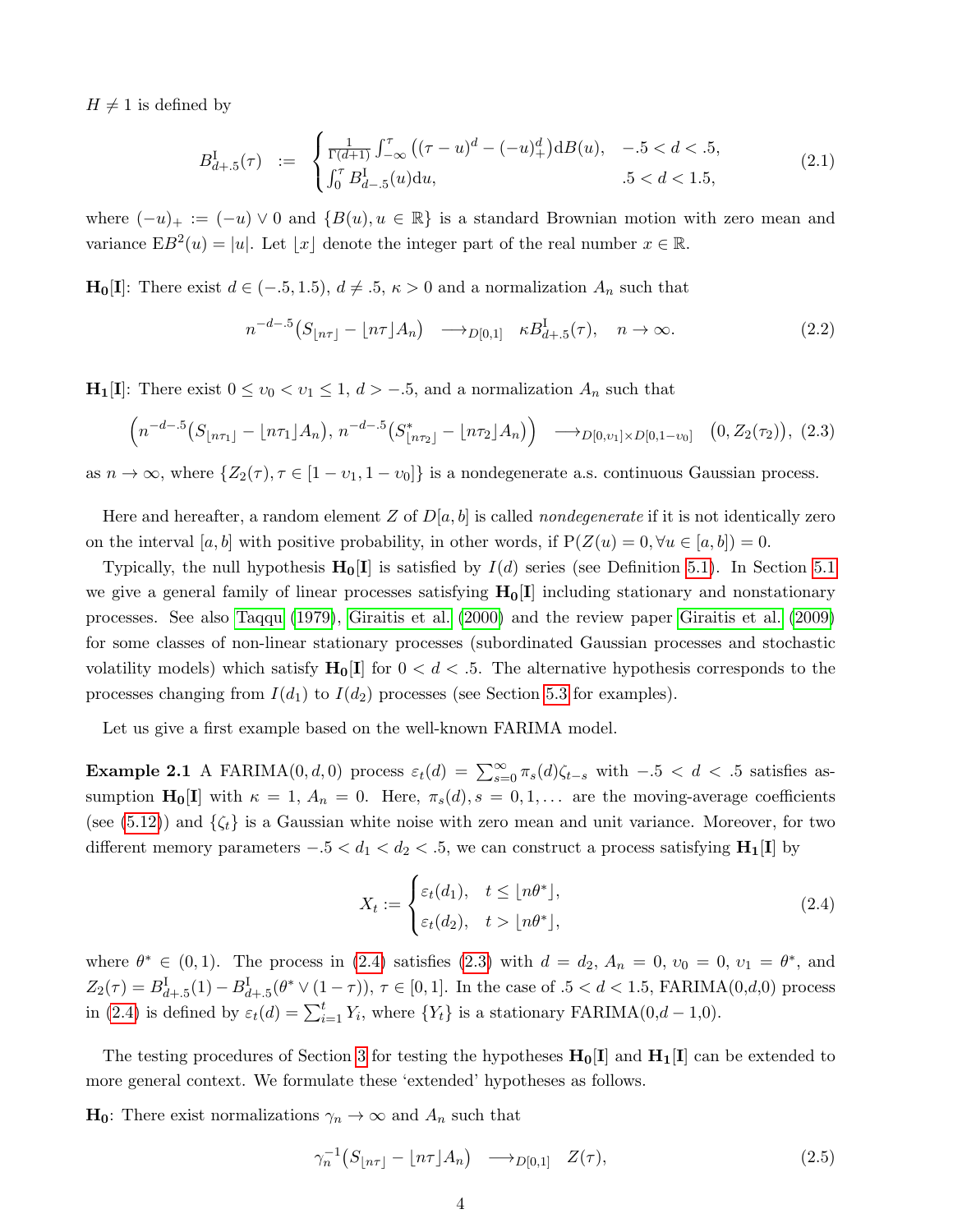where  $\{Z(\tau), \tau \in [0, 1]\}$  is a nondegenerate a.s. continuous random process.

**H**<sub>1</sub>: There exist  $0 \le v_0 < v_1 \le 1$  and normalizations  $\gamma_n \to \infty$  and  $A_n$  such that

<span id="page-4-5"></span>
$$
\left(\gamma_n^{-1}(S_{\lfloor n\tau_1 \rfloor} - \lfloor n\tau_1 \rfloor A_n), \, \gamma_n^{-1}(S_{\lfloor n\tau_2 \rfloor}^* - \lfloor n\tau_2 \rfloor A_n)\right) \longrightarrow_{D[0,\nu_1] \times D[0,1-\nu_0]} (0, Z_2(\tau_2)), \quad (2.6)
$$

where  $\{Z_2(\tau), \tau \in [1 - \nu_1, 1 - \nu_0]\}$  is a nondegenerate a.s. continuous random process.

Typically, normalization  $A_n = EX_0$  accounts for centering of observations and does not depend on n. Assumptions  $H_0$  and  $H_1$  represent very general forms of the null ('no change in persistence of X') and the alternative ('an increase in persistence of  $X'$ ) hypotheses. Indeed, an increase in persistence of X at time  $k_* = \lfloor nv_1 \rfloor$  typically means that forward partial sums  $S_j, j \leq k_*$  grow at a slower rate  $\gamma_{n1}$  compared with the rate of growth  $\gamma_{n2}$  of backward sums  $S_j^*, j \leq n - k_*$ . Therefore, the former sums tend to a degenerated process  $Z_1(\tau) \equiv 0, \tau \in [0, \nu_1]$  under the normalization  $\gamma_n = \gamma_{n2}$ . Clearly,  $H_0$  and  $H_1$  are not limited to stationary processes and allow infinite variance processes as well. While these assumptions are sufficient for derivation of the asymptotic distribution and consistency of our tests, they need to be specified in order to be practically implemented. The hypothesis  $H_0[I]$  presented before is one example of such specification and involves the type I fBm. Another example involving the type II fBm is presented in Section [5.2.](#page-9-0)

### <span id="page-4-1"></span>3 The testing procedure

#### <span id="page-4-6"></span>3.1 The test statistics

Analogously to  $(1.1)$ – $(1.2)$ , introduce the corresponding partial sums' variance estimates

<span id="page-4-0"></span>
$$
V_k(X) := \frac{1}{k^2} \sum_{j=1}^k \left( S_j - \frac{j}{k} S_k \right)^2 - \left( \frac{1}{k^{3/2}} \sum_{j=1}^k \left( S_j - \frac{j}{k} S_k \right) \right)^2,
$$
  

$$
V_{n-k}^*(X) := \frac{1}{(n-k)^2} \sum_{j=k+1}^n \left( S_{n-j+1}^* - \frac{n-j+1}{n-k} S_{n-k}^* \right)^2 - \left( \frac{1}{(n-k)^{3/2}} \sum_{j=k+1}^n \left( S_{n-j+1}^* - \frac{n-j+1}{n-k} S_{n-k}^* \right) \right)^2
$$
(3.1)

and the corresponding 'backward/forward variance ratio':

<span id="page-4-2"></span>
$$
\mathcal{L}_n(\tau) := \frac{V_{n-\lfloor n\tau \rfloor}^*(X)}{V_{\lfloor n\tau \rfloor}(X)}, \qquad \tau \in [0,1].
$$
\n(3.2)

For a given testing interval  $\mathcal{T} = [\mathcal{T}, \overline{\tau}] \subset (0, 1)$ , define the analogs of the 'supremum' and 'integral' statistics of [Kim \(2000\)](#page-38-8):

<span id="page-4-4"></span>
$$
W_n(X) := \sup_{\tau \in \mathcal{T}} \mathcal{L}_n(\tau), \qquad I_n(X) := \int_{\tau \in \mathcal{T}} \mathcal{L}_n(\tau) d\tau.
$$
 (3.3)

We also define the analog of the ratio statistic introduced in [Sibbertsen and Kruse \(2009\)](#page-39-5):

<span id="page-4-3"></span>
$$
R_n(X) := \frac{\inf_{\tau \in \mathcal{T}} V_{n-\lfloor n\tau \rfloor}^*(X)}{\inf_{\tau \in \mathcal{T}} V_{\lfloor n\tau \rfloor}(X)}.
$$
\n(3.4)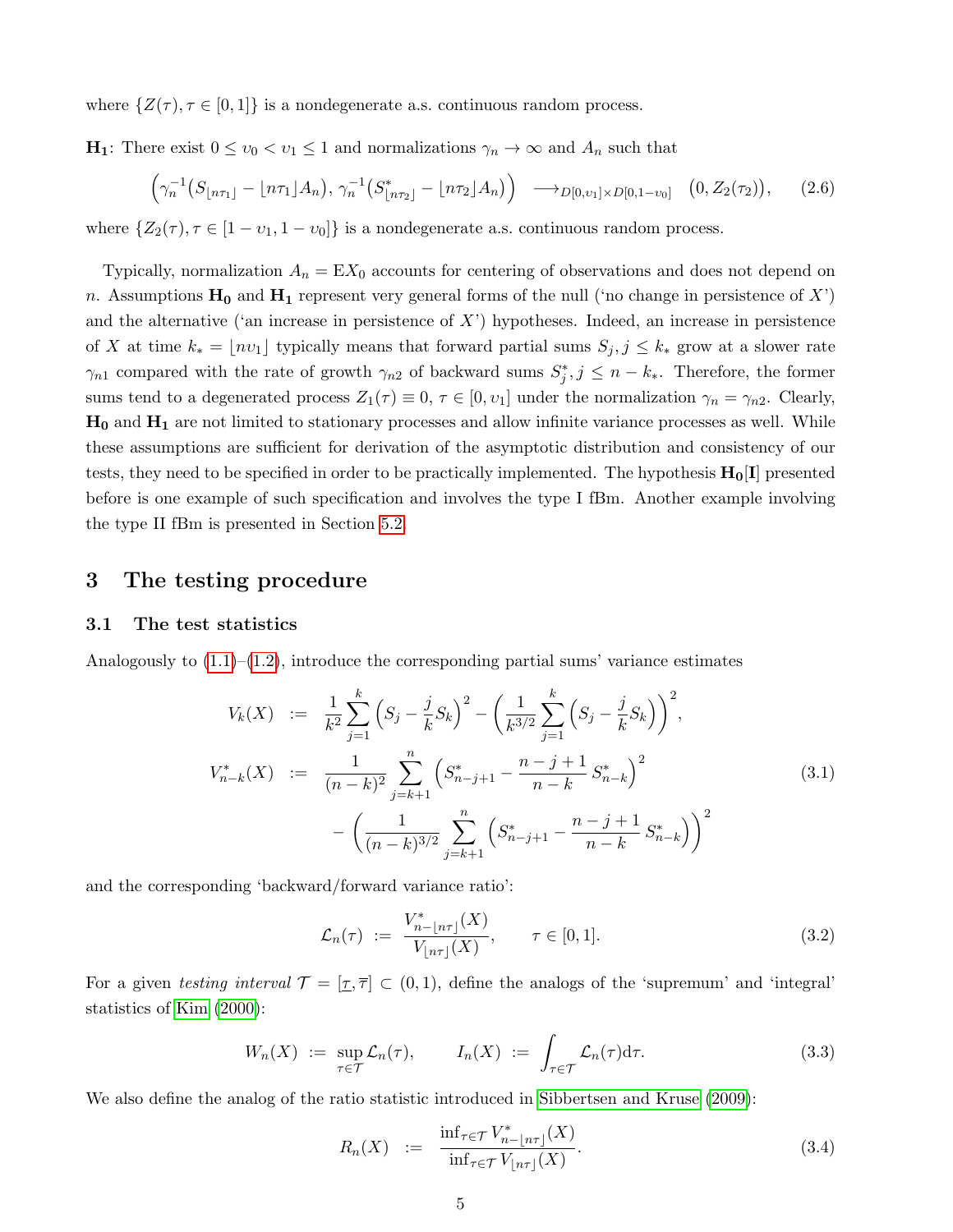This statistic has also the same form as statistic R of Leybourne et al.  $(2007)$ , formed as a ratio of the minimized CUSUMs of squared residuals obtained from the backward and forward subsamples of X, in the  $I(0)/I(1)$  framework. The limit distribution of these statistics is given in Proposition [3.1.](#page-5-0) To this end, define

<span id="page-5-6"></span>
$$
Z^*(u) := Z(1) - Z(1 - u), \ u \in [0, 1] \tag{3.5}
$$

and a continuous time analog of the partial sums' variance  $V_{\lfloor n\tau \rfloor}(X)$  in [\(3.1\)](#page-4-0):

<span id="page-5-5"></span>
$$
Q_{\tau}(Z) := \frac{1}{\tau^2} \bigg[ \int_0^{\tau} \big( Z(u) - \frac{u}{\tau} Z(\tau) \big)^2 du - \frac{1}{\tau} \big( \int_0^{\tau} \big( Z(u) - \frac{u}{\tau} Z(\tau) \big) du \big)^2 \bigg]. \tag{3.6}
$$

Note  $Q_{1-\tau}(Z^*)$  is the corresponding analog of  $V^*_{n-|n\tau|}(X)$  in the numerators of the statistics in [\(3.2\)](#page-4-2) and [\(3.4\)](#page-4-3).

<span id="page-5-0"></span>**Proposition 3.1** Assume  $H_0$ . Then

<span id="page-5-1"></span>
$$
\left(\gamma_n^{-1}(S_{\lfloor n\tau_1 \rfloor} - \lfloor n\tau_1 \rfloor A_n), \, \gamma_n^{-1}(S_{\lfloor n\tau_2 \rfloor}^* - \lfloor n\tau_2 \rfloor A_n)\right) \longrightarrow_{D[0,1] \times D[0,1]} (Z(\tau_1), Z^*(\tau_2)). \tag{3.7}
$$

Moreover, assume that

<span id="page-5-2"></span>
$$
Q_{\tau}(Z) > 0 \quad a.s. \text{ for any } \tau \in \mathcal{T}. \tag{3.8}
$$

Then

<span id="page-5-3"></span>
$$
W_n(X) \longrightarrow_{\text{law}} W(Z) := \sup_{\tau \in \mathcal{T}} \frac{Q_{1-\tau}(Z^*)}{Q_{\tau}(Z)},
$$
  
\n
$$
I_n(X) \longrightarrow_{\text{law}} I(Z) := \int_{\tau \in \mathcal{T}} \frac{Q_{1-\tau}(Z^*)}{Q_{\tau}(Z)} d\tau,
$$
  
\n
$$
R_n(X) \longrightarrow_{\text{law}} R(Z) := \frac{\inf_{\tau \in \mathcal{T}} Q_{1-\tau}(Z^*)}{\inf_{\tau \in \mathcal{T}} Q_{\tau}(Z)}.
$$
\n(3.9)

The convergence in [\(3.7\)](#page-5-1) is an immediate consequence of  $H_0$ , while the fact that (3.7) and [\(3.8\)](#page-5-2) imply [\(3.9\)](#page-5-3) is a consequence of Proposition [4.1](#page-7-0) stated in Section [4.](#page-7-1)

**Remark 3.1** As noted previously, the alternative hypothesis  $H_1$  focuses on an *increase* of d, and the statistics [\(3.3\)](#page-4-4), [\(3.4\)](#page-4-3) are defined accordingly. It is straightforward to modify our testing procedures to test for a decrease of persistence. In such case, the corresponding test statistics are defined by exchanging forward and backward partial sums, or  $V_{\lfloor n\tau \rfloor}(X)$  and  $V_{n-\lfloor n\tau \rfloor}^*(X)$ :

<span id="page-5-4"></span>
$$
W_n^*(X) := \sup_{\tau \in \mathcal{T}} \mathcal{L}_n^{-1}(\tau), \quad I_n^*(X) := \int_{\tau \in \mathcal{T}} \mathcal{L}_n^{-1}(\tau) d\tau, \quad R_n^*(X) := \frac{\inf_{\tau \in \mathcal{T}} V_{\lfloor n\tau \rfloor}(X)}{\inf_{\tau \in \mathcal{T}} V_{n-\lfloor n\tau \rfloor}^*(X)}.
$$
 (3.10)

In the case when the direction of the change of d is unknown, one can use various combinations of [\(3.3\)](#page-4-4) and [\(3.10\)](#page-5-4), e.g. the sums

$$
W_n^*(X) + W_n(X), \quad I_n^*(X) + I_n(X), \quad R_n^*(X) + R_n(X),
$$

or the maxima

$$
\max\{W_n^*(X),W_n(X)\},\ \ \max\{I_n^*(X),I_n(X)\},\ \ \max\{R_n^*(X),R_n(X)\}.
$$

The limit distributions of the above six statistics under  $H_0$  follow immediately from Proposition [3.1.](#page-5-0) However, for a given direction of change, the 'one-sided' tests in [\(3.3\)](#page-4-4), [\(3.4\)](#page-4-3) or [\(3.10\)](#page-5-4) are preferable as they are more powerful.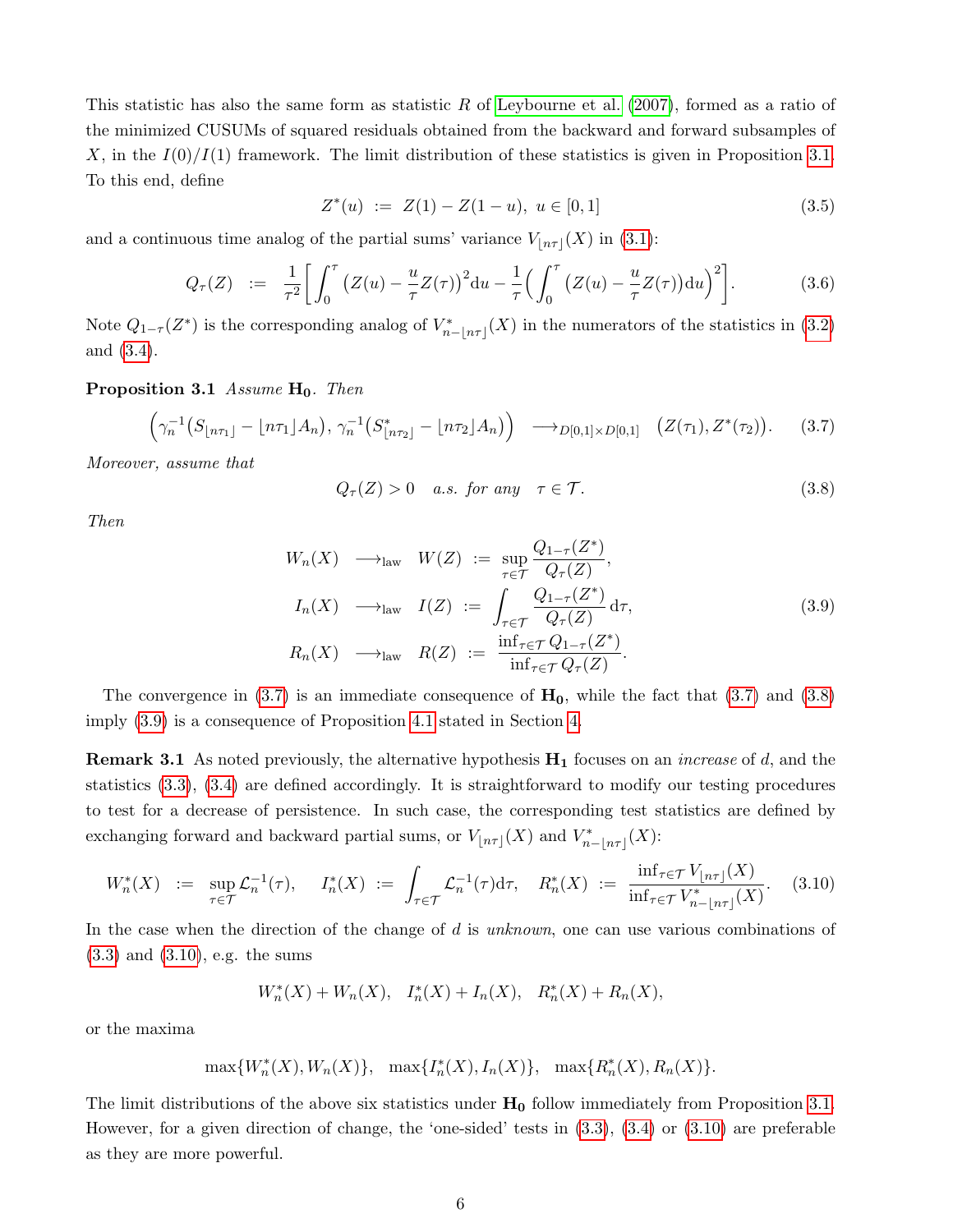#### 3.2 Practical implementation for testing  $H_0[I]$  against  $H_1[I]$

Under the 'type I fBm null hypothesis'  $H_0[I]$ , the limit distribution of the above statistics follows from Proposition [3.1](#page-5-0) with  $\gamma_n = n^{d+0.5}$  and  $Z = \kappa B_{d+0.5}^{\text{I}}$ . In this case, condition [\(3.8\)](#page-5-2) is verified and we obtain the following result.

<span id="page-6-1"></span>Corollary 3.1 Assume  $H_0[I]$ . Then

<span id="page-6-2"></span>
$$
W_n(X) \longrightarrow_{\text{law}} W(B_{d+.5}^{\text{I}}), \quad I_n(X) \longrightarrow_{\text{law}} I(B_{d+.5}^{\text{I}}), \quad R_n(X) \longrightarrow_{\text{law}} R(B_{d+.5}^{\text{I}}). \tag{3.11}
$$

The process  $B_{d+1,5}^{\text{I}}$  in [\(3.11\)](#page-6-2) depends on unknown memory parameter d, and so do the upper  $\alpha$ –quantiles of the r.v.'s in the right-hand sides of [\(3.11\)](#page-6-2)

<span id="page-6-3"></span>
$$
q_T^{[I]}(\alpha, d) := \inf\{x : P(T(B_{d+.5}^I) \le x) \ge 1 - \alpha)\},\tag{3.12}
$$

where  $T = W, I, R$ . Hence, applying the corresponding test, the unknown parameter d in [\(3.12\)](#page-6-3) is replaced by a consistent estimator  $\hat{d}$ .

Testing procedure. Reject  $H_0[I]$ , if

<span id="page-6-4"></span>
$$
W_n(X) > q_W^{[I]}(\alpha, \hat{d}), \qquad I_n(X) > q_I^{[I]}(\alpha, \hat{d}), \qquad R_n(X) > q_R^{[I]}(\alpha, \hat{d}), \tag{3.13}
$$

respectively, where  $\hat{d}$  is a weakly consistent estimator of d:

<span id="page-6-6"></span>
$$
\hat{d} \longrightarrow_p d, \qquad n \to \infty. \tag{3.14}
$$

The fact that the replacement of d by  $\hat{d}$  in [\(3.13\)](#page-6-4) preserves asymptotic significance level  $\alpha$  is guaranteed by the continuity of the quantile functions provided by Proposition [3.2](#page-6-5) below.

<span id="page-6-5"></span>**Proposition 3.2** Let  $d \in (-.5, 1.5), d \neq .5, \alpha \in (0, 1)$  and let  $\hat{d}$  satisfy [\(3.14\)](#page-6-6). Then

$$
q_T^{[I]}(\alpha, \hat{d}) \longrightarrow_p q_T^{[I]}(\alpha, d), \quad \text{for} \quad T = W, I, R.
$$

We omit the proof of the above proposition since it follows the same lines as in the paper Giraitis et al.  $(2006, \text{Lemma } 2.1)$  devoted to tests of stationarity based on the V/S statistic.

Several estimators of d can be used in  $(3.13)$ . See the review paper Bardet et al.  $(2003)$  for a discussion of some popular estimators. In our simulations we use the Non-Stationarity Extended Local Whittle Estimator (NELWE) of [Abadir et al. \(2007\)](#page-37-5), which applies to both stationary ( $|d| < .5$ ) and nonstationary  $(d > .5)$  cases.

<span id="page-6-0"></span>**Remark 3.2** The above tests can be straightforwardly extended to  $d > 1.5$ ,  $d \neq 2.5, 3.5, \ldots$ , provided some modifications. Note that type I fBm for such values of  $d$  is defined by iterating the integral in [\(2.1\)](#page-3-2) (see e.g. [Davidson and de Jong \(2000\)](#page-37-6)). On the other hand, although type I fBm can be defined for  $d = .5, 1.5, \ldots$  as well, these values are excluded from our discussion for the following reasons. Firstly, in such case the normalization  $\gamma_n$  of partial sums process of  $I(d)$  processes is different from  $n^{d+0.5}$  and contains an additional logarithmic factor, see [Liu \(1998\)](#page-39-7). Secondly and more importantly, for  $d = .5$  the limit process  $Z(\tau) = B_1^{\text{I}}(\tau) = \tau B_1^{\text{I}}(1)$  is a random line, in which case the limit statistic  $Q_{\tau}(Z)$  in [\(3.6\)](#page-5-5) degenerates to zero, see also Remark [4.2](#page-7-2) below.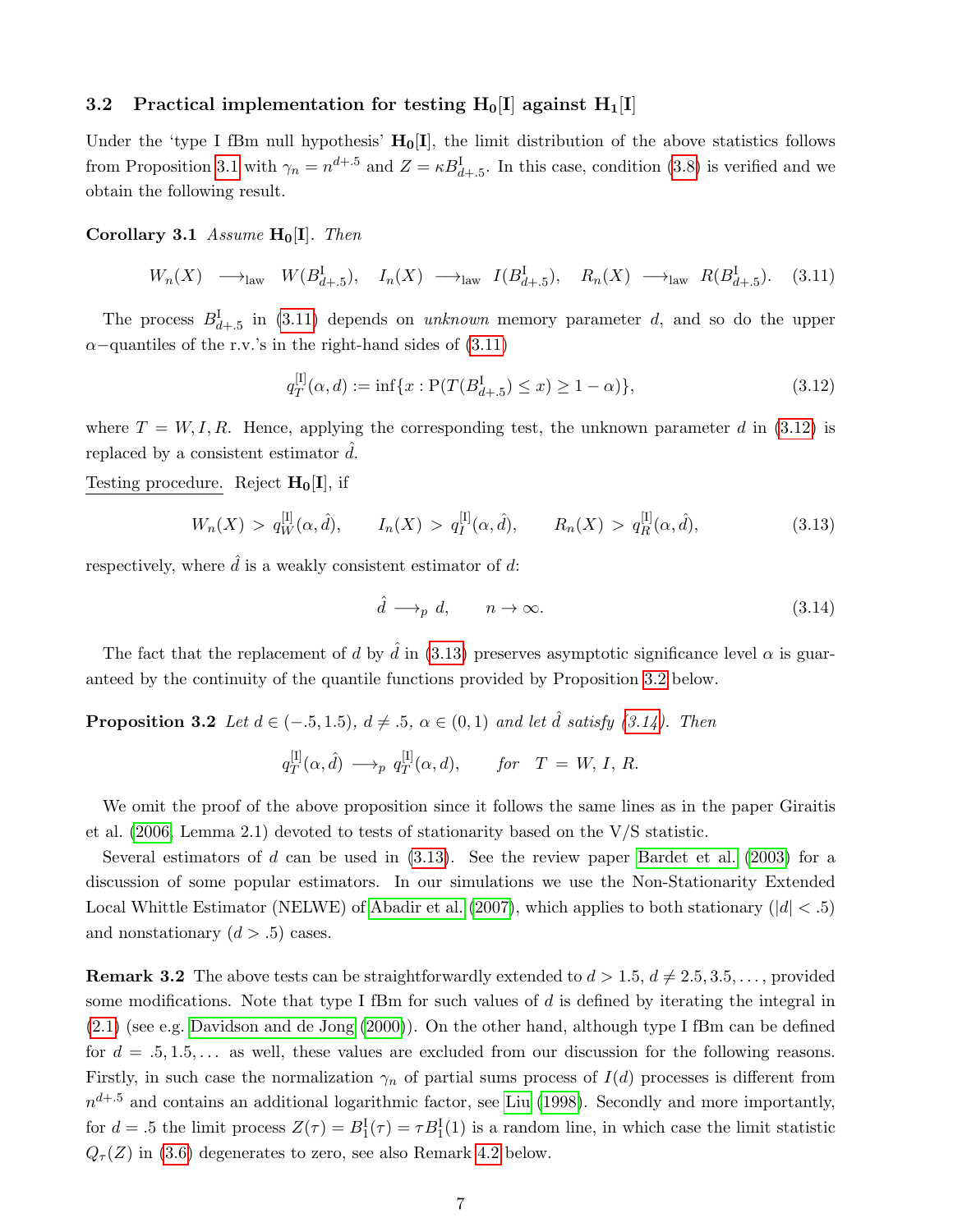### <span id="page-7-1"></span>4 Consistency and asymptotic power

It is natural to expect that under alternative hypotheses  $H_1$  or  $H_1[I]$ , all three statistics  $W_n(X)$ ,  $I_n(X)$ ,  $R_n(X)$  tend to infinity in probability, provided the testing interval  $\mathcal T$  and the degeneracy interval  $[0, v_1]$ of forward partial sums are embedded:  $\mathcal{T} \subset [0, v_1]$ . This is true indeed, see Proposition [4.1](#page-7-0) (iii) below, meaning that our tests are consistent. Moreover, it is of interest to determine the rate at which these statistics grow under alternative, or the asymptotic power. The following Proposition [4.1](#page-7-0) provides the theoretical background to study the consistency of the tests. It also provides the limit distributions of the test statistics under  $H_0$  since Proposition [3.1](#page-5-0) is an easy corollary of Proposition [4.1](#page-7-0) (ii).

<span id="page-7-0"></span>**Proposition 4.1** (i) Let there exist  $0 \le v_0 < v_1 \le 1$  and normalizations  $\gamma_{ni} \to \infty$  and  $A_{ni}$ ,  $i = 1, 2$ such that

<span id="page-7-4"></span>
$$
\left(\gamma_{n1}^{-1}(S_{\lfloor n\tau_1 \rfloor} - \lfloor n\tau_1 \rfloor A_{n1}), \gamma_{n2}^{-1}(S_{\lfloor n\tau_2 \rfloor}^* - \lfloor n\tau_2 \rfloor A_{n2})\right) \longrightarrow_{D[0,\nu_1] \times D[0,1-\nu_0]} (Z_1(\tau_1), Z_2(\tau_2)), (4.1)
$$

where  $(Z_1(\tau_1), Z_2(\tau_2))$  is a two-dimensional random process having a.s. continuous trajectories on  $[v_0, v_1] \times [1 - v_1, 1 - v_0].$  Then

<span id="page-7-3"></span>
$$
((n/\gamma_{n1}^2)V_{\lfloor n\tau_1 \rfloor}(X), (n/\gamma_{n2}^2)V_{n-\lfloor n\tau_2 \rfloor}^*(X)) \longrightarrow_{D(0,v_1] \times D[v_0,1)} (Q_{\tau_1}(Z_1), Q_{1-\tau_2}(Z_2)). \tag{4.2}
$$

Moreover, the limit process  $(Q_{\tau_1}(Z_1), Q_{1-\tau_2}(Z_2))$  in [\(4.2\)](#page-7-3) is a.s. continuous on  $(v_0, v_1] \times [v_0, v_1)$ . (ii) Assume, in addition to (i), that  $\mathcal{T} \subset \mathcal{U} := [v_0, v_1]$  and

<span id="page-7-6"></span>
$$
Q_{\tau}(Z_1) > 0 \quad a.s. \text{ for any } \tau \in \mathcal{T}. \tag{4.3}
$$

Then, as  $n \to \infty$ ,

<span id="page-7-5"></span>
$$
(\gamma_{n1}/\gamma_{n2})^2 W_n(X) \longrightarrow_{\text{law}} \sup_{\tau \in \mathcal{T}} \frac{Q_{1-\tau}(Z_2)}{Q_{\tau}(Z_1)},
$$
  

$$
(\gamma_{n1}/\gamma_{n2})^2 I_n(X) \longrightarrow_{\text{law}} \int_{\tau \in \mathcal{T}} \frac{Q_{1-\tau}(Z_2)}{Q_{\tau}(Z_1)} d\tau,
$$
  

$$
(\gamma_{n1}/\gamma_{n2})^2 R_n(X) \longrightarrow_{\text{law}} \frac{\inf_{\tau \in \mathcal{T}} Q_{1-\tau}(Z_2)}{\inf_{\tau \in \mathcal{T}} Q_{\tau}(Z_1)}.
$$
 (4.4)

(iii) Assume, in addition to (i), that  $\mathcal{T} \subset \mathcal{U}$ ,  $Z_1(\tau) \equiv 0$ ,  $\tau \in \mathcal{T}$  and the process  $\{Q_{1-\tau}(Z_2), \tau \in \mathcal{T}\}\$ is nondegenerate. Then

$$
(\gamma_{n1}/\gamma_{n2})^2 \left\{ \begin{array}{c} W_n(X) \\ I_n(X) \\ R_n(X) \end{array} \right\} \longrightarrow_p \infty.
$$
 (4.5)

<span id="page-7-2"></span>**Remark 4.1** Typically, under  $H_1$  relation [\(4.1\)](#page-7-4) is satisfied with  $\gamma_{n2}$  increasing much faster than  $\gamma_{n1}$ (e.g.,  $\gamma_{ni} = n^{d_i+1.5}$ ,  $i = 1, 2, d_1 < d_2$ ) and then [\(4.4\)](#page-7-5) imply that  $W_n(X)$ ,  $I_n(X)$  and  $R_n(X)$  grow as  $O_p((\gamma_{n2}/\gamma_{n1})^2)$ . Two classes of fractionally integrated series with changing memory parameter and satisfying [\(4.1\)](#page-7-4) are discussed in Section [5.](#page-8-1)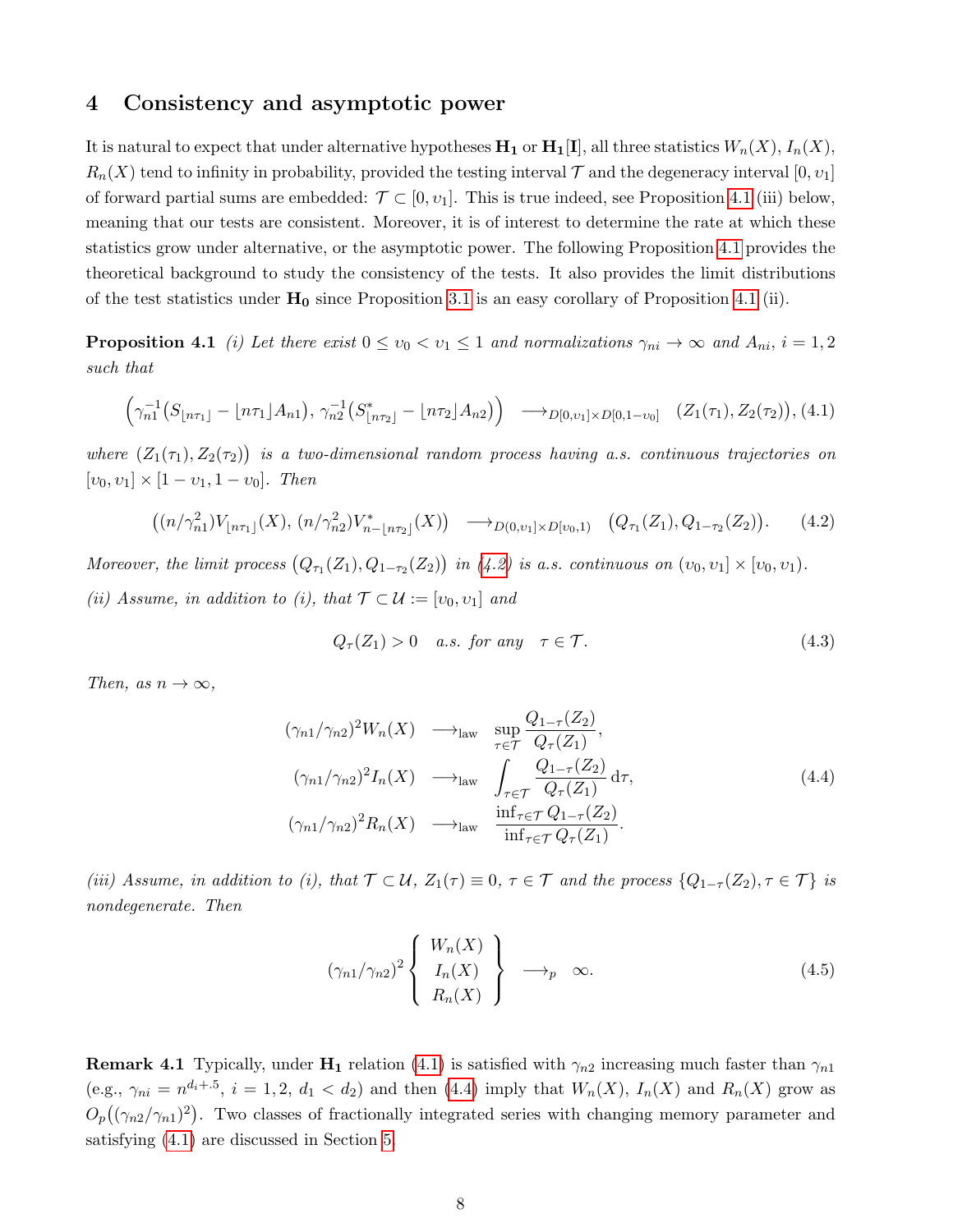**Remark 4.2** Note that  $Q_{\tau}(Z) \ge 0$  by the Cauchy-Schwarz inequality and that  $Q_{\tau}(Z) = 0$  implies  $Z(u) - \frac{u}{\tau}$  $\frac{u}{\tau}Z(\tau) = a$  for all  $u \in [0, \tau]$  and some (random)  $a = a(\tau)$ . In other words,  $P(Q_{\tau}(Z) = 0) > 0$ implies that for some (possibly, random) constants  $a$  and  $b$ ,

<span id="page-8-4"></span>
$$
P(Z(u) = a + \frac{u}{\tau}b, \forall u \in [0, \tau]) > 0.
$$
\n(4.6)

Therefore, condition [\(4.3\)](#page-7-6) implicitly excludes situations as in [\(4.6\)](#page-8-4), with  $a \neq 0, b \neq 0$ , which may arise under the null hypothesis  $\mathbf{H_0}$ , if  $A_n = 0$  in [\(2.5\)](#page-3-3) whereas the  $X_j$ 's have nonzero mean.

<span id="page-8-0"></span>Remark 4.3 All the results in Sections [3](#page-4-1) and [5](#page-8-1) hold for Kim's statistics in [\(7.1\)](#page-17-1), defined by replacing  $V_{\lfloor n\tau \rfloor}(X), V^*_{n-\lfloor n\tau \rfloor}(X)$  in [\(3.3\)](#page-4-4), [\(3.4\)](#page-4-3) by  $U_{\lfloor n\tau \rfloor}(X), U^*_{n-\lfloor n\tau \rfloor}(X)$  as given in [\(1.2\)](#page-1-1), with the only difference that the functional  $Q_{\tau}(Z)$  in the corresponding statements must be replaced by its counterpart  $\widetilde{Q}_{\tau}(Z) := \tau^{-2} \int_0^{\tau} (Z(u) - \frac{u}{\tau})$  $\frac{u}{\tau}Z(\tau)\big)^{2}du$ , cf. [\(3.6\)](#page-5-5).

# <span id="page-8-1"></span>5 Application to fractionally integrated processes

This section discusses the convergence of forward and backward partial sums for some fractionally integrated models with constant or changing memory parameter and the behavior of statistics  $W_n, I_n, R_n$ for such models.

#### <span id="page-8-3"></span>5.1 Type I fractional Brownian motion and the null hypothesis  $H_0[I]$

It is well-known that type I fBm arises in the scaling limit of d–integrated, or  $I(d)$ , series with i.i.d. or martingale difference innovations. See [Davydov \(1970\)](#page-37-7), [Peligrad and Utev \(1997\)](#page-39-8), [Marinucci and](#page-39-9) [Robinson \(1999\)](#page-39-9), Bružaitė and Vaičiulis (2005) and the references therein.

A formal definition of  $I(d)$  process (denoted  $\{X_t\} \sim I(d)$ ) for  $d > -.5, d \neq .5, 1.5, \ldots$  is given below. Let  $MD(0, 1)$  be the class of all stationary ergodic martingale differences  $\{\zeta_s, s \in \mathbb{Z}\}\$  with unit variance  $E[\zeta_0^2]=1$  and zero conditional expectation  $E[\zeta_s|\mathcal{F}_{s-1}]=0, s \in \mathbb{Z}$ , where  $\{\mathcal{F}_s, s \in \mathbb{Z}\}$  is a nondecreasing family of  $\sigma$ −fields.

<span id="page-8-2"></span>**Definition 5.1** *(i)* Write  $\{X_t\} \sim I(0)$  *if* 

<span id="page-8-5"></span>
$$
X_t = \sum_{j=0}^{\infty} a_j \zeta_{t-j}, \qquad t \in \mathbb{Z}
$$
 (5.1)

is a moving average with martingale difference innovations  $\{\zeta_i\} \in \text{MD}(0, 1)$  and summable coefficients  $\sum_{j=0}^{\infty} |a_j| < \infty$ ,  $\sum_{j=0}^{\infty} a_j \neq 0$ . (ii) Let  $d \in (-5, 5) \setminus \{0\}$ . Write  $\{X_t\} \sim I(d)$  if  $\{X_t\}$  is a fractionally integrated process

$$
X_t = (1 - L)^{-d} Y_t = \sum_{j=0}^{\infty} \pi_j(d) Y_{t-j}, \qquad t \in \mathbb{Z},
$$
\n(5.2)

where  $Y_t = \sum_{j=0}^{\infty} a_j \zeta_{t-j}$ ,  $\{Y_t\} \sim I(0)$  and  $\{\pi_j(d), j \ge 0\}$  are the coefficients of the binomial expansion  $(1-z)^{-d} = \sum_{j=0}^{\infty} \pi_j(d) z^j, |z| < 1.$ (iii) Let  $d > .5$  and  $d \neq 1.5, 2.5, \ldots$ . Write  $\{X_t\} \sim I(d)$  if  $X_t = \sum_{j=1}^t Y_j, t = 1, 2, \ldots$ , where  ${Y_t} \sim I(d-1)$ .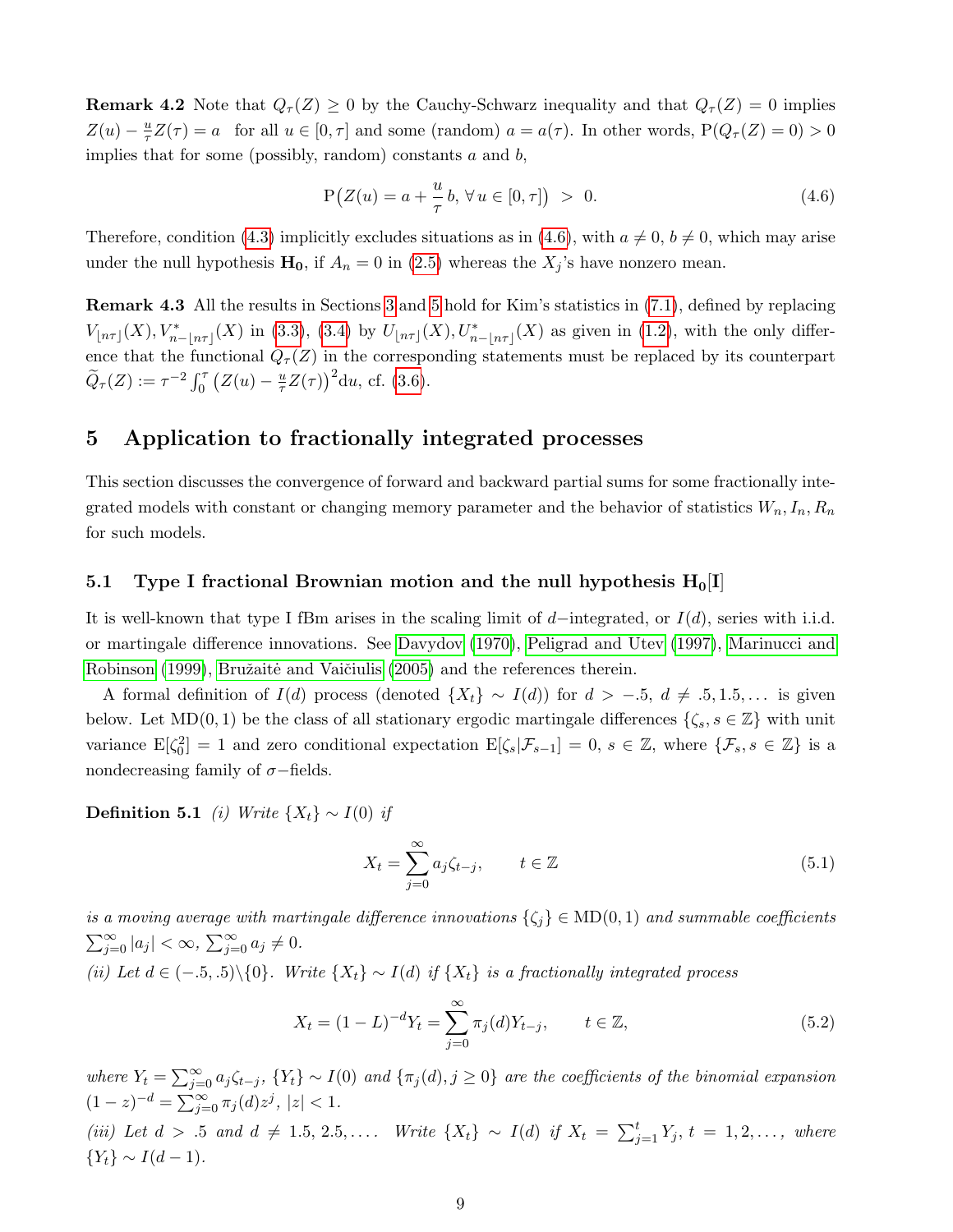In the above definition,  $\{X_t\} \sim I(d)$  for  $d > 0.5$  is recursively defined for  $t = 1, 2, \ldots$  only, as a p–times integrated stationary  $I(d-p)$  process, where  $p = |d + .5|$  is the integer part of  $d+.5$ , and therefore  $\{X_t\}$  has stationary increments of order p. A related definition of  $I(d)$  process involving initial values  $X_{-i}$ ,  $i = 0, 1, \ldots$  is given in [\(5.8\)](#page-10-0) below. From Definition [5.1](#page-8-2) it also follows that an  $I(d)$ process can be written as a weighted sum of martingale differences  $\{\zeta_s\} \in \text{MD}(0, 1)$ , for instance:

<span id="page-9-1"></span>
$$
X_t = \begin{cases} \sum_{s \le t} (a \star \pi(d))_{t-s} \zeta_s, & -0.5 < d < 0.5, \\ \sum_{s \le t} \sum_{1 \vee s \le j \le t} (a \star \pi(d-1))_{j-s} \zeta_s, & 0.5 < d < 1.5, \end{cases} \qquad t = 1, 2, \dots, \tag{5.3}
$$

<span id="page-9-2"></span>where  $(a \star \pi(d))_j := \sum_{i=0}^j a_i \pi_{j-i}(d), j \ge 0$  is the convolution of the sequences  $\{a_j\}$  and  $\{\pi_j(d)\}.$ 

**Proposition 5.1** (i) Let  $\{X_t\} \sim I(d)$  for some  $d \in (-.5, 1.5), d \neq .5$ . If  $d \in (-.5, 0]$ , assume in addition  $E|\zeta_1|^p < \infty$ , for some  $p > 1/(0.5 + d)$ . Then [\(2.2\)](#page-3-4) holds with  $A_n = 0$ ,  $\kappa = \sum_{i=0}^{\infty} a_i$ .

(ii) Let  $\{\sigma_s, s \in \mathbb{Z}\}\$ be an almost periodic sequence such that  $\bar{\sigma}^2 := \lim_{n \to \infty} n^{-1} \sum_{s=1}^n \sigma_s^2 > 0$ . Let  $\{X_t\}$  be defined as in [\(5.3\)](#page-9-1), where  $\zeta_s$ ,  $s \in \mathbb{Z}$  are replaced by  $\sigma_s \zeta_s$ ,  $s \in \mathbb{Z}$  and where d and  $\{\zeta_s\}$  satisfy the conditions in (i). Then [\(2.2\)](#page-3-4) holds with  $A_n = 0$ ,  $\kappa = \bar{\sigma} \sum_{i=0}^{\infty} a_i$ .

The proof of Proposition [5.1](#page-9-2) can be easily reduced to the case  $a_j = \kappa \delta_j$ , where  $\delta_j = \mathbf{1}(j = 0)$  is the delta-function. Indeed,

<span id="page-9-3"></span>
$$
E\left(\sum_{j=1}^{n} (X_j - X_j^{\dagger})\right)^2 = o(n^{2d+1}),\tag{5.4}
$$

where  $X_i^{\dagger}$  $j^{\dagger} := \kappa (1 - L)^{-d} \zeta_j \quad (-.5 < d < .5)$  and  $X_j^{\dagger}$  $j^{\dagger} := \kappa \sum_{k=1}^{j} (1-L)^{-(d-1)} \zeta_k \quad (.5 < d < 1.5)$  is (integrated) FARIMA $(0, d, 0)$  process. The proof of the approximation  $(5.4)$  is given in Section [8.](#page-31-0) The proof of Proposition [5.1](#page-9-2) is omitted in view of [\(5.4\)](#page-9-3) and since similar results under slightly different hypotheses on the innovations  $\{\zeta_s\}$  can be found in Bružaitė and Vaičiulis (2005), [Chan and Terrin](#page-37-9) [\(1995\)](#page-37-9), [Davidson and de Jong \(2000\)](#page-37-6), [Giraitis et al. \(2012\)](#page-37-10), and elsewhere. In particular, the proof of the tightness in  $D[0, 1]$  given in [Giraitis et al. \(2012,](#page-37-10) Proposition 4.4.4) carries over to martingale difference innovations, see also Bružaitė and Vaičiulis (2005, Theorem 1.2), while part (ii) follows similarly to Bružaitė and Vaičiulis (2005, Theorem 1.1), using the fact that the sequence  $\{\sigma_s\zeta_s\}$ satisfies the martingale central limit theorem:  $n^{-1/2} \sum_{s=1}^{\lfloor n\tau \rfloor} \sigma_s \zeta_s \longrightarrow_{fdd} \bar{\sigma} B(\tau)$ . Note that the linear process  $\{X_t\}$  in Proposition [5.1](#page-9-2) (ii) with heteroscedastic noise  $\{\sigma_s\zeta_s\}$  is nonstationary even if  $|d| < 0.5$ .

#### <span id="page-9-0"></span>5.2 Type II fractional Brownian motion and the null hypothesis  $H_0[II]$

**Definition 5.2** A type II fractional Brownian motion with parameter  $d > -0.5$  is defined by

<span id="page-9-4"></span>
$$
B_{d+.5}^{\text{II}}(\tau) := \frac{1}{\Gamma(d+1)} \int_0^{\tau} (\tau - u)^d \mathrm{d}B(u), \qquad \tau \ge 0,
$$
\n(5.5)

where  $\{B(u), u \ge 0\}$  is a standard Brownian motion with zero mean and variance  $EB^2(u) = u$ .

A type II fBm shares many properties of type I fBm except that it has nonstationary increments, however, for  $|d| < 0.5$  increments at time  $\tau$  of type II fBm tend to those of type I fBm when  $\tau \to \infty$ . [Davidson and Hashimzade \(2009\)](#page-37-11) discussed distinctions between the distributions of type I and type II fBms. Convergence to type II fBm of partial sums of fractionally integrated processes was studied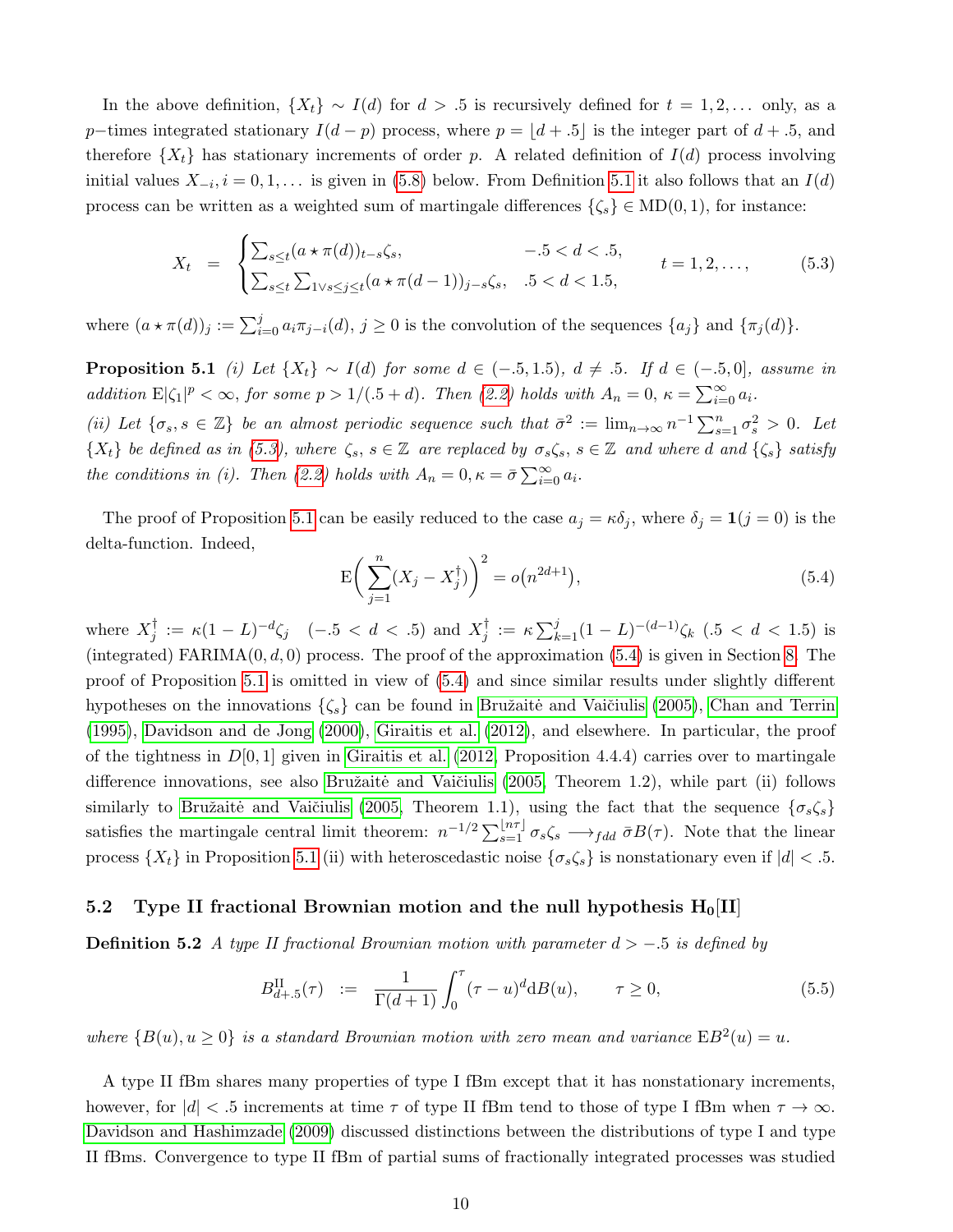in [Marinucci and Robinson \(1999\)](#page-39-9). See also [Marinucci and Robinson \(2000\)](#page-39-10), [Davidson and de Jong](#page-37-6) [\(2000\)](#page-37-6), [Leipus and Surgailis \(2010\)](#page-39-11).

Type II fBm may serve as the limit process in the following specification of the null hypothesis  $H_0$ .  $\mathbf{H}_0[\mathbf{II}]$ : There exist  $d > -.5$ ,  $\kappa > 0$  and a normalization  $A_n$  such that

<span id="page-10-1"></span>
$$
n^{-d-5}\left(S_{\lfloor n\tau \rfloor} - \lfloor n\tau \rfloor A_n\right) \longrightarrow_{D[0,1]} \kappa B_{d+5}^{\text{II}}(\tau). \tag{5.6}
$$

The alternative hypothesis to  $H_0[II]$  can be again  $H_1[I]$  of Section [2.](#page-2-0)

Proposition [5.1](#page-9-2) can be extended to type II fBm convergence in  $(5.6)$  as follows. Introduce a 'truncated'  $I(0)$  process

<span id="page-10-2"></span>
$$
Y_t := \begin{cases} \sum_{j=0}^t a_j \zeta_{t-j}, & t = 1, 2, ..., \\ 0, & t = 0, -1, -2, ..., \end{cases}
$$
\n(5.7)

where  $\{a_j\}$  and  $\{\zeta_s\}$  are the same as in [\(5.1\)](#page-8-5). Following [Johansen and Nielsen \(2010\)](#page-38-14), for  $d > 0$ consider a d–integrated process  $\{X_t, t = 1, 2, ...\}$  with given initial values  $\{X_{-i}^0, i = 0, 1, ...\}$  as defined by

<span id="page-10-0"></span>
$$
X_t = (1 - L)^{-d}_+ Y_t + (1 - L)^{-d}_+ (1 - L)^{d}_- X_t^0, \qquad t = 1, 2, \dots,
$$
\n
$$
(5.8)
$$

where  ${Y_t}$  is defined in [\(5.7\)](#page-10-2) and the operators  $(1-L)_\pm^d$  are defined through corresponding 'truncated' binomial expansions:

$$
(1-L)^d_+ Z_t \; := \; \sum_{j=0}^{t-1} \pi_j(-d) L^j Z_t, \qquad (1-L)^d_- Z_t \; := \; \sum_{j=t}^{\infty} \pi_j(-d) L^j Z_t \; = \; \sum_{i=0}^{\infty} \pi_{t+i}(-d) L^i Z_0,
$$

 $t = 1, 2, \ldots$ . Note that the term  $(1 - L)_{+}^{-d} (1 - L)_{-}^{d} X_t^0$  in [\(5.8\)](#page-10-0) depends on initial values  $\{X_{-i}^0, i =$  $0, 1, \ldots$  only. The choice of zero initial values  $X_{-i}^0 = 0, i = 0, 1, \ldots$  in [\(5.8\)](#page-10-0) leads to type II process  $X_t = (1 - L)_+^{-d} Y_t$ , more explicitly,

<span id="page-10-3"></span>
$$
X_t = \sum_{s=1}^t (a \star \pi(d))_{t-s} \zeta_s.
$$
\n
$$
(5.9)
$$

In general,  $\{X_{-i}^0\}$  can be deterministic or random variables satisfying mild boundedness conditions for the convergence of the series  $(1 - L)_{-}^{d} X_t^0$ .

<span id="page-10-4"></span>**Proposition 5.2** (i) Let  $\{X_t\}$  be defined in [\(5.8\)](#page-10-0), with  $\{Y_t\}$  as in [\(5.7\)](#page-10-2) and initial values  $\{X_{-i}^0\}$ satisfying for  $d > .5$ 

<span id="page-10-5"></span>
$$
\sup_{i\geq 0} \mathcal{E}(X_{-i}^0)^2 < \infty. \tag{5.10}
$$

For  $-0.5 < d \leq 0.5$  assume that  $X_{-i}^0 \equiv 0$ . If  $d \in (-0.5, 0]$ , assume in addition  $E|\zeta_1|^p < \infty$ , for some  $p > 1/(.5 + d)$ . Then [\(5.6\)](#page-10-1) holds with  $A_n = 0$ ,  $\kappa = \sum_{i=0}^{\infty} a_i$ .

(ii) Let  $\{\sigma_s, s \geq 1\}$  be an almost periodic sequence such that  $\bar{\sigma}^2 := \lim_{n \to \infty} n^{-1} \sum_{s=1}^n \sigma_s^2 > 0$ . Let  $\{X_t\}$  be defined as in [\(5.9\)](#page-10-3), where  $\zeta_s$ ,  $s \ge 1$  are replaced by  $\sigma_s \zeta_s$ ,  $s \ge 1$  and where d and  $\{\zeta_s\}$  satisfy the conditions in (i). Then [\(5.6\)](#page-10-1) holds with  $A_n = 0$ ,  $\kappa = \bar{\sigma} \sum_{i=0}^{\infty} a_i$ .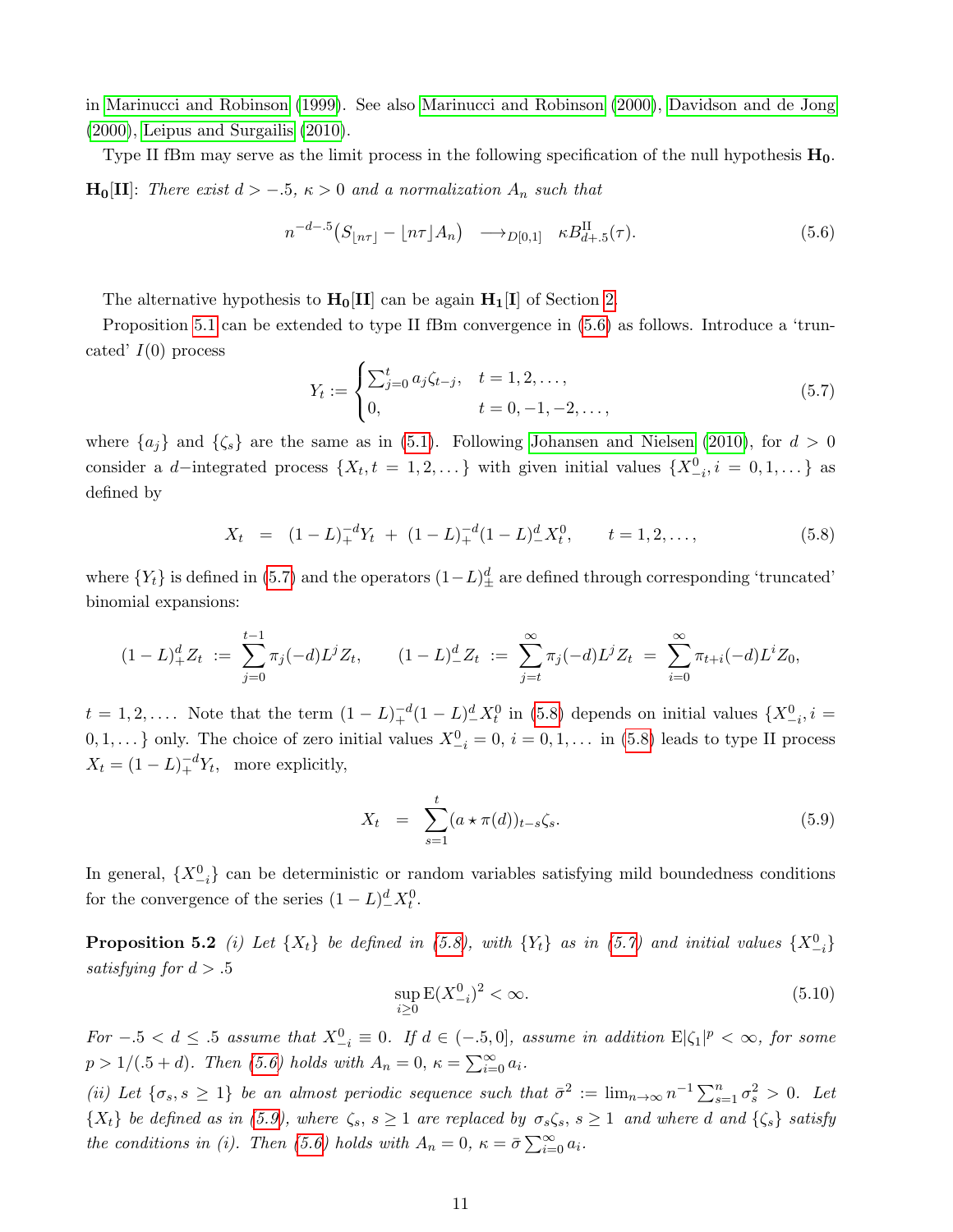**Remark 5.1** For  $d > 0.5$ , Proposition [5.2](#page-10-4) (i) implies that any  $L^2$ -bounded initial values have no effect on the limit distribution of partial sums of the process in [\(5.8\)](#page-10-0). As it follows from the proof in Section [8](#page-31-0) below, the above statement also remains valid for arbitrary initial values  $\{X_{-i}^0\}$  possibly depending on *n* and growing at a rate  $O_p(n^{\lambda/2})$  with some  $0 < \lambda < 1 \wedge (2d - 1)$ , viz.,  $\sup_{i \geq 0} E(X_{-i}^0)^2 < Cn^{\lambda}$ ,  $d > 0$ .

Similarly to Corollary [3.1,](#page-6-1) Proposition [3.1](#page-5-0) implies the following corollary.

**Corollary 5.1** Let  $\{X_t\}$  satisfy the conditions of Proposition [5.2.](#page-10-4) Then

<span id="page-11-2"></span> $W_n(X) \longrightarrow_{\text{law}} W(B_{d+.5}^{\text{II}}), \quad I_n(X) \longrightarrow_{\text{law}} I(B_{d+.5}^{\text{II}}), \quad R_n(X) \longrightarrow_{\text{law}} R(B_{d+.5}^{\text{II}}), \quad (5.11)$ where  ${B_{d+.5}^{\text{II}}(\tau), \tau \in [0,1]}$  is a type II fBm as defined in [\(5.5\)](#page-9-4).

**Remark 5.2** Numerical experiments confirm that the upper quantiles  $q_T^{\text{[II]}}$  $T^{[II]}_T(\alpha, d), T = W, I, R$ , of the limit r.v.s on the r.h.s. of [\(5.11\)](#page-11-2) are very close to the corresponding upper quantiles  $q_T^{[1]}$  $T^{[1]}(\alpha, d)$  of the limiting statistics in [\(3.11\)](#page-6-2) when d is smaller than [1](#page-11-3) (see Figure 1 in the particular case  $T = I$ ). In other words, from a practical point of view, there is not much difference between type I fBM and type II fBm null hypotheses  $\mathbf{H}_0[I]$  and  $\mathbf{H}_0[II]$  in testing for a change of d when  $d < 1$ .



<span id="page-11-3"></span>Figure 1: Representation of the ratio  $q_I^{[1]}$  $I_I^{[I]}(0.05, d)/q_I^{[II]}(0.05, d)$  as function of d, with the choice  $\underline{\tau} = 0.1$ and  $\overline{\tau} = 0.9$ .

#### <span id="page-11-0"></span>5.3 Fractionally integrated models with changing memory parameter

Let us discuss two nonparametric classes of nonstationary time series with time-varying long memory parameter termed 'rapidly changing memory' and 'gradually changing memory'.

Rapidly changing memory. This class is obtained by replacing parameter d by a function  $d(t/n) \in$  $[0, \infty)$  in the FARIMA $(0, d, 0)$  filter

<span id="page-11-1"></span>
$$
\pi_j(d) = \frac{d}{1} \cdot \frac{d+1}{2} \cdots \frac{d-1+j}{j} = \frac{\Gamma(d+j)}{j!\Gamma(d)}, \quad j = 1, 2, \ldots, \quad \pi_0(d) := 1. \tag{5.12}
$$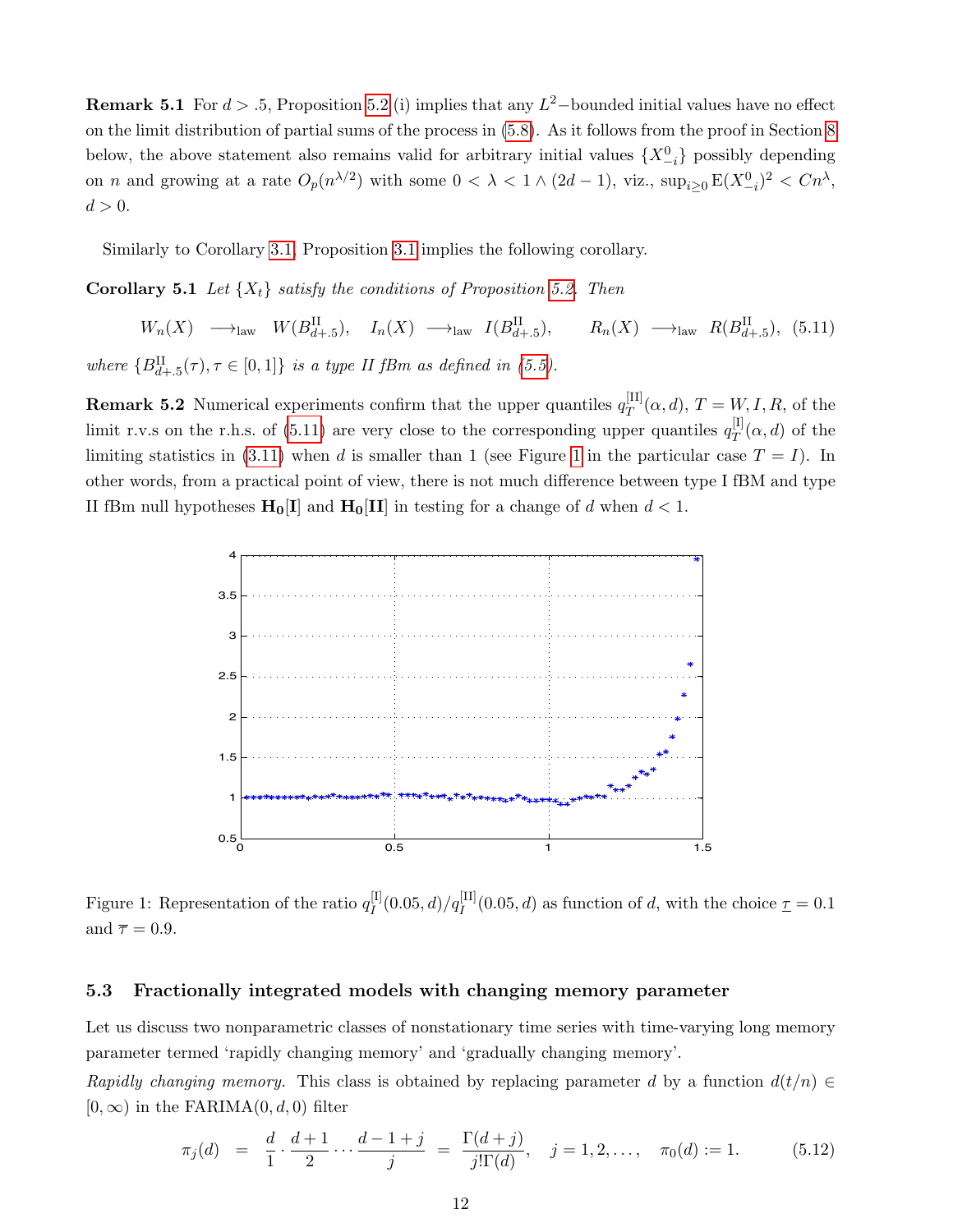Let  $d(\tau)$ ,  $\tau \in [0,1]$  be a function taking values in the interval  $[0,\infty)$ . (More precise conditions on the function  $d(\tau)$  will be specified below.) Define

<span id="page-12-0"></span>
$$
b_{1,j}(t) := \pi_j\big(d(\frac{t}{n})\big), \quad j = 0, 1, \dots,
$$
  

$$
X_{1,t} := \sum_{s=1}^t b_{1,t-s}(t)\zeta_s, \qquad t = 1, \dots, n,
$$
 (5.13)

where the innovations  $\zeta_s$ ,  $s \geq 1$  satisfy the conditions of Definition [5.1.](#page-8-2) The particular case

<span id="page-12-2"></span>
$$
d(\tau) = \begin{cases} 0, & \tau \in [0, \theta^*], \\ 1, & \tau \in (\theta^*, 1] \end{cases}
$$
\n
$$
(5.14)
$$

for some  $0 < \theta^* < 1$ , leads to the model

<span id="page-12-4"></span>
$$
X_{1,t} = \begin{cases} \zeta_t, & t = 1, 2, \dots, \lfloor \theta^* n \rfloor, \\ \sum_{s=1}^t \zeta_s, & t = \lfloor \theta^* n \rfloor + 1, \dots, n, \end{cases}
$$
(5.15)

which corresponds to transition  $I(0) \to I(1)$  at time  $|\theta^* n| + 1$ . A more general step function

<span id="page-12-5"></span>
$$
d(\tau) = \begin{cases} d_1, & \tau \in [0, \theta^*], \\ d_2, & \tau \in (\theta^*, 1] \end{cases}
$$
\n
$$
(5.16)
$$

corresponds to  $\{X_{1,t}\}\$ changing from  $I(d_1)$  to  $I(d_2)$  at time  $\lfloor \theta^* n \rfloor + 1$ .

Gradually changing memory. This class of nonstationary time-varying fractionally integrated processes was defined in [Philippe et al. \(2006a,](#page-39-12)[b,](#page-39-13) [2008\)](#page-39-14). Here, we use a truncated modification of these processes with slowly varying memory parameter  $d(t/n) \in [0, \infty)$ , defined as

<span id="page-12-1"></span>
$$
b_{2,j}(t) := \frac{d(\frac{t}{n})}{1} \cdot \frac{d(\frac{t-1}{n}) + 1}{2} \cdots \frac{d(\frac{t-j+1}{n}) - 1 + j}{j}, \quad j = 1, 2, \dots, b_{2,0}(t) := 1,
$$
  

$$
X_{2,t} := \sum_{s=1}^{t} b_{2,t-s}(t)\zeta_s, \quad t = 1, \dots, n.
$$
 (5.17)

Contrary to [\(5.13\)](#page-12-0), the process in [\(5.17\)](#page-12-1) satisfies an autoregressive time-varying fractionally integrated equation with  $\zeta_t$  on the right-hand side, see [Philippe et al. \(2008\)](#page-39-14). In the case when  $d(\tau) \equiv d$  is constant function, the coefficients  $b_{2,j}(t)$  in [\(5.17\)](#page-12-1) coincide with FARIMA $(0, d, 0)$  coefficients in [\(5.12\)](#page-11-1) and in this case the processes  $\{X_{1,t}\}\$ and  $\{X_{2,t}\}\$ in [\(5.13\)](#page-12-0) and [\(5.17\)](#page-12-1) coincide.

To see the difference between these two classes, consider the case of step function in [\(5.14\)](#page-12-2). Then

<span id="page-12-3"></span>
$$
X_{2,t} = \begin{cases} \zeta_t, & t = 1, 2, \dots, \lfloor \theta^* n \rfloor, \\ \sum_{s=\lfloor \theta^* n \rfloor+1}^t \zeta_s + \sum_{s=1}^{\lfloor \theta^* n \rfloor} \frac{t-\lfloor \theta^* n \rfloor}{t-s} \zeta_s, & t = \lfloor \theta^* n \rfloor + 1, \dots, n. \end{cases}
$$
(5.18)

Note  $\frac{t-\lfloor \theta^*n\rfloor}{t-s}=0$  for  $t=\lfloor \theta^*n\rfloor$  and monotonically increases with  $t\geq \lfloor \theta^*n\rfloor$ . Therefore, [\(5.18\)](#page-12-3) embodies a gradual transition from  $I(0)$  to  $I(1)$ , in contrast to an abrupt change of these regimes in [\(5.15\)](#page-12-4). The distinction between the two models [\(5.15\)](#page-12-4) and [\(5.18\)](#page-12-3) can be clearly seen from the variance behavior: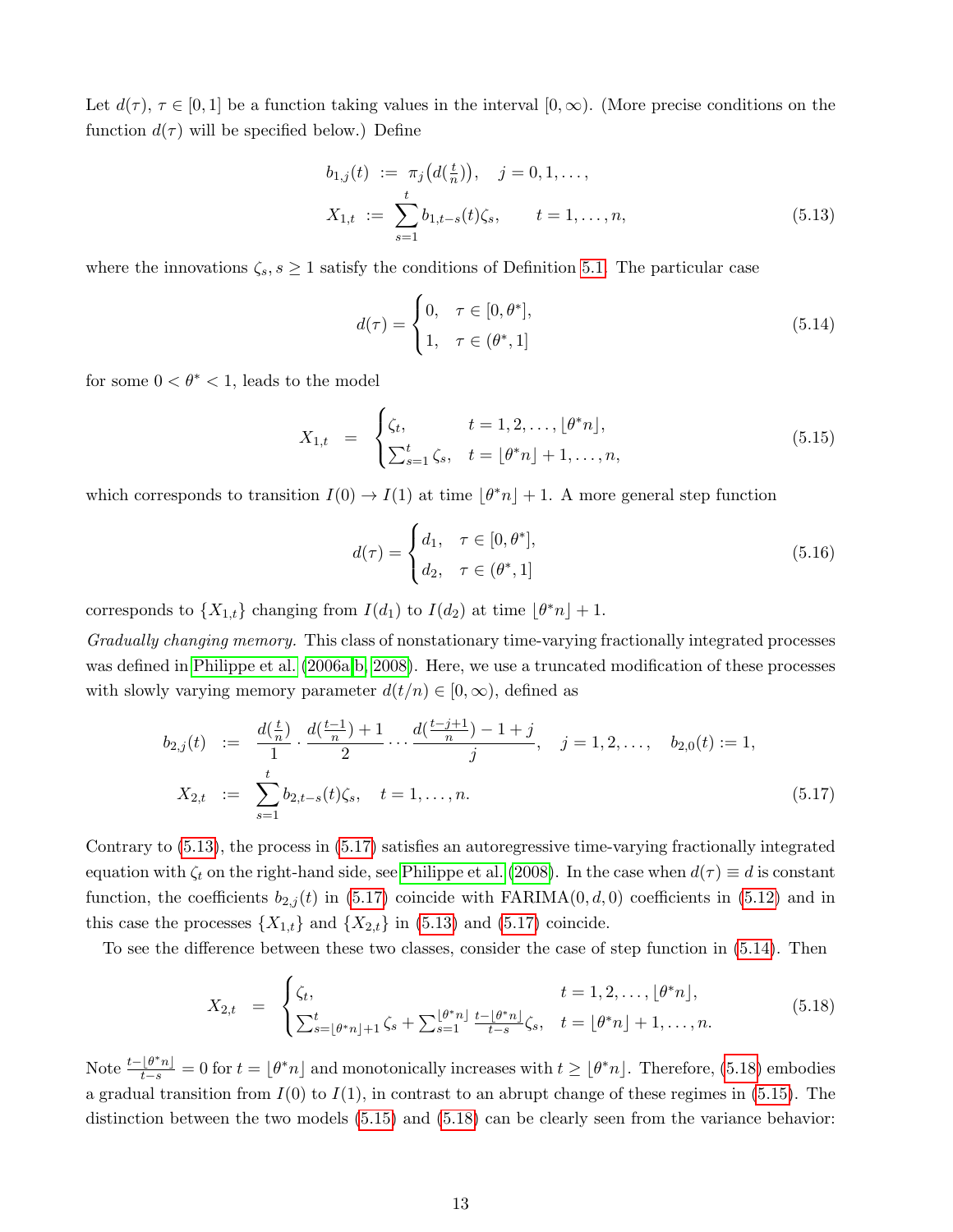the variance of  $X_{1,t}$  exhibits a jump from 1 to  $\lfloor \theta^* n \rfloor + 1 = O(n)$  at time  $t = \lfloor \theta^* n \rfloor + 1$ , after which it linearly increases with  $t$ , while the variance of  $X_{2,t}$  changes 'smoothly' with  $t$ :

$$
\text{Var}(X_{2,t}) = \begin{cases} 1, & t = 1, 2, \dots, \lfloor \theta^* n \rfloor, \\ (t - \lfloor \theta^* n \rfloor) + \sum_{s=1}^{\lfloor \theta^* n \rfloor} \frac{(t - \lfloor \theta^* n \rfloor)^2}{(t - s)^2}, & t = \lfloor \theta^* n \rfloor + 1, \dots, n. \end{cases}
$$

Similar distinctions between [\(5.13\)](#page-12-0) and [\(5.17\)](#page-12-1) prevail also in the case of general 'memory function'  $d(\cdot)$ : when the memory parameter  $d(t/n)$  changes with t, this change gradually affects the lagged ratios in the coefficients  $b_{2,j}(t)$  in [\(5.17\)](#page-12-1), and not all lagged ratios simultaneously as in the case of  $b_{1,j}(t)$ , see [\(5.12\)](#page-11-1).

# 5.4 Asymptotics of change-point statistics for fractionally integrated models with changing memory parameter

In this subsection we study the joint convergence of forward and backward partial sums as in [\(2.6\)](#page-4-5) for the two models in [\(5.13\)](#page-12-0) and [\(5.17\)](#page-12-1) with time-varying memory parameter  $d(t/n)$ . After the statement of Proposition [5.3](#page-14-0) below, we discuss its implications for the asymptotic power of our tests.

Let us specify a class of 'memory functions'  $d(\cdot)$ . For  $0 < d_1 < d_2 < \infty$  and  $0 \le \underline{\theta} \le \overline{\theta} \le 1$ , introduce the class  $\mathcal{D}_{\underline{\theta},\overline{\theta}}(d_1,d_2)$  of left-continuous nondecreasing functions  $d(\cdot) \equiv \{d(\tau), \tau \in [0,1]\}$  such that

<span id="page-13-0"></span>
$$
d(\tau) = \begin{cases} d_1, & \tau \in [0, \underline{\theta}], \\ d_2, & \tau \in [\overline{\theta}, 1], \end{cases}, \qquad d_1 < d(\tau) < d_2, \quad \underline{\theta} < \tau < \overline{\theta}. \tag{5.19}
$$

The interval  $\Theta := [\underline{\theta}, \overline{\theta}]$  will be called the *memory change interval*. Note that for  $\underline{\theta} = \overline{\theta} \equiv \theta^*$ , the class  $\mathcal{D}_{\theta^*,\theta^*}(d_1,d_2)$  consists of a single step function in [\(5.16\)](#page-12-5). Recall from Section [3](#page-4-1) that the interval  $\mathcal{T} = [\underline{\tau}, \overline{\tau}]$  in memory change statistics in [\(3.3\)](#page-4-4) and [\(3.4\)](#page-4-3) is called the (memory) testing interval. When discussing the behavior of memory tests under alternatives in  $(5.13)$ ,  $(5.17)$  with changing memory parameter, the intervals  $\Theta$  and  $\mathcal T$  need not coincide since  $\Theta$  is not known a priori.

With a given  $d(\cdot) \in \mathcal{D}_{\underline{\theta}, \overline{\theta}}(d_1, d_2)$ , we associate a function

<span id="page-13-2"></span>
$$
H(u, v) := \begin{cases} \int_u^v \frac{d(x) - d_2}{v - x} dx, & 0 \le u \le v \le 1, \\ 0, & \text{otherwise} \end{cases}
$$
(5.20)

Note  $H(u, v) \leq 0$  since  $d(x) \leq d_2, x \in [0, 1]$  and  $H(u, v) = 0$  if  $\overline{\theta} \leq u \leq v \leq 1$ . Define two Gaussian processes  $\mathcal{Z}_1$  and  $\mathcal{Z}_2$  by

<span id="page-13-1"></span>
$$
\mathcal{Z}_1(\tau) := \frac{1}{\Gamma(d_2)} \int_0^{\tau} \left\{ \int_{\overline{\theta}}^{\tau} (v - u)_+^{d_2 - 1} \mathrm{d}v \right\} \mathrm{d}B(u) = B_{d_2 + .5}^{\mathrm{II}}(\tau) - B_{d_2 + .5}^{\mathrm{II}}(\overline{\theta}),
$$
  
\n
$$
\mathcal{Z}_2(\tau) := \frac{1}{\Gamma(d_2)} \int_0^{\tau} \left\{ \int_{\overline{\theta}}^{\tau} (v - u)_+^{d_2 - 1} e^{H(u, v)} \mathrm{d}v \right\} \mathrm{d}B(u), \quad \tau > \overline{\theta},
$$
  
\n
$$
\mathcal{Z}_1(\tau) = \mathcal{Z}_2(\tau) := 0, \quad \tau \in [0, \overline{\theta}].
$$
\n(5.21)

The processes  $\{\mathcal{Z}_i(\tau), \in [0, 1]\}, i = 1, 2$  are well-defined for any  $d_2 > -0.5$  and have a.s. continuous trajectories. In the case  $\theta = \bar{\theta} \equiv \theta^*$  and a step function  $d(\cdot)$  in [\(5.19\)](#page-13-0),  $\mathcal{Z}_2(\tau)$  for  $\tau > \theta^*$  can be rewritten as

$$
\mathcal{Z}_2(\tau) = \frac{1}{\Gamma(d_2)} \int_0^{\tau} \left\{ \int_{\theta^*}^{\tau} (v - u)_+^{d_1 - 1} (v - \theta^*)^{d_2 - d_1} \mathrm{d}v \right\} \mathrm{d}B(u). \tag{5.22}
$$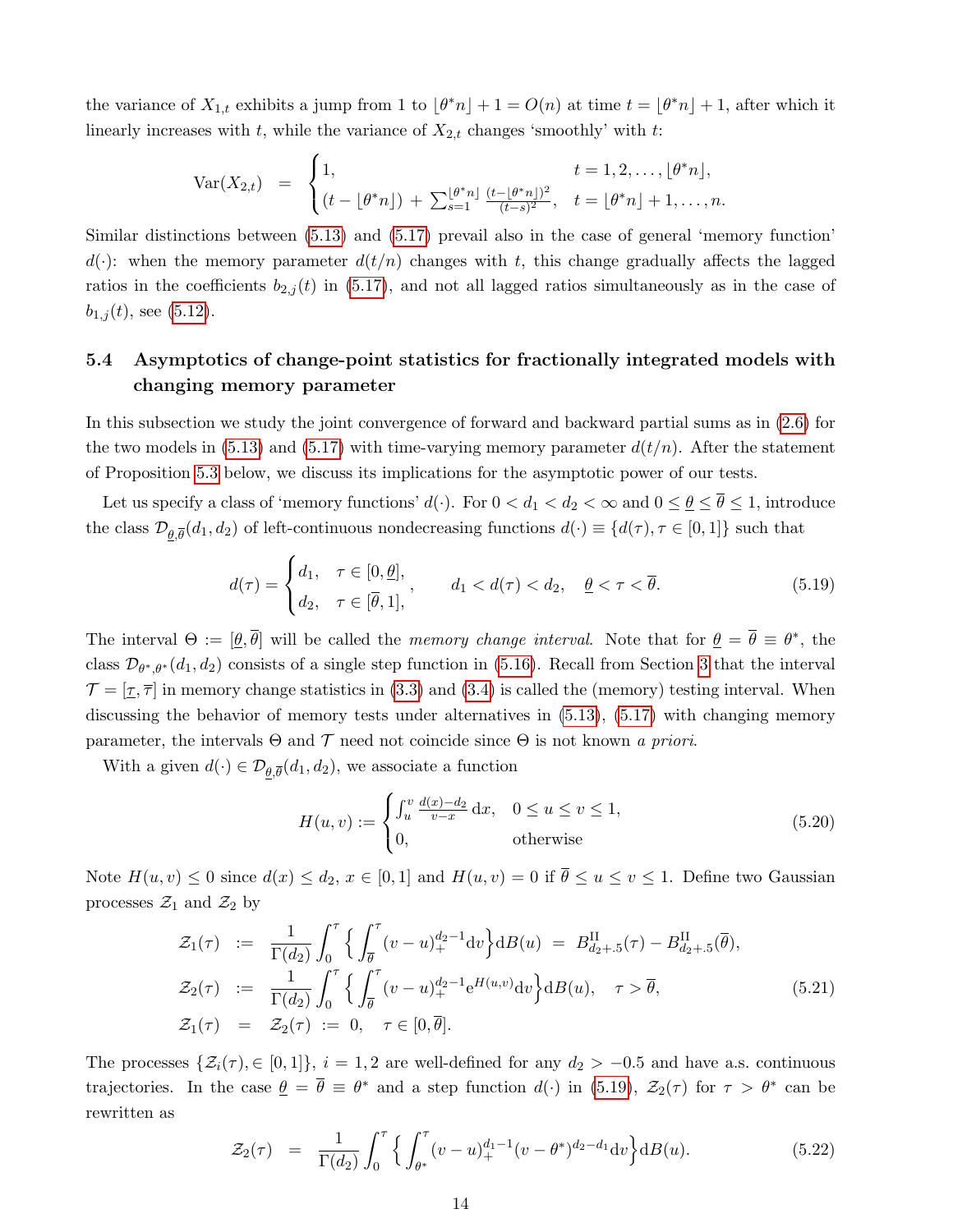<span id="page-14-0"></span>Related class of Gaussian processes was discussed in [Philippe et al. \(2008\)](#page-39-14) and [Surgailis \(2008\)](#page-40-2).

**Proposition 5.3** Let  $d(\cdot) \in \mathcal{D}_{\underline{\theta},\overline{\theta}}(d_1,d_2)$  for some  $0 \leq d_1 < d_2 < \infty$ ,  $0 \leq \underline{\theta} \leq \theta \leq 1$ . Let  $S_{i,k}$  and  $S_{i,n-k}^*$ ,  $i = 1,2$  be the forward and backward partial sums processes corresponding to time-varying fractional filters  $\{X_{i,t}\}\$ ,  $i = 1, 2$  in [\(5.13\)](#page-12-0), [\(5.17\)](#page-12-1), with memory parameter  $d(t/n)$  and standardized *i.i.d.* innovations  $\{\zeta_j, j \geq 1\}$ . Moreover, in the case  $d_1 = 0$  we assume that  $E|\zeta_1|^{2+\delta} < \infty$  for some  $\delta > 0$ . Then

(i) for any  $\theta \in (0, \theta]$  with  $\theta > 0$ 

<span id="page-14-4"></span>
$$
(n^{-d_1-5}S_{i, \lfloor n\tau_1 \rfloor}, n^{-d_2-5}S_{i, \lfloor n\tau_2 \rfloor}^*) \longrightarrow_{D[0, \theta] \times D[0, 1-\underline{\tau}]} (Z_{i, 1}(\tau_1), Z_{i, 2}(\tau_2)), \qquad i = 1, 2, (5.23)
$$

where

<span id="page-14-1"></span>
$$
Z_{i,1}(\tau) := B_{d_1+.5}^{\text{II}}(\tau), \qquad Z_{i,2}(\tau) := \mathcal{Z}_i^*(\tau) = \mathcal{Z}_i(1) - \mathcal{Z}_i(1-\tau), \qquad i = 1,2, \qquad (5.24)
$$

and  $\mathcal{Z}_i$ ,  $i = 1, 2$  are defined in [\(5.21\)](#page-13-1); (ii) for any  $\theta \in [\underline{\theta}, 1]$ , for any  $d > d(\theta)$ ,  $d_1 < d < d_2$ 

$$
(n^{-d-5}S_{i, \lfloor n\tau_1 \rfloor}, n^{-d_2-5}S_{i, \lfloor n\tau_2 \rfloor}^*) \longrightarrow_{D[0, \theta] \times D[0, 1-\underline{\tau}]} (0, Z_{i, 2}(\tau_2)), \qquad i = 1, 2, \tag{5.25}
$$

where  $Z_{i,2}$ ,  $i = 1,2$  are the same as in [\(5.24\)](#page-14-1).

The power of our tests depends on whether the testing and the memory change intervals have an empty intersection or not. When  $\bar{\tau} < \theta$ , Proposition [5.3](#page-14-0) (i) applies taking  $\theta = \bar{\tau}$  and the asymptotic distribution of the memory test statistics for models [\(5.13\)](#page-12-0) and [\(5.17\)](#page-12-1) follows from Proposition [4.1](#page-7-0) [\(4.4\)](#page-7-5), with normalization  $(\gamma_{n2}/\gamma_{n1})^2 = n^{2(d_1-d_2)} \to 0$ , implying the consistency of the tests. But this situation is untypical for practical applications and hence not very interesting. Even less interesting seems the case when a change of memory ends before the start of the testing interval, i.e., when  $\bar{\theta} \leq \tau$ . Although the last case is not covered by Proposition [5.3,](#page-14-0) the limit distribution of the test statistics for models [\(5.13\)](#page-12-0), [\(5.17\)](#page-12-1) exists with trivial normalization  $(\gamma_{n2}/\gamma_{n1})^2 = 1$  and therefore our tests are inconsistent, which is quite natural in this case.

Let us turn to some more interesting situations, corresponding to the case when the intervals  $\mathcal{T}$  and Θ have a nonempty intersection of positive length. There are two possibilities:

Case 1:  $\tau < \theta \leq \overline{\tau}$  (a change of memory occurs after the beginning of the testing interval), and Case 2:  $\theta \leq \tau \leq \bar{\theta}$  (a change of memory occurs before the beginning of the testing interval).

Let us consider Cases 1 and 2 in more detail.

*Case 1.* Let  $\widetilde{\mathcal{T}} := [\underline{\tau}, \underline{\theta}] \subset \mathcal{T}$ . Introduce the following 'dominated' (see [\(5.27\)](#page-14-2)) statistics:

<span id="page-14-3"></span>
$$
\widetilde{W}_n(X) := \sup_{\tau \in \widetilde{\mathcal{T}}} \frac{V_{n-\lfloor n\tau \rfloor}^*(X)}{V_{\lfloor n\tau \rfloor}(X)}, \quad \widetilde{I}_n(X) := \int_{\widetilde{\mathcal{T}}} \frac{V_{n-\lfloor n\tau \rfloor}^*(X)}{V_{\lfloor n\tau \rfloor}(X)} d\tau,
$$
\n
$$
\widetilde{R}_n(X) := \frac{\inf_{\tau \in \widetilde{\mathcal{T}}} V_{n-\lfloor n\tau \rfloor}^*(X)}{\inf_{\tau \in \widetilde{\mathcal{T}}} V_{\lfloor n\tau \rfloor}(X)}.
$$
\n(5.26)

Clearly,

<span id="page-14-2"></span>
$$
W_n(X) \ge \widetilde{W}_n(X), \qquad I_n(X) \ge \widetilde{I}_n(X), \qquad R_n(X) \ge \widetilde{R}_n(X), \qquad \text{a.s.} \tag{5.27}
$$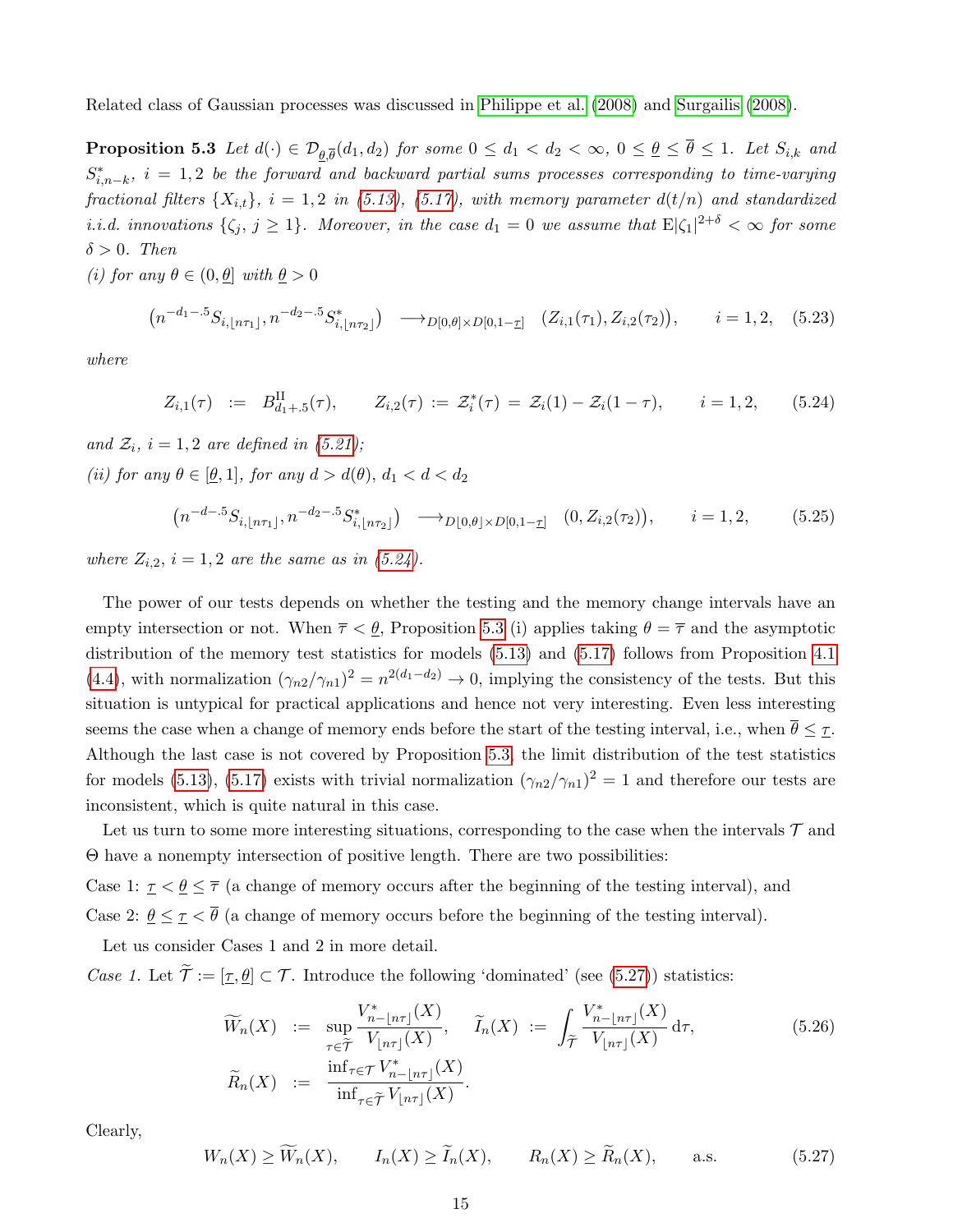The limit distribution of  $(5.26)$  for models  $(5.13)$  and  $(5.17)$  can be derived from propositions [4.1](#page-7-0) and [5.3](#page-14-0) (i) choosing  $\theta = \underline{\theta}$ . In particular, it follows that  $n^{2(d_1-d_2)}\widetilde{W}_n(X_i)$ ,  $n^{2(d_1-d_2)}\widetilde{I}_n(X_i)$ , and  $n^{2(d_1-d_2)}\widetilde{R}_n(X_i), i=1,2$  tend, in distribution, to the corresponding limits in [\(4.4\)](#page-7-5), with  $\mathcal T$  replaced by  $\tilde{\mathcal{T}}$  and  $Z_1 = Z_{i,1}$ ,  $Z_2 = Z_{i,2}$ ,  $i = 1,2$  as defined in [\(5.24\)](#page-14-1). Moreover, it can be shown that  $n^{-2d_1}V_{\lfloor n\tau \rfloor}(X_i) \longrightarrow_p \infty$  for any  $\tau \in \mathcal{T} \setminus \widetilde{\mathcal{T}}$ . Therefore, in Case 1, the limit distributions of the original statistics in [\(3.3\)](#page-4-4) and the 'dominated' statistics in [\(5.26\)](#page-14-3) coincide.

Case 2. In this case, define  $\tilde{\mathcal{T}} := [\underline{\tau}, \tilde{\theta}] \subset \mathcal{T}$ , where  $\tilde{\theta} \in (\underline{\tau}, \overline{\theta})$  is an inner point of the interval  $[\tau, \overline{\theta}]$ . Let  $\widetilde{W}_n(X)$ ,  $\widetilde{I}_n(X)$ ,  $\widetilde{R}_n(X)$  be defined as in [\(5.26\)](#page-14-3). Obviously, relations [\(5.27\)](#page-14-2) hold as in the previous case. Since the memory parameter increases on the interval  $\widetilde{\mathcal{T}}$ , the limit distribution of the process  $V_{\lfloor n\tau \rfloor}(X_i)$ ,  $\tau \in \mathcal{T}$  in the denominator of the statistics is not identified from Proposition [4.1](#page-7-0) (ii). Nevertheless in this case we can use Propositions [4.1](#page-7-0) (iii) and [5.3](#page-14-0) (ii) to obtain a robust rate of growth of the memory statistics in [\(5.26\)](#page-14-3) and [\(3.3\)](#page-4-4). Indeed from Proposition [5.3](#page-14-0) (ii) with  $\theta = \theta$ , we have that  $n^{-2d}V_{\lfloor n\tau \rfloor}(X_i) \longrightarrow_{D(0,\tilde{\theta})} 0$  for any  $d_2 > d > d(\tilde{\theta})$  and hence  $n^{2(d-d_2)}W_n(X_i)$ ,  $n^{2(d-d_2)}I_n(X_i)$ and  $n^{2(d-d_2)}R_n(X_i)$ ,  $i = 1, 2$  tend to infinity, in probability.

# <span id="page-15-0"></span>6 Testing in the presence of linear trend

The tests discussed in Section [3](#page-4-1) can be further developed to include the presence of a linear trend. In such a case, partial sums  $S_{n\tau}$  may grow as a second-order polynomial of  $\lfloor n\tau \rfloor$  (see Example [6.1](#page-15-1)) below). Then, the null and alternative hypotheses have to be modified, as follows.

 $\mathbf{H}_0^{\text{trend}}$ : There exists normalizations  $\gamma_n \to \infty$ ,  $A_n$ ,  $B_n$ , such that

$$
\gamma_n^{-1}\big(S_{\lfloor n\tau \rfloor} - \lfloor n\tau \rfloor A_n - \lfloor n\tau \rfloor^2 B_n\big) \longrightarrow_{D[0,1]} Z(\tau),\tag{6.1}
$$

where  $\{Z(\tau), \tau \in [0,1]\}$  is a nondegenerate a.s. continuous random process.

H<sup>trend</sup>: There exist  $0 \le v_0 < v_1 \le 1$  and normalizations  $\gamma_n \to \infty$ ,  $A_n$ ,  $B_n$ , such that

$$
\left(\gamma_n^{-1}(S_{\lfloor n\tau_1 \rfloor} - \lfloor n\tau_1 \rfloor A_n - \lfloor n\tau \rfloor^2 B_n), \gamma_n^{-1}(S_{\lfloor n\tau_2 \rfloor}^* - \lfloor n\tau_2 \rfloor^* A_n - \lfloor n\tau_2 \rfloor^{2*} B_n)\right) \tag{6.2}
$$
  
\n
$$
\longrightarrow_{D[0,v_1] \times D[0,1-v_0]} (0, Z_2(\tau_2)),
$$

where  $\{Z_2(\tau), \tau \in [1 - \nu_1, 1 - \nu_0]\}$  is a nondegenerate a.s. continuous random process,  $\lfloor n\tau \rfloor^* :=$  $n - |n(1 - \tau)| = |n\tau|, |n\tau|^{2*} := n^2 - |n(1 - \tau)|^2.$ 

<span id="page-15-1"></span>**Example 6.1** Consider a process  $\{X_t\}$  defined as in Example [2.1](#page-3-5) from equation [\(2.4\)](#page-3-0). We construct the process  $\{\mathcal{X}_t\}$  by adding to  $\{X_t\}$  an additive linear trend:

<span id="page-15-2"></span>
$$
\mathcal{X}_t = X_t + a + bt,\tag{6.3}
$$

where  $a, b$  are some coefficients.

When  $d_1 = d_2 = d$ , we have  $\mathcal{X}_t = \varepsilon_t(d) + a + bt$  and  $\{\mathcal{X}_t\}$  satisfies the hypothesis  $\mathbf{H_0^{trend}}$  with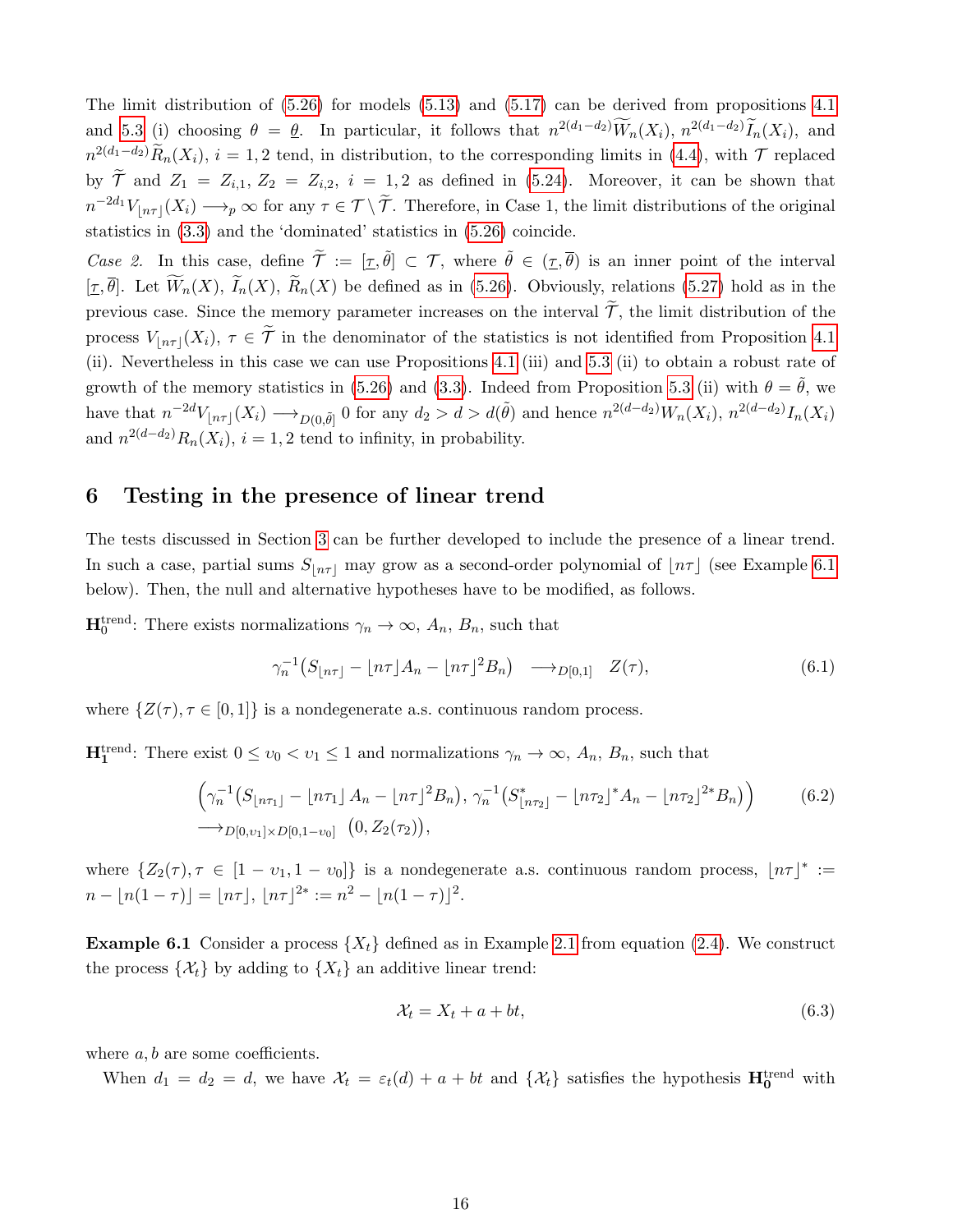$B_n = \frac{b}{2}$  $\frac{b}{2}, A_n = a + \frac{b}{2}$  $\frac{b}{2}$  and  $Z = B_{d+1,5}^{\text{I}}$ . Indeed,

$$
n^{-d-5} \Big( S_{\lfloor n\tau \rfloor}(\mathcal{X}) - \lfloor n\tau \rfloor (a + \frac{b}{2}) - \lfloor n\tau \rfloor^2 \frac{b}{2} \Big)
$$
  
=  $n^{-d-5} S_{\lfloor n\tau \rfloor}(\varepsilon(d)) + n^{-d-5} \Big\{ a \lfloor n\tau \rfloor + b \sum_{j=1}^{\lfloor n\tau \rfloor} j - \lfloor n\tau \rfloor \Big( a + \frac{b}{2} \Big) - \lfloor n\tau \rfloor^2 \frac{b}{2} \Big\}$   
=  $n^{-d-5} S_{\lfloor n\tau \rfloor}(\varepsilon(d)) \longrightarrow_{D[0,1]} B_{d+5}^{\text{I}}(\tau), \quad n \to \infty.$ 

Under linear trend, the test statistics of Section [3.1](#page-4-6) have to be modified, as follows. For a fixed  $1 \leq k \leq n$ , let

$$
\widehat{X}_j := X_j - \widehat{a}_k(X) - \widehat{b}_k(X)j, \qquad 1 \le j \le k
$$

denote the residuals from the least-squares regression of  $(X_j)_{1\leq j\leq k}$  on  $(a+bj)_{1\leq j\leq k}$ . Similarly, let

$$
\widehat{X}_j^* := X_j - \widehat{a}_{n-k}^*(X) - \widehat{b}_{n-k}^*(X)j, \qquad k < j \le n
$$

denote the residuals from the least-squares regression of  $(X_j)_{k \leq j \leq n}$  on  $(a+bj)_{k \leq j \leq n}$ . The corresponding intercept and slope coefficients are defined through  $(\hat{a}_k(X), \hat{b}_k(X)) := \text{argmin}\left(\sum_{j=1}^k (X_j - a - bj)^2\right),$  $(\hat{a}_{n-k}^*(X), \hat{b}_{n-k}^*(X)) := \text{argmin}\left(\sum_{j=k+1}^n (X_j - a - b_j)^2\right).$  The variance estimates of de-trended forward and backward partial sums are defined by

$$
\mathcal{V}_k(X) := \frac{1}{k^2} \sum_{j=1}^k (\widehat{S}_j)^2 - \left(\frac{1}{k^{3/2}} \sum_{j=1}^k \widehat{S}_j\right)^2,
$$
  

$$
\mathcal{V}_{n-k}^*(X) := \frac{1}{(n-k)^2} \sum_{j=k+1}^n (\widehat{S}_{n-j+1}^*)^2 - \left(\frac{1}{(n-k)^{3/2}} \sum_{j=k+1}^n \widehat{S}_{n-j+1}^*\right)^2,
$$
 (6.4)

<span id="page-16-1"></span>where

$$
\widehat{S}_j := \sum_{i=1}^j \widehat{X}_i = \sum_{i=1}^j (X_i - \widehat{a}_k(X) - \widehat{b}_k(X)i), \quad \widehat{S}_{n-j+1}^* := \sum_{i=j}^n \widehat{X}_i^* = \sum_{i=j}^n (X_i - \widehat{a}_{n-k}^*(X) - \widehat{b}_{n-k}^*(X)i),
$$

cf. [\(3.1\)](#page-4-0). Replacing  $V_n(X), V_{n-k}^*(X)$  in [\(3.3\)](#page-4-4)–[\(3.4\)](#page-4-3) by the corresponding quantities  $V_n(X), V_{n-k}^*(X)$ , the statistics in presence of a linear trend are given by

<span id="page-16-0"></span>
$$
\mathcal{W}_n(X) := \sup_{\tau \in \mathcal{T}} \frac{\mathcal{V}_{n-\lfloor n\tau \rfloor}^*(X)}{\mathcal{V}_{\lfloor n\tau \rfloor}(X)}, \quad \mathcal{I}_n(X) := \int_{\tau \in \mathcal{T}} \frac{\mathcal{V}_{n-\lfloor n\tau \rfloor}^*(X)}{\mathcal{V}_{\lfloor n\tau \rfloor}(X)} d\tau, \quad \mathcal{R}_n(X) := \frac{\inf_{\tau \in \mathcal{T}} \mathcal{V}_{n-\lfloor n\tau \rfloor}^*(X)}{\inf_{\tau \in \mathcal{T}} \mathcal{V}_{\lfloor n\tau \rfloor}(X)}.
$$
\n
$$
(6.5)
$$

Note that  $(6.5)$  agree with  $(3.3)$ – $(3.4)$  if no trend is assumed (i.e. b is known and equal to zero).

Under the null hypothesis  $\mathbf{H}^{\text{trend}}_{0}$  the distributions of [\(6.5\)](#page-16-0) can be obtained similarly to that of [\(3.3\)](#page-4-4)– [\(3.4\)](#page-4-3). The following proposition is the analog of the corresponding result [\(4.2\)](#page-7-3) of Proposition [4.1](#page-7-0) (ii) for [\(6.4\)](#page-16-1).

<span id="page-16-3"></span>**Proposition 6.1** Under the hypothesis  $\mathbf{H}_{0}^{\text{trend}}$ ,

$$
((n/\gamma_n^2) \mathcal{V}_{\lfloor n\tau_1 \rfloor}(X), (n/\gamma_n^2) \mathcal{V}_{n-\lfloor n\tau_2 \rfloor}^*(X)) \longrightarrow_{D(0,1] \times D[0,1)} (\mathcal{Q}_{\tau_1}(Z), \mathcal{Q}_{1-\tau_2}(Z^*)),
$$
 (6.6)

where  $Z^*$  is defined in  $(3.5)$  and

<span id="page-16-2"></span>
$$
\mathcal{Q}_{\tau}(Z) := \frac{1}{\tau^2} \bigg[ \int_0^{\tau} \mathcal{Z}(u, \tau)^2 du - \frac{1}{\tau} \Big( \int_0^{\tau} \mathcal{Z}(u, \tau) du \Big)^2 \bigg],
$$
\n
$$
\mathcal{Z}(u, \tau) := Z(u) + 2Z(\tau) \frac{u}{\tau} \Big( 1 - \frac{3u}{2\tau} \Big) + 6 \Big( \frac{1}{\tau} \int_0^{\tau} Z(v) dv \Big) \frac{u}{\tau} \Big( 1 - \frac{u}{\tau} \Big).
$$
\n(6.7)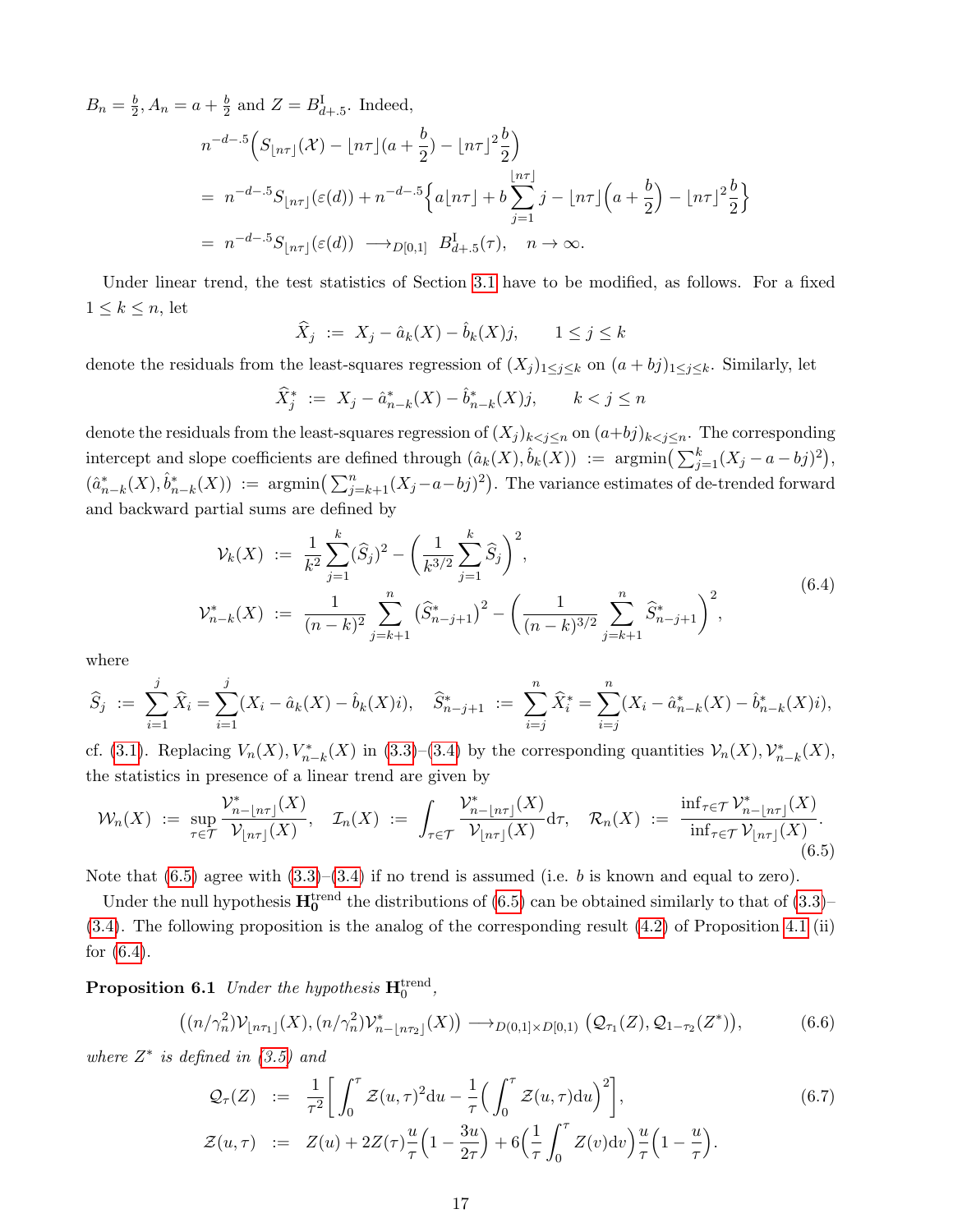Note that the process  $\{\mathcal{Z}(u,\tau), u \in [0,\tau]\}\$  defined in [\(6.7\)](#page-16-2) satisfies  $\mathcal{Z}(0,\tau) = \mathcal{Z}(\tau,\tau) = 0$  and  $\int_0^{\tau} Z(u,\tau) du = 0$ . In the case of Brownian motion  $Z = B$ ,  $\{Z(u,1), u \in [0,1]\}$  is known as the second level Brownian bridge (see [MacNeill \(1978\)](#page-39-15)). Extension of Proposition [3.1](#page-5-0) to the modified statistics  $W_n, I_n, R_n$  with the ratio [\(3.2\)](#page-4-2) replaced by  $\mathcal{V}_{n-[n\tau]}^*(X)/\mathcal{V}_{\lfloor n\tau \rfloor}(X)$  is straightforward. Clearly,  $\mathcal{Z}(u, \tau)$  in [\(6.7\)](#page-16-2) is different from the corresponding process  $Z(u) - \frac{u}{\tau}$  $\frac{u}{\tau}Z(\tau)$  in [\(3.6\)](#page-5-5) and therefore the 'de-trended' tests  $W_n, \mathcal{I}_n, \mathcal{R}_n$  have different critical regions from those in [\(3.13\)](#page-6-4). We also note that  $\{\mathcal{Z}(u,\tau)\}\)$  can be heuristically defined as the residual process  $\{\mathcal{Z}(u,\tau) = Z(u) - \hat{a}_{\tau}u - \frac{\hat{b}_{\tau}}{2}u^2\}$  from the least squares regression of  $(dZ(u)/du)_{u\in[0,\tau]}$  onto  $(a+bu)_{u\in[0,\tau]}$ , with  $(\hat{a}_{\tau},\hat{b}_{\tau})$  minimizing the integral  $\int_0^\tau \left(\frac{dZ(u)}{du} - a - bu\right)^2 du$ . Indeed, the above minimization problem leads to linear equations  $\int_0^\tau \left(\frac{dZ(u)}{du} - a - bu\right) du = 0, \int_0^\tau \left(\frac{dZ(u)}{du} - a - bu\right) u du = 0$ , or

$$
Z(\tau) = a\tau + b\frac{\tau^2}{2}, \qquad \tau Z(\tau) - \int_0^{\tau} Z(u) \mathrm{d}u = a\frac{\tau^2}{2} + b\frac{\tau^3}{3},
$$

where we used  $\int_0^{\tau} u \frac{dZ(u)}{du}$  $\frac{Z(u)}{du}du = \int_0^{\tau} u dZ(u) = \tau Z(\tau) - \int_0^{\tau} Z(u) du$ . Solving the above equations leads to the same  $\hat{a}_{\tau} = -\frac{2}{\tau}$  $\frac{2}{\tau}Z(\tau) + \frac{6}{\tau^2} \int_0^{\tau} Z(u) \mathrm{d}u, \ \hat{b}_{\tau} = \frac{6}{\tau^2}$  $\frac{6}{\tau^2}Z(\tau)-\frac{12}{\tau^3}$  $\frac{12}{\tau^3} \int_0^{\tau} Z(u) \mathrm{d}u$  as in [\(8.18\)](#page-36-0) below. The resulting expression of  $\mathcal{Z}(u,\tau) = Z(u) - \hat{a}_{\tau}u - \frac{\hat{b}_{\tau}}{2}u^2$  agrees with [\(6.7\)](#page-16-2).

# <span id="page-17-0"></span>7 Simulation study

In this section we compare from numerical experiments the finite-sample performance of the three test statistics in [\(3.13\)](#page-6-4) for testing  $H_0[I]$  against  $H_1[I]$  with nominal level  $\alpha = 5\%$ . A comparison with the Kim's tests based on the ratio [\(1.1\)](#page-1-0), is also provided.

The main steps to implement the testing procedures defined in  $(3.13)$  are the following:

- We choose  $\overline{\tau} = 1 \underline{\tau}$  for  $\underline{\tau} \in (0,1)$  which defines the testing region  $\mathcal{T} := [\underline{\tau}, 1 \underline{\tau}]$ . Sensitivity to the choice of  $\underline{\tau}$  is also explored;
- For each simulated sample  $X_1, \ldots, X_n$ , we estimate the parameter d using the NELWE of [Abadir](#page-37-5) et al.  $(2007)$  as the estimate of d. Following the recommendation in Abadir et al.  $(2007)$ , the bandwidth parameter in the above estimate is chosen to be  $|\sqrt{n}|$ ;
- The quantiles  $q_T^{\text{[I]}}$  $T^{[1]}(0,0, d)$  in the critical regions [\(3.13\)](#page-6-4), as functions of d, for  $T = W, R, I$ , and for chosen values of  $\tau$ , are approximated by extensive Monte Carlo experiments. The integral appearing in the definition of  $T = I$  in [\(3.9\)](#page-5-3) is approximated by a Riemann sum. See also [Hassler](#page-38-15) [and Scheithauer \(2008\)](#page-38-15) on approximation of similar quantiles. The quantile graph for  $T = I$ and three different values of  $\underline{\tau}$  is shown in Figure [2.](#page-18-0)

# 7.1 Empirical comparisons of the tests  $I_n$ ,  $R_n$ ,  $W_n$ ,  $I_n^{Kim}$ ,  $R_n^{Kim}$ , and  $W_n^{Kim}$

In this section we compare the test procedures based on our statistics  $I_n$ ,  $R_n$ ,  $W_n$  and the corresponding Kim's statistics

<span id="page-17-1"></span>
$$
I_n^{Kim} := \int_{\mathcal{T}} \mathcal{K}_n(\tau) d\tau, \quad W_n^{Kim} := \sup_{\tau \in \mathcal{T}} \mathcal{K}_n(\tau) \quad \text{and} \quad R_n^{Kim} := \frac{\inf_{\tau \in \mathcal{T}} U_{n-\lfloor n\tau \rfloor}^*(X)}{\inf_{\tau \in \mathcal{T}} U_{\lfloor n\tau \rfloor}(X)},\tag{7.1}
$$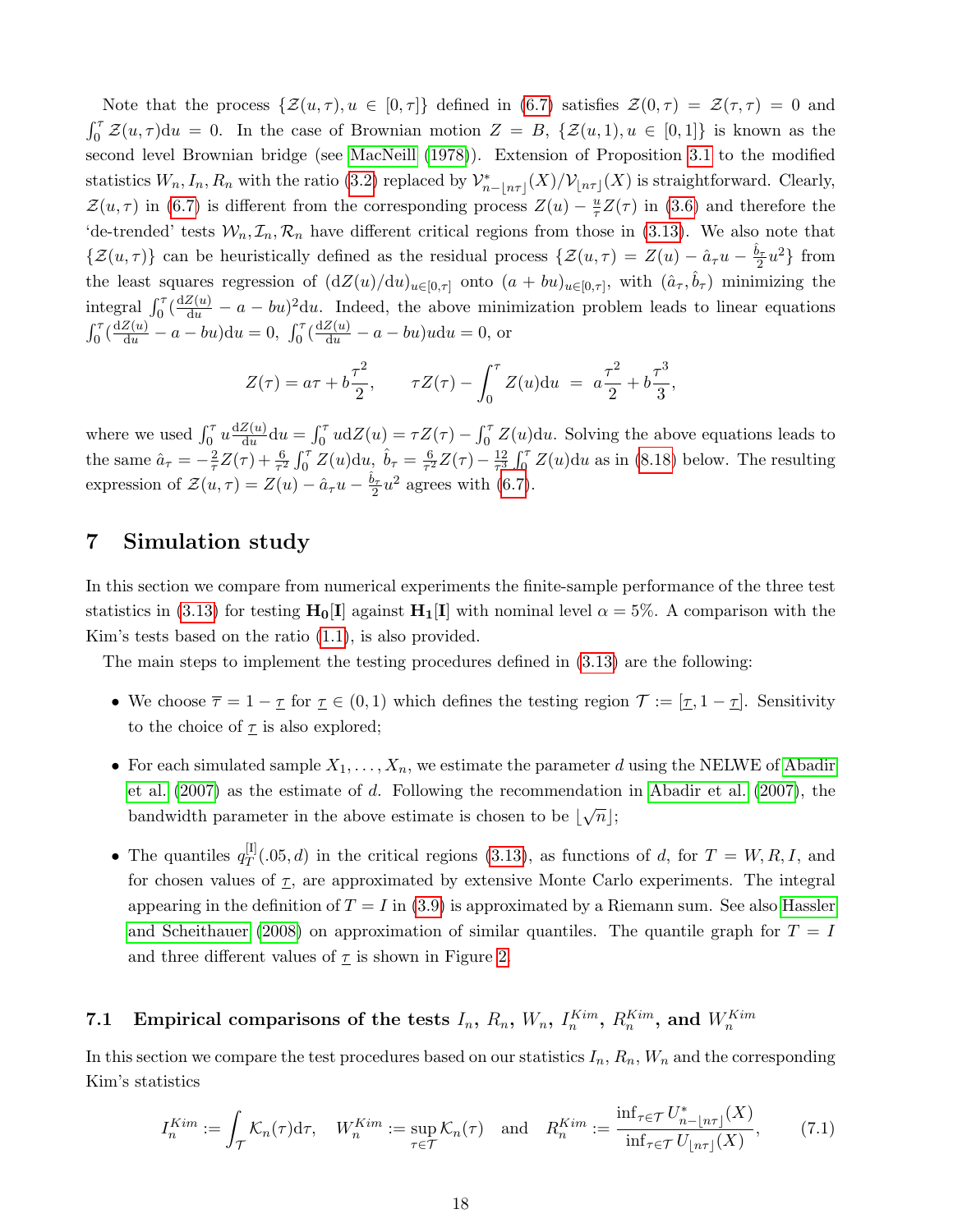

<span id="page-18-0"></span>Figure 2: The upper 5% quantile of  $I(B_{d+.5}^{\text{I}})$  as a function of d, for  $\underline{\tau} = .05$  (solid graph);  $\underline{\tau} = .1$  (solid graph with points);  $\underline{\tau} = .2$  (dashed graph). The right plot is a zoom in of the left plot in the region  $d \in [0, .5)$ .

where  $\mathcal{K}_n(\tau)$ ,  $U_k(X)$  and  $U_{n-k}^*(X)$  are defined in [\(1.1\)](#page-1-0) and [\(1.2\)](#page-1-1).

The empirical size of the above tests is evaluated by simulating the  $FARIMA(0,d,0)$  process of Example [2.1](#page-3-5) for  $d = 0, 0.1, 0.2, 0.3, 0.4$ . The empirical power is estimated by simulating the FARIMA process of Example [2.1,](#page-3-5) [\(2.4\)](#page-3-0) with of  $d_1, d_2 \in \{0, 0.1, 0.2, 0.3, 0.4\}$  and the change-point of d in the middle of the sample  $(\theta^* = 0.5)$ .

Tables [1](#page-23-0) and [2](#page-24-0) display the estimated level and power based on  $10<sup>4</sup>$  replications of the testing procedures, for respective sample sizes  $n = 500$  and  $n = 5000$ . These results show that for all six statistics and three values of  $\tau = 0.05, 0.1, 0.2$ , the estimated level is close to the nominal level 5%. We also observe that while the performance of the tests  $I_n$  and  $I_n^{Kim}$  does not much depend on  $\underline{\tau}$ , the last property is not shared by  $W_n^{Kim}$ ,  $R_n^{Kim}$ ,  $W_n$  and  $R_n$ .

Tables [1](#page-23-0) and [2](#page-24-0) suggest that when  $\underline{\tau}$  is small,  $I_n$  clearly outperforms the remaining five tests. As  $\underline{\tau}$  increases, the performance of  $R_n$  becomes comparable to that of  $I_n$ , while  $W_n$ ,  $I_n^{Kim}$ ,  $W_n^{Kim}$  and  $R_n^{Kim}$  still remain less efficient. Clearly, it make sense to choose  $\tau$  as small as possible, since none of these tests can detect a change-point that occurs outside the testing interval  $\mathcal{T} = [\underline{\tau}, 1 - \underline{\tau}]$ .

In conclusion, given the choice  $\underline{\tau} = 0.05$  (or  $\underline{\tau} = 0.1$ ), the statistic  $I_n$  seems preferable to  $W_n$  and  $R_n$  and the three Kim's statistics  $I_n^{Kim}$ ,  $R_n^{Kim}$ , and  $W_n^{Kim}$ .

#### 7.2 Further simulation results pertaining to the test  $I_n$

As noted above, the results in Subsection 7.1 suggest that  $I_n$  is favorable among the six tests in the case when the observations follow a 'pure'  $FARIMA(0,d,0)$  model with a possible jump of d for  $d \in [0, 0.5)$ . Here, we explore the performance of  $I_n$  when the observations are simulated from other classes of processes following the hypotheses  $H_0[I]$  and  $H_1[I]$ .

Table [3](#page-25-0) extends the results of Tables [1](#page-23-0) and [2](#page-24-0) to a larger interval of d values, viz.,  $0 < d_1 \leq d_2 < 1.5$ . Recall that, in accordance with Definition [5.1](#page-8-2) (iii), for  $d > 0.5$  the FARIMA $(0, d, 0)$  process is defined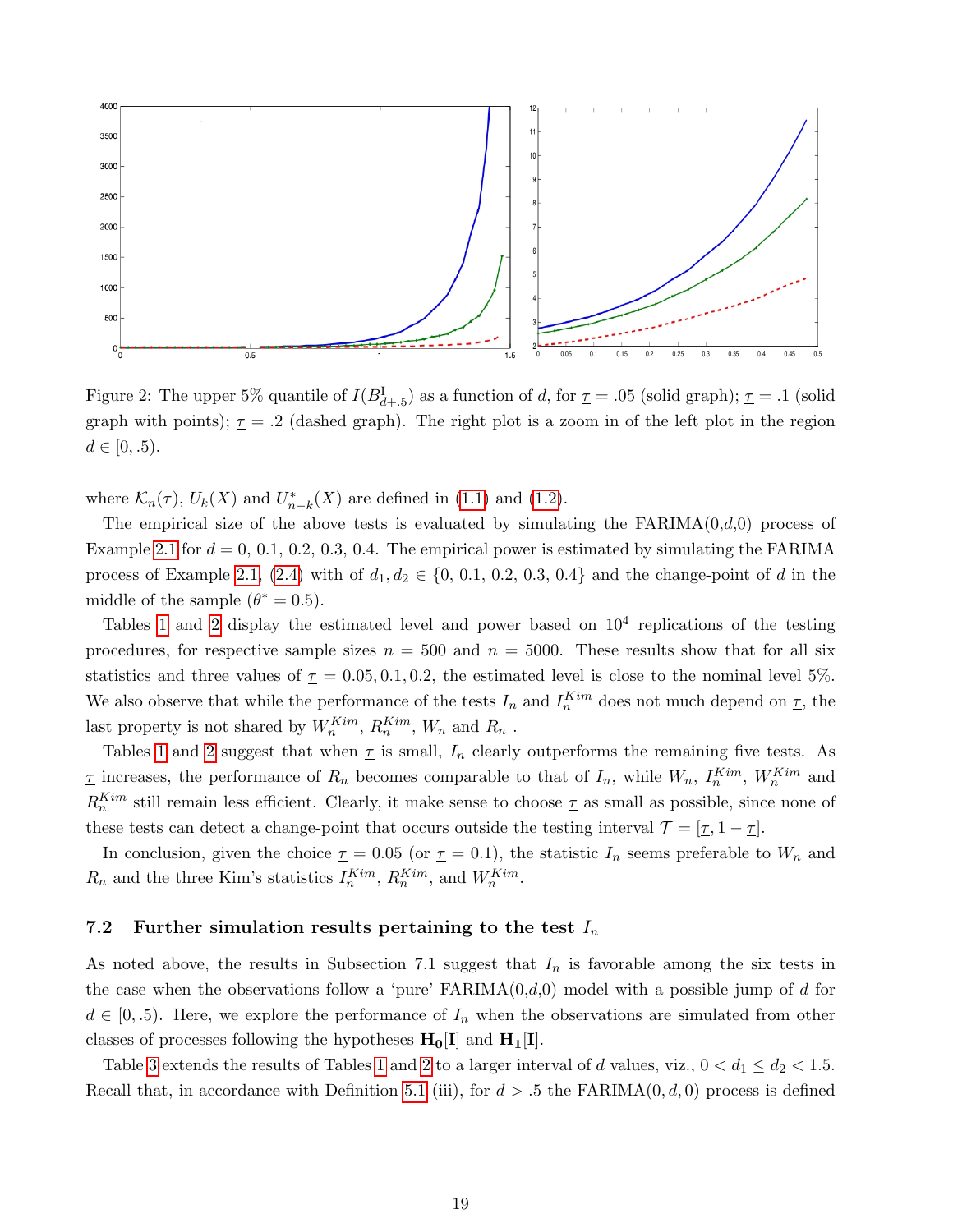by

$$
X_t = \sum_{i=1}^t Y_i, \qquad t = 1, \dots, n,
$$
\n(7.2)

where  ${Y_t}$  is a stationary FARIMA $(0, d - 1, 0)$ .

Figure [3](#page-20-0) shows some trajectories simulated from model [\(2.4\)](#page-3-0) with fixed  $d_2 - d_1 = 0.3$  and three different values of  $d_1$ , with the change-point in the middle of the sample. From visual inspection of these paths, it seems that it is more difficult to detect a change in the memory parameter when  $0 \leq d_1 < d_2 < 0.5$  or  $0.5 < d_1 < d_2$  (top or bottom graphs) than when  $d_1 < 0.5 < d_2$  (middle graph). Note that the top and bottom graphs of Figure [3](#page-20-0) correspond to  $d_1, d_2$  belonging to the same 'stationarity interval' (either  $[0, .5)$  or  $(.5, 1.5)$ ) and the middle graph to  $d_1, d_2$  falling into different 'stationarity intervals'  $[0, 0.5)$  and  $(0.5, 1.5)$ . The above visual observation is indeed confirmed in Table [3.](#page-25-0) The last table also shows that when the difference  $d_2 - d_1$  is fixed, the test  $I_n$  is more powerful in the region  $0 \leq d_1 < d_2 < 0.5$  than in  $0.5 < d_1 < d_2$ .

Tables [4](#page-26-0) and [5](#page-27-0) illustrate the performance of  $I_n$  when a positive, resp. negative, autoregressive part is added to the fractional process  $\{\varepsilon_t(d_i)\}\ (i=1,2)$  in the model [\(2.4\)](#page-3-0). These tables show that the performance of the test is essentially preserved, especially when the autoregressive coefficient is positive. However in the case of negative autoregressive coefficient the estimated level is slightly more disturbed (Table [5\)](#page-27-0). Tables [3,](#page-25-0) [4](#page-26-0) and [5](#page-27-0) also confirm that  $I_n$  is not very sensitive to the choice of the parameter  $\underline{\tau}$ , i.e. to the length of testing interval.

Finally, we assess the power of the test for fractionally integrated models with changing memory parameters discussed in Section [5.3.](#page-11-0) Figure [4](#page-21-0) presents sample paths of the rapidly changing memory model in [\(5.13\)](#page-12-0) and the *gradually changing memory* model in [\(5.17\)](#page-12-1), for the same function  $d(t/n)$  =  $.2+0.6$  t/n with the middle point  $t = \lfloor n/2 \rfloor$  marking the transition from 'stationarity regime'  $d \in [0, 0.5)$ to 'nonstationarity regime'  $d \in (0.5, 1)$ . The visual impression from Figure [4](#page-21-0) is that the above transition is much easier to detect for the rapidly changing memory model than for the gradually changing memory model.

Table [6](#page-28-0) displays the estimated power of the test  $I_n$  for the rapidly changing memory model [\(5.13\)](#page-12-0) when  $d(\tau) = d_1 + (d_2 - d_1)\tau$ ,  $\underline{\theta} = 0$  and  $\theta = 1$ . The null hypothesis is naturally less often rejected for this model than for the model defined in [\(2.4\)](#page-3-0), cf. Table [3.](#page-25-0) However, the estimated power still seems to be satisfactory. Similar simulations under gradually changing memory model (not included in this paper) show that the test has more difficulty to detect this type of changing memory on small samples. However, when  $n$  is larger than 500, the difference in the estimated power between the gradually and rapidly memory cases becomes negligible.

#### 7.3 Simulations in the presence of linear trend

In this section we illustrate the performances of the test based on the de-trended statistic  $\mathcal{I}_n$  defined in [\(6.5\)](#page-16-0). This testing procedure is implemented similarly to the previous one. Note that the critical region still depends on the memory parameter d which is estimated as follows: having observed  $X_1, \ldots, X_n$ we estimate d using NELWE estimate on the residuals from the least-squares regression of  $(X_j)_{1\leq j\leq n}$ on  $(a + bj)_{1 \leq j \leq n}$ .

First we apply the de-trended test on series without trend, namely from model [\(2.4\)](#page-3-0). Table [7](#page-29-0) displays the estimated level and power of the test for this model. The estimated level is close to the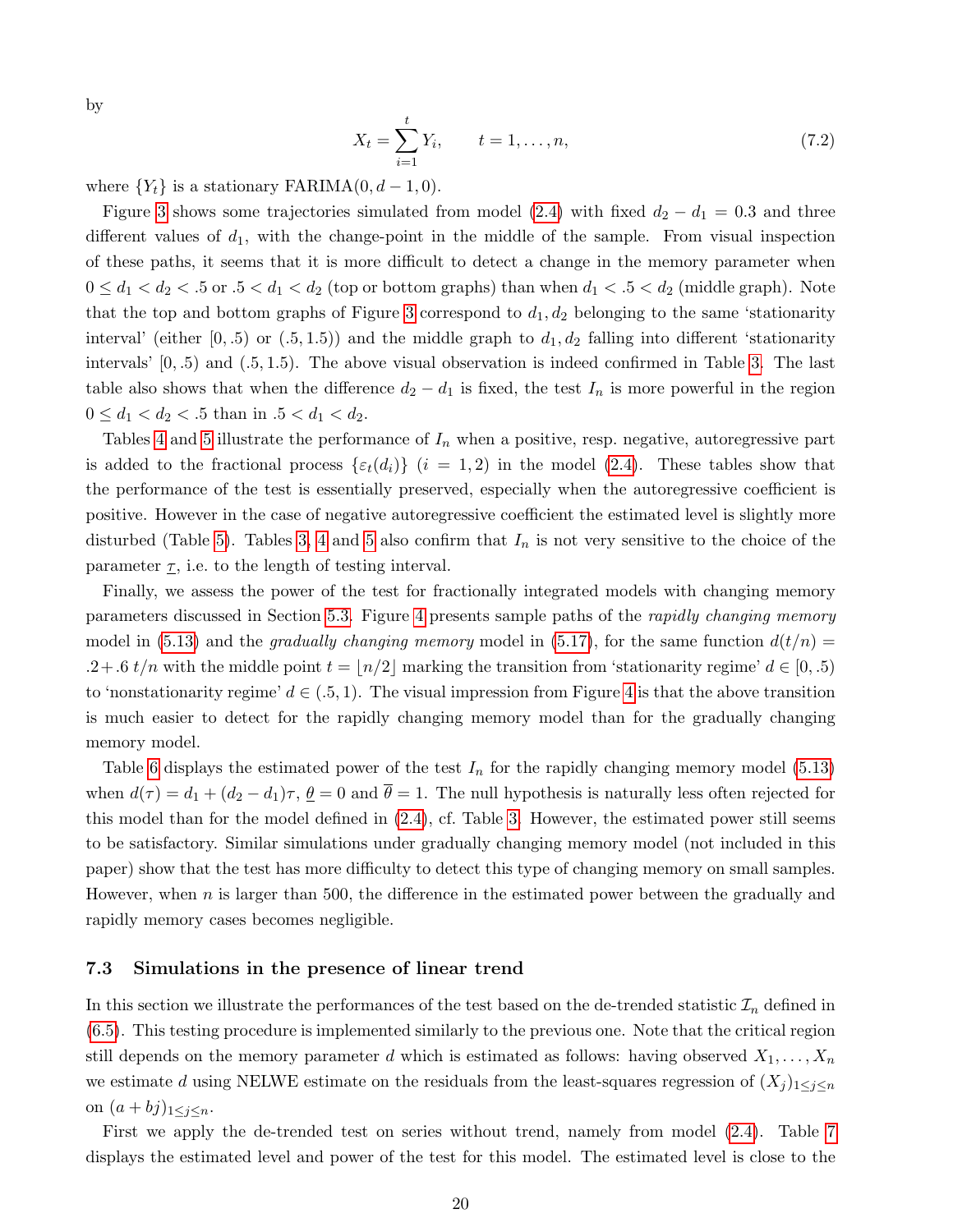nominal level. Moreover the power is close to that obtained in Table [3.](#page-25-0) Therefore the performances of the testing procedure are preserved even if the estimation of the linear trend was not necessary.

Second we assess the power of this test in presence of a linear trend (see Table [8\)](#page-30-0). Figure [5](#page-22-0) presents sample paths of models defined in [\(6.3\)](#page-15-2) with  $a = 1$ ,  $b = .01$ ,  $\theta^* = 1/2$ ,  $n = 500$  and different values of  $d_1$ ,  $d_2$ . For this model, Table [8](#page-30-0) summarizes the estimated level and power, which are similar to Table [7.](#page-29-0)



<span id="page-20-0"></span>Figure 3: Sample paths simulated from model [\(2.4\)](#page-3-0) with  $\theta^* = 1/2$  for different values of  $d_1$  and  $d_2$ :  $d_1 = .1, d_2 = .4$  (top);  $d_1 = .3, d_2 = .6$  (middle);  $d_1 = .8, d_2 = 1.1$  (bottom). The sample size is  $n = 1000.$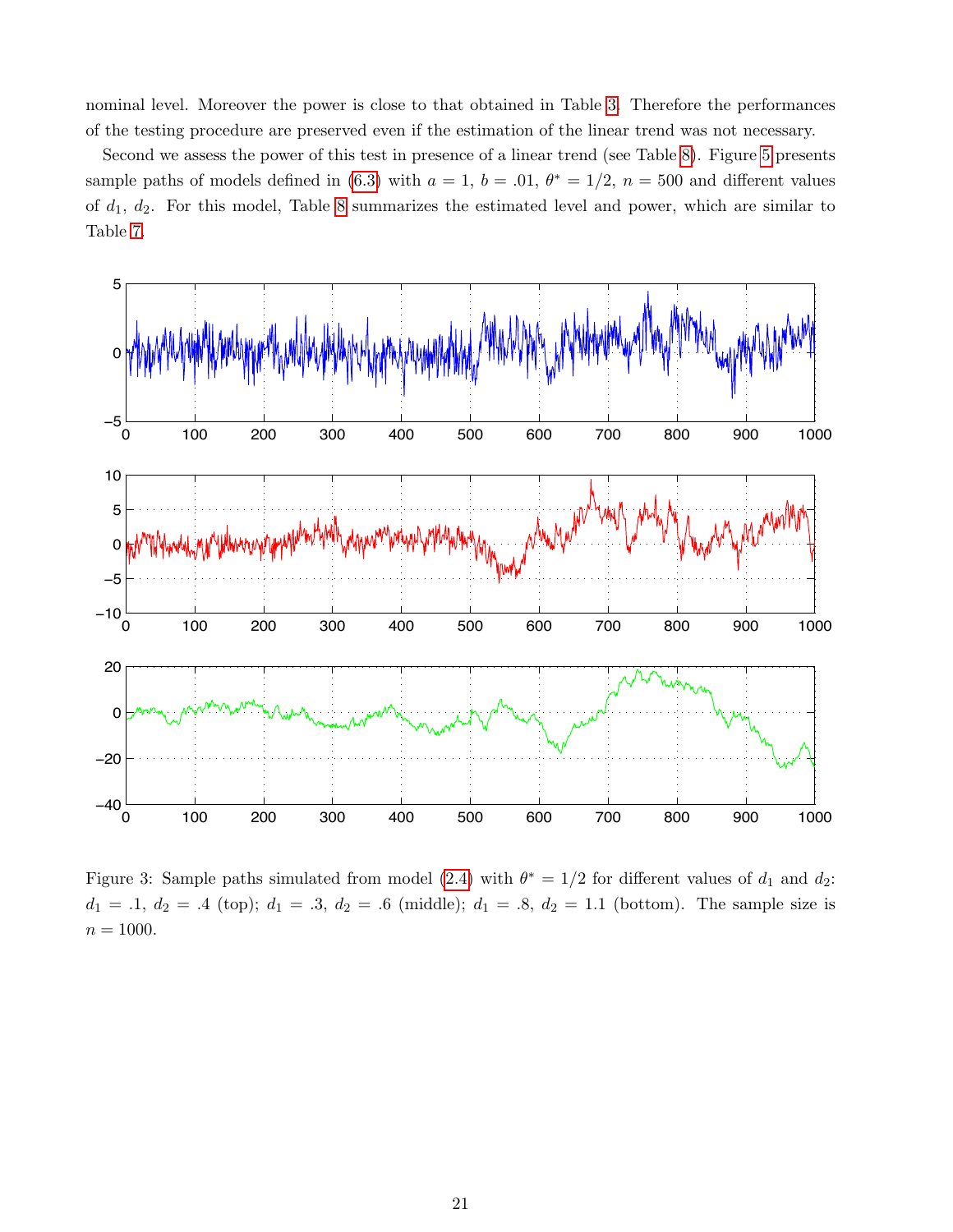

<span id="page-21-0"></span>Figure 4: Sample paths simulated from models [\(5.13\)](#page-12-0) (top) and [\(5.17\)](#page-12-1) (bottom) with  $d(\tau) = .2 + .6\tau$ ,  $\underline{\theta} = 0$  and  $\overline{\theta} = 1.$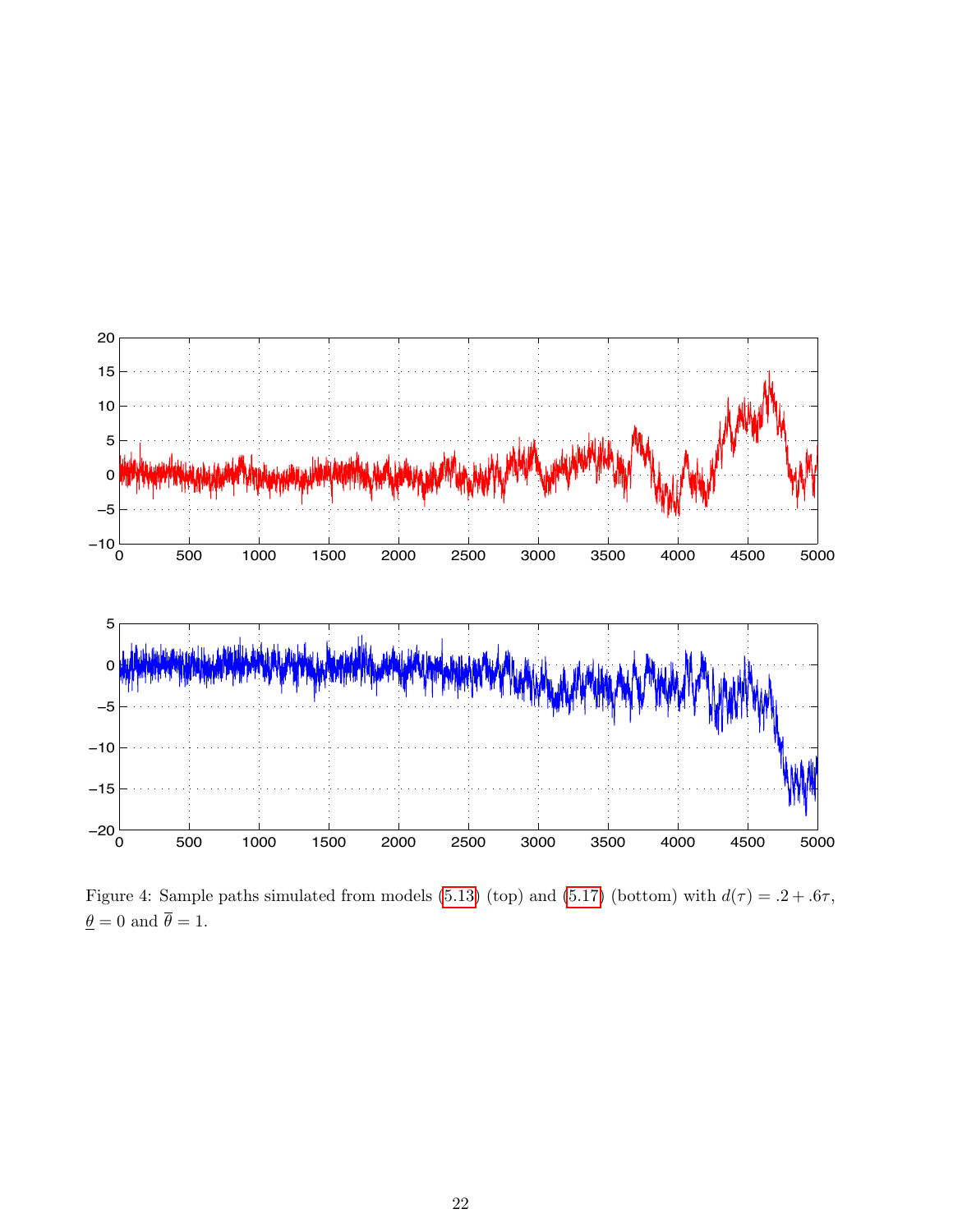

<span id="page-22-0"></span>Figure 5: Comparison of trajectories simulated from the model [\(6.3\)](#page-15-2) with  $a = 1$ ,  $b = .01$ , change point  $\theta^* = 1/2$  and different values of  $d_1$  and  $d_2$ :  $d_1 = .1$ ,  $d_2 = .4$  (top);  $d_1 = .3$ ,  $d_2 = .6$  (middle);  $d_1 = .8$ ,  $d_2 = 1.1$  (bottom). The sample size is  $n = 500$ .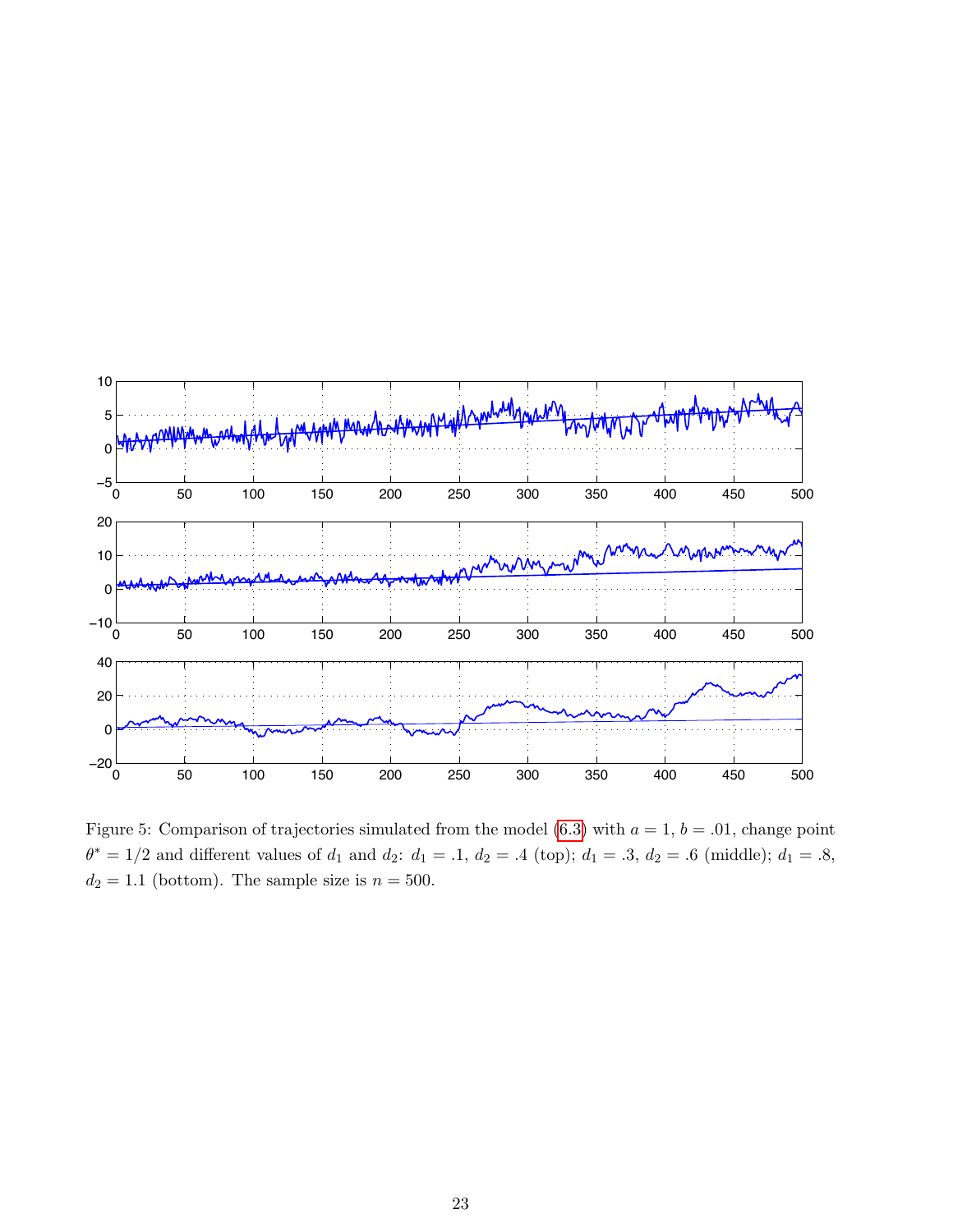|                  |                  |                 | $\underline{\tau} = 0.05$ |           |     |                 |                              | $\underline{\tau}=0.1$ |           |         |                |           | $\underline{\tau}=0.2$ |         |     |
|------------------|------------------|-----------------|---------------------------|-----------|-----|-----------------|------------------------------|------------------------|-----------|---------|----------------|-----------|------------------------|---------|-----|
| $d_1$<br>$d_2$   | $\boldsymbol{0}$ | $0.1\,$         | $0.2\,$                   | $\rm 0.3$ | 0.4 | $\overline{0}$  | $0.1\,$                      | $\rm 0.2$              | $\rm 0.3$ | $0.4\,$ | $\overline{0}$ | 0.1       | $\rm 0.2$              | 0.3     | 0.4 |
|                  |                  |                 |                           |           |     |                 | $W_n$ statistic              |                        |           |         |                |           |                        |         |     |
| $\overline{0}$   | 3.6              |                 |                           |           |     | 2.4             |                              |                        |           |         | 2.3            |           |                        |         |     |
| 0.1              | 10.0             | $4.4\,$         |                           |           |     | $6.3\,$         | $2.5\,$                      |                        |           |         | 10.4           | $2.6\,$   |                        |         |     |
| $\rm 0.2$        | 19.0             | $10.2\,$        | 4.4                       |           |     | 11.8            | $5.1\,$                      | 2.8                    |           |         | $25.2\,$       | $\rm 9.9$ | 2.7                    |         |     |
| $\rm 0.3$        | 25.9             | 16.9            | $\,9.5$                   | 4.9       |     | 15.9            | 9.0                          | 4.7                    | $3.1\,$   |         | 45.1           | 23.3      | 9.4                    | 2.9     |     |
| $0.4\,$          | 31.0             | 21.6            | 13.1                      | 8.3       | 4.8 | 19.9            | 12.2                         | 6.8                    | $4.5\,$   | 2.8     | 65.1           | $42\,$    | 21.0                   | 8.7     | 2.6 |
|                  |                  |                 |                           |           |     |                 | $R_n$ statistic              |                        |           |         |                |           |                        |         |     |
| $\boldsymbol{0}$ | 3.4              |                 |                           |           |     | $2.6\,$         |                              |                        |           |         | $2.5\,$        |           |                        |         |     |
| 0.1              | $11.2\,$         | $3.9\,$         |                           |           |     | $\!\!\!\!\!8.0$ | 2.9                          |                        |           |         | 11.6           | 2.9       |                        |         |     |
| $\rm 0.2$        | $24.5\,$         | $12.0\,$        | 4.6                       |           |     | 17.0            | $7.2\,$                      | 3.1                    |           |         | $28.5\,$       | 11.3      | 3.2                    |         |     |
| $\rm 0.3$        | 37.6             | $23.1\,$        | $11.5$                    | 4.9       |     | 27.2            | 14.7                         | $6.6\,$                | 3.4       |         | $50.6\,$       | $27.3\,$  | 11.1                   | $3.4\,$ |     |
| 0.4              | 49.5             | 34.0            | 19.8                      | 10.6      | 5.0 | 41.1            | 23.7                         | 12.4                   | 6.7       | 3.0     | 72.0           | 49.0      | $25.5\,$               | 10.5    | 3.4 |
|                  |                  |                 |                           |           |     |                 | $I_n$ statistic              |                        |           |         |                |           |                        |         |     |
| $\overline{0}$   | 2.3              |                 |                           |           |     | $2.5\,$         |                              |                        |           |         | $2.9\,$        |           |                        |         |     |
| 0.1              | 10.4             | 2.6             |                           |           |     | 11.6            | 2.9                          |                        |           |         | 13.2           | 3.6       |                        |         |     |
| $\rm 0.2$        | $25.2\,$         | 9.9             | 2.7                       |           |     | 28.5            | 11.3                         | $3.2\,$                |           |         | 31.8           | 13.4      | 3.8                    |         |     |
| $\rm 0.3$        | 45.1             | 23.3            | 9.4                       | 2.9       |     | $50.6$          | 27.3                         | 11.1                   | 3.4       |         | $55.0\,$       | $31.0\,$  | 13.0                   | 4.0     |     |
| 0.4              | 65.1             | 42.0            | 21.0                      | 8.7       | 2.6 | 72.0            | 49.0                         | 25.5                   | 10.5      | 3.4     | 77.1           | 54.3      | 29.6                   | 12.4    | 4.1 |
|                  |                  |                 |                           |           |     |                 | $W_n^{Kim}$ statistic        |                        |           |         |                |           |                        |         |     |
| $\overline{0}$   | $3.1\,$          |                 |                           |           |     | $3.3\,$         |                              |                        |           |         | $\!.3$         |           |                        |         |     |
| 0.1              | 6.6              | $3.2\,$         |                           |           |     | $\!\!\!\!\!8.3$ | $3.7\,$                      |                        |           |         | $10.3\,$       | 4.2       |                        |         |     |
| $\rm 0.2$        | 10.7             | 6.2             | $3.3\,$                   |           |     | 14.6            | $7.4\,$                      | $3.6\,$                |           |         | $20.2\,$       | $\,9.5$   | 4.4                    |         |     |
| $\rm 0.3$        | 16.5             | 9.0             | $5.3\,$                   | 3.1       |     | 25.2            | 13.6                         | 7.0                    | 3.8       |         | 36.6           | $20\,$    | $9.4\,$                | 4.4     |     |
| 0.4              | 24.4             | 15.5            | 9.5                       | 5.7       | 3.4 | 41.7            | $26.4\,$                     | 15.7                   | 7.7       | 4.2     | 58.3           | 37.9      | 21.7                   | 10.0    | 4.8 |
|                  |                  |                 |                           |           |     |                 | $R_n^{Kim}$ statistic        |                        |           |         |                |           |                        |         |     |
| $\overline{0}$   | 3.7              |                 |                           |           |     | $\!3.3$         |                              |                        |           |         | $3.3\,$        |           |                        |         |     |
| 0.1              | 9.4              | 4.3             |                           |           |     | 9.9             | 4.4                          |                        |           |         | 10.7           | 4.3       |                        |         |     |
| $\rm 0.2$        | 17.1             | $\,9.5$         | 4.7                       |           |     | 21.1            | 11.1                         | 4.7                    |           |         | $24.1\,$       | 11.6      | 4.5                    |         |     |
| 0.3              | $25.8\,$         | $15.3\,$        | $8.8\,$                   | 4.6       |     | $34.9\,$        | 20.6                         | $10.6\,$               | 5.1       |         | 42.4           | 24.2      | $11.7\,$               | 4.8     |     |
| 0.4              | 31.4             | 22.1            | 13.6                      | 8.4       | 4.9 | 47.4            | 32.3                         | 19.1                   | 10.3      | 5.0     | 58.8           | 40.2      | $22.5\,$               | 11.7    | 4.9 |
|                  |                  |                 |                           |           |     |                 | ${\cal I}_n^{Kim}$ statistic |                        |           |         |                |           |                        |         |     |
| $\overline{0}$   | 2.6              |                 |                           |           |     | $2.8\,$         |                              |                        |           |         | 3.1            |           |                        |         |     |
| $0.1\,$          | 8.6              | $3.2\,$         |                           |           |     | $9.5\,$         | $3.5\,$                      |                        |           |         | 10.5           | 4.0       |                        |         |     |
| $\rm 0.2$        | 18.7             | $\!\!\!\!\!8.3$ | $3.3\,$                   |           |     | 20.8            | 9.1                          | $3.5\,$                |           |         | 23.1           | $10.4\,$  | 4.0                    |         |     |
| $\rm 0.3$        | $35.0\,$         | 18.3            | 8.4                       | 3.1       |     | $38.9\,$        | 21.0                         | $9.3\,$                | 3.4       |         | 42.0           | $23.4\,$  | $10.6\,$               | 4.0     |     |
| $0.4\,$          | 57.0             | $37.3\,$        | 20.5                      | 9.0       | 3.9 | 62.3            | 41.3                         | 23.5                   | 10.2      | 4.2     | 64.8           | 43.8      | 24.5                   | 11.3    | 4.4 |

<span id="page-23-0"></span>Table 1: Estimated level  $(d_1 = d_2)$  and power  $(d_1 \neq d_2)$  (in %) of the tests  $I_n$ ,  $W_n$ ,  $R_n$ ,  $I_n^{Kim}$ ,  $W_n^{Kim}$ ,  $R_n^{Kim}$ . The nominal level is  $\alpha = 5\%$ . The samples are simulated from model [\(2.4\)](#page-3-0) with  $\theta^* = 1/2$ . The sample size is 500 and the number of independent replications is  $10^4$ .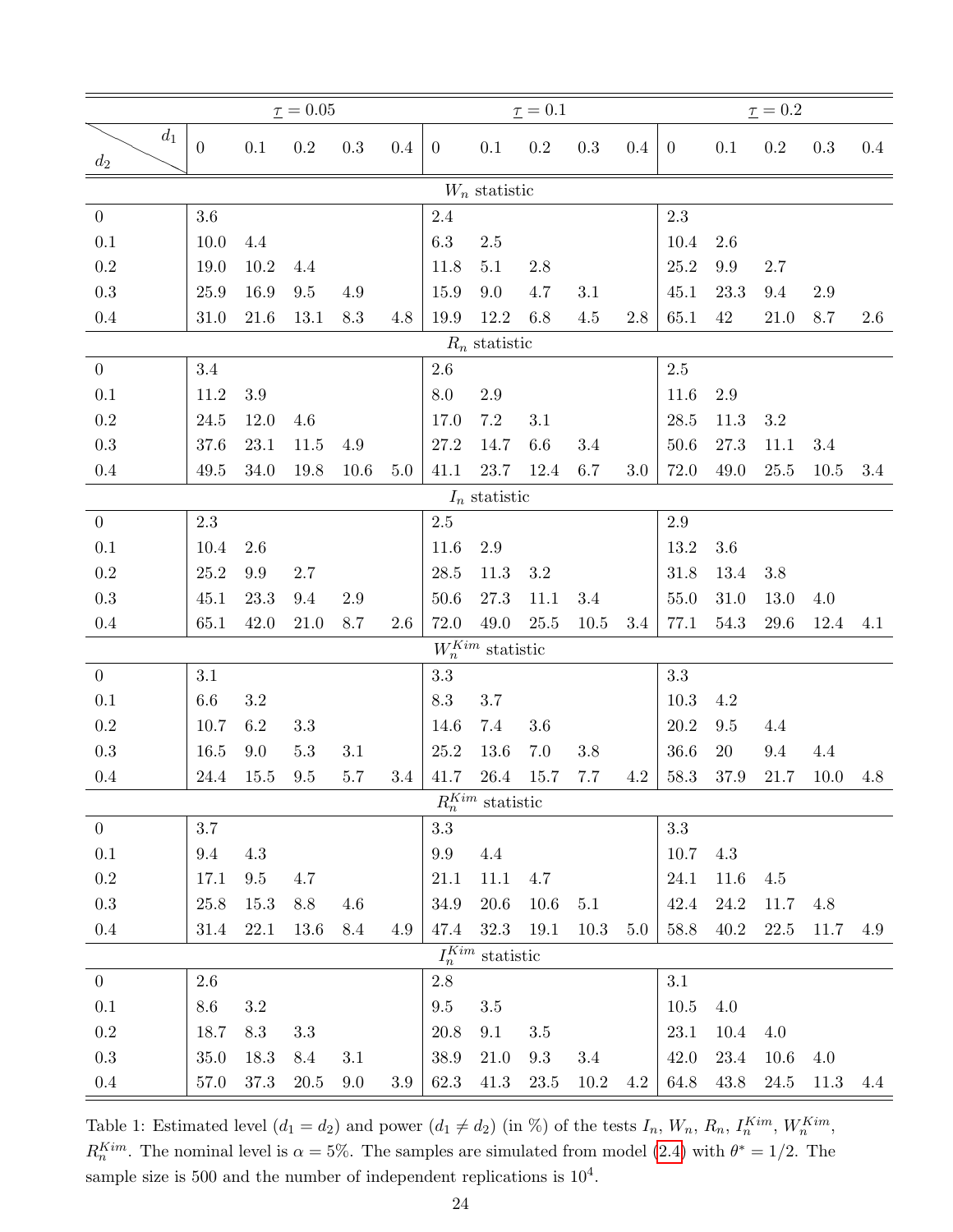|                  |                  |         | $\underline{\tau} = 0.05$ |           |     |                |                              | $\underline{\tau}=0.1$ |         |         |                |          | $\underline{\tau}=0.2$ |      |         |
|------------------|------------------|---------|---------------------------|-----------|-----|----------------|------------------------------|------------------------|---------|---------|----------------|----------|------------------------|------|---------|
| $d_1$<br>$d_2$   | $\boldsymbol{0}$ | $0.1\,$ | $0.2\,$                   | $\rm 0.3$ | 0.4 | $\overline{0}$ | $0.1\,$                      | $\rm 0.2$              | 0.3     | $0.4\,$ | $\overline{0}$ | 0.1      | $\rm 0.2$              | 0.3  | $0.4\,$ |
|                  |                  |         |                           |           |     |                | $W_n$ statistic              |                        |         |         |                |          |                        |      |         |
| $\overline{0}$   | 3.4              |         |                           |           |     | 3.6            |                              |                        |         |         | 4.1            |          |                        |      |         |
| 0.1              | $20.2\,$         | 3.7     |                           |           |     | $24.2\,$       | 4.1                          |                        |         |         | $28.3\,$       | 4.5      |                        |      |         |
| $\rm 0.2$        | 50.1             | 16.0    | 3.8                       |           |     | 61.1           | 20.9                         | 4.5                    |         |         | 68.6           | 26.0     | 4.7                    |      |         |
| $\rm 0.3$        | 74.6             | 38.5    | 13.3                      | $3.6\,$   |     | 87.1           | 51.1                         | 17.7                   | 4.1     |         | 93.1           | 62.0     | $23.6\,$               | 4.7  |         |
| 0.4              | 88.7             | 64.1    | 31.2                      | 11.6      | 3.7 | $96.6\,$       | 79.6                         | 44.3                   | 15.0    | 4.0     | 99.2           | 88.8     | 56.7                   | 20.0 | 4.4     |
|                  |                  |         |                           |           |     |                | $R_n$ statistic              |                        |         |         |                |          |                        |      |         |
| $\boldsymbol{0}$ | 3.7              |         |                           |           |     | $3.9\,$        |                              |                        |         |         | 4.1            |          |                        |      |         |
| 0.1              | 29.0             | 5.1     |                           |           |     | 30.9           | 4.9                          |                        |         |         | $31.3\,$       | 5.0      |                        |      |         |
| $\rm 0.2$        | 65.0             | 25.3    | 4.9                       |           |     | 71.0           | 28.1                         | 4.8                    |         |         | 73.1           | 30.5     | 4.6                    |      |         |
| $\rm 0.3$        | 85.3             | 53.8    | 21.2                      | $5.0\,$   |     | 91.7           | 62.2                         | 24.4                   | 4.9     |         | 94.3           | 67.0     | 26.5                   | 4.9  |         |
| 0.4              | 94.1             | 75.7    | 44.8                      | 18.4      | 4.8 | 98.0           | 84.8                         | 54.1                   | 21.7    | 4.6     | 99.3           | 90.3     | 60.3                   | 24.4 | 4.5     |
|                  |                  |         |                           |           |     |                | $I_n$ statistic              |                        |         |         |                |          |                        |      |         |
| $\overline{0}$   | 2.9              |         |                           |           |     | $\!3.2\!$      |                              |                        |         |         | $3.6\,$        |          |                        |      |         |
| 0.1              | $28.5\,$         | 3.4     |                           |           |     | 29.5           | 3.8                          |                        |         |         | 30.7           | 4.1      |                        |      |         |
| $\rm 0.2$        | 73.4             | 27.8    | 3.6                       |           |     | 74.0           | 28.8                         | $3.9\,$                |         |         | 73.7           | 30.1     | 4.2                    |      |         |
| $\rm 0.3$        | 95.9             | 68.0    | 24.8                      | $3.5\,$   |     | 96.3           | 69.8                         | $26.5\,$               | 3.7     |         | 95.9           | 69.7     | 27.9                   | 4.3  |         |
| 0.4              | 99.5             | 92.3    | 62.5                      | 21.8      | 3.5 | 99.7           | $93.6\,$                     | 65.7                   | 24.1    | 3.8     | 99.7           | 94.1     | 66.6                   | 25.6 | 4.0     |
|                  |                  |         |                           |           |     |                | $W_n^{Kim}$ statistic        |                        |         |         |                |          |                        |      |         |
| $\overline{0}$   | 5.0              |         |                           |           |     | 4.9            |                              |                        |         |         | 4.8            |          |                        |      |         |
| 0.1              | 20.3             | 5.1     |                           |           |     | $22.0\,$       | 5.1                          |                        |         |         | $23.8\,$       | $5.2\,$  |                        |      |         |
| 0.2              | 44.9             | 15.7    | 4.7                       |           |     | 51.1           | 18.1                         | $5.1\,$                |         |         | 55.2           | 21.2     | 5.5                    |      |         |
| $\rm 0.3$        | 68.8             | 37.2    | 13.4                      | 4.6       |     | 77.6           | 45.7                         | $16.6\,$               | $5.0\,$ |         | 83.1           | 52.1     | 19.5                   | 5.3  |         |
| 0.4              | 83.7             | 60.1    | 32.4                      | 12.8      | 4.2 | 92.2           | 72.4                         | 41.4                   | 14.9    | 4.5     | 96.0           | 79.7     | 48.1                   | 18.2 | 4.6     |
|                  |                  |         |                           |           |     |                | $R_n^{Kim}$ statistic        |                        |         |         |                |          |                        |      |         |
| $\overline{0}$   | 3.9              |         |                           |           |     | $4.2\,$        |                              |                        |         |         | $4.5\,$        |          |                        |      |         |
| 0.1              | $26.5\,$         | 4.8     |                           |           |     | 26.5           | 4.6                          |                        |         |         | 26.6           | 5.1      |                        |      |         |
| $\rm 0.2$        | 59.6             | 23.1    | 4.9                       |           |     | 63.2           | 24.9                         | 5.1                    |         |         | 62.7           | 24.6     | $5.1\,$                |      |         |
| 0.3              | 81.6             | 49.9    | 19.6                      | 5.4       |     | 87.0           | 56.4                         | 22.4                   | $5.2\,$ |         | 87.4           | 57.4     | $22.6\,$               | 5.0  |         |
| 0.4              | 91.9             | 72.1    | 42.0                      | 17.6      | 4.9 | 96.5           | 80.8                         | $50.1\,$               | 20.4    | 4.9     | 97.2           | 82.6     | 52.5                   | 20.1 | 4.5     |
|                  |                  |         |                           |           |     |                | ${\cal I}_n^{Kim}$ statistic |                        |         |         |                |          |                        |      |         |
| $\overline{0}$   | 3.5              |         |                           |           |     | 3.7            |                              |                        |         |         | $4.2\,$        |          |                        |      |         |
| $0.1\,$          | 23.5             | $3.6\,$ |                           |           |     | 24.1           | 4.0                          |                        |         |         | $24.6\,$       | $4.3\,$  |                        |      |         |
| $\rm 0.2$        | 58.4             | 21.4    | 4.3                       |           |     | $58.5\,$       | 22.0                         | 4.4                    |         |         | 57.4           | 22.4     | 4.7                    |      |         |
| $\rm 0.3$        | 86.1             | 54.8    | 19.9                      | 4.0       |     | 86.8           | $55.8\,$                     | 20.5                   | 4.2     |         | 86.1           | $55.4\,$ | 20.8                   | 4.5  |         |
| $0.4\,$          | 96.6             | 82.2    | 52.1                      | 18.4      | 4.0 | 97.3           | 83.6                         | 53.6                   | 19.2    | 3.7     | 97.3           | 83.4     | 53.4                   | 19.7 | 4.0     |

<span id="page-24-0"></span>Table 2: Estimated level  $(d_1 = d_2)$  and power  $(d_1 \neq d_2)$  (in %) of the tests  $I_n$ ,  $W_n$ ,  $R_n$ ,  $I_n^{Kim}$ ,  $W_n^{Kim}$ ,  $R_n^{Kim}$ . The nominal level is  $\alpha = 5\%$ . The samples are simulated from model [\(2.4\)](#page-3-0) with  $\theta^* = 1/2$ . The sample size is 5000 and the number of independent replications is  $10^4$ .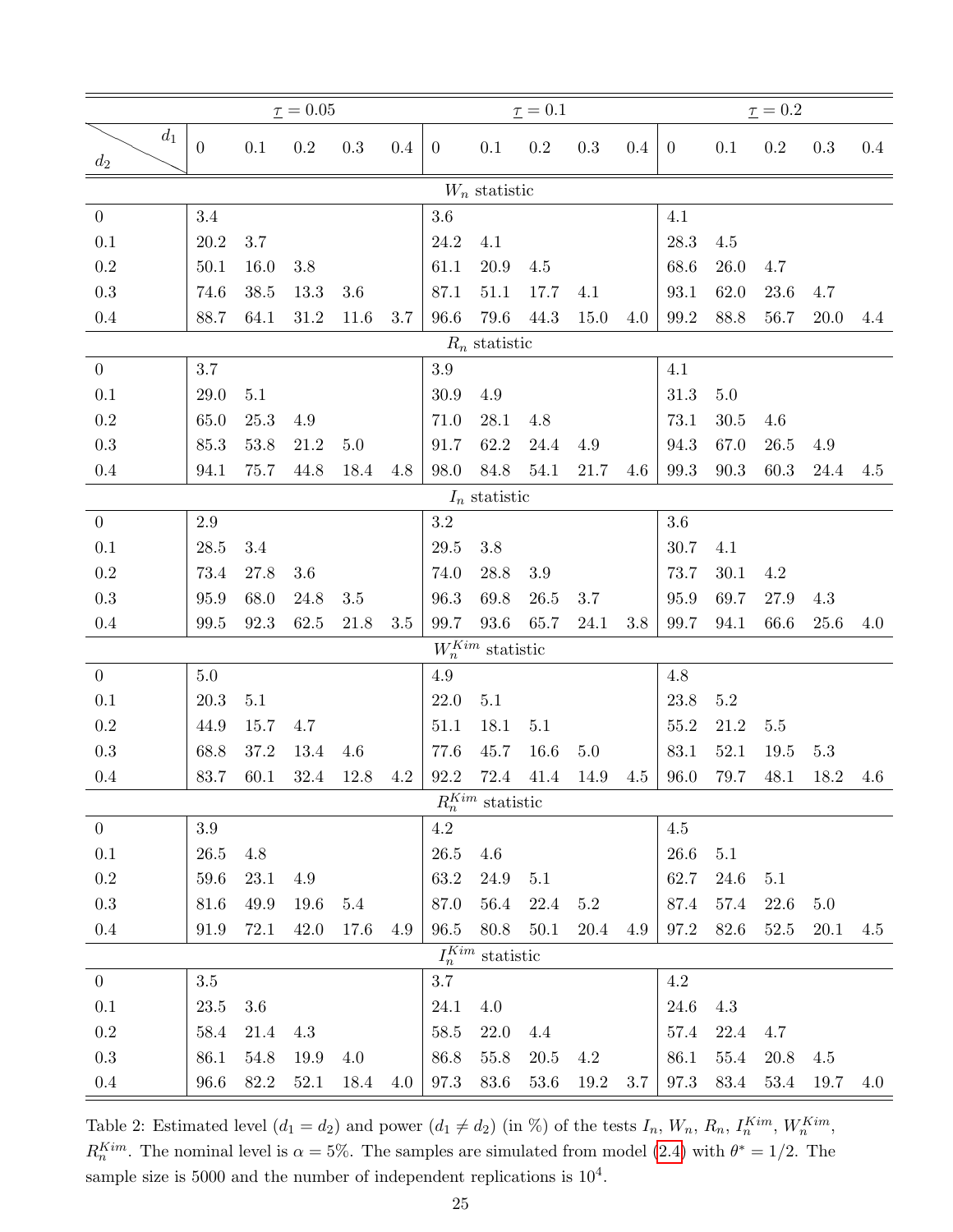|          |                  |                                                                                                                                                                                                                                                                                                   |                                                                                                               |                                                                                                      |                                                                       | $n=500$                                     |          |                  |                          |      |     |                                                        |                 |                     |                     | $n =$    | 5000                                        |          |                          |      |                  |
|----------|------------------|---------------------------------------------------------------------------------------------------------------------------------------------------------------------------------------------------------------------------------------------------------------------------------------------------|---------------------------------------------------------------------------------------------------------------|------------------------------------------------------------------------------------------------------|-----------------------------------------------------------------------|---------------------------------------------|----------|------------------|--------------------------|------|-----|--------------------------------------------------------|-----------------|---------------------|---------------------|----------|---------------------------------------------|----------|--------------------------|------|------------------|
| $\vdash$ | $d_1$<br>$d_2\,$ | $\circ$                                                                                                                                                                                                                                                                                           | 0.1                                                                                                           | 0.2                                                                                                  | $0.\overline{3}$                                                      | 0.4                                         | 0.6      | $\overline{0.8}$ | $\overline{\phantom{0}}$ | 1.2  | 1.4 | $\circ$                                                | 0.1             | 0.2                 | $0.\overline{3}$    | 0.4      | 0.6                                         | 0.8      | $\overline{\phantom{a}}$ | 1.2  | 1.4              |
| $0.05\,$ |                  |                                                                                                                                                                                                                                                                                                   |                                                                                                               |                                                                                                      |                                                                       |                                             |          |                  |                          |      |     | 2.9                                                    |                 |                     |                     |          |                                             |          |                          |      |                  |
|          |                  |                                                                                                                                                                                                                                                                                                   |                                                                                                               |                                                                                                      |                                                                       |                                             |          |                  |                          |      |     | $28.5\,$                                               | 3.4             |                     |                     |          |                                             |          |                          |      |                  |
|          |                  |                                                                                                                                                                                                                                                                                                   |                                                                                                               |                                                                                                      |                                                                       |                                             |          |                  |                          |      |     | 73.4                                                   | 27.8            | 3.6                 |                     |          |                                             |          |                          |      |                  |
|          |                  |                                                                                                                                                                                                                                                                                                   |                                                                                                               | $2.7$<br>9.4                                                                                         | 2.9                                                                   |                                             |          |                  |                          |      |     | 95.9                                                   | 68.0            | 24.8                | 3.5                 |          |                                             |          |                          |      |                  |
|          |                  |                                                                                                                                                                                                                                                                                                   |                                                                                                               |                                                                                                      |                                                                       | $2.6\,$                                     |          |                  |                          |      |     | 99.5                                                   | 92.3            |                     | $21.8\,$            | 3.5      |                                             |          |                          |      |                  |
|          |                  |                                                                                                                                                                                                                                                                                                   |                                                                                                               | $\frac{10}{71}$<br>$\frac{8}{7}$<br>$\frac{8}{8}$<br>$\frac{3}{5}$<br>$\frac{5}{5}$<br>$\frac{1}{1}$ | $\begin{array}{l} 8.7 \\ 54.5 \\ 63.1 \\ 80.8 \\ 91.7 \\ \end{array}$ | 35.2                                        | 4.9      |                  |                          |      |     | 100                                                    | 99.9            | $\frac{62.5}{99.7}$ | 97.1                | 88.0     | 5.3                                         |          |                          |      |                  |
|          |                  |                                                                                                                                                                                                                                                                                                   |                                                                                                               |                                                                                                      |                                                                       | $45.2\,$                                    | 8.7      | $6.2\,$          |                          |      |     | $100\,$                                                | $100\,$         | 99.8                | 98.7                | 92.6     |                                             | $5.0\,$  |                          |      |                  |
|          |                  |                                                                                                                                                                                                                                                                                                   |                                                                                                               |                                                                                                      |                                                                       |                                             | 19.8     | 12.5             | $7.9\,$                  |      |     | $100\,$                                                | 100             | $100\,$             | 99.9                | 98.9     | $\begin{array}{c} 11.3 \\ 45.3 \end{array}$ | 28.1     | $\frac{1}{5}$            |      |                  |
|          |                  |                                                                                                                                                                                                                                                                                                   |                                                                                                               |                                                                                                      |                                                                       | $67.4 \newline 86.9$                        | $55.5$   | 44.9             | $23.5$                   | 7.2  |     | $100\,$                                                | $100\,$         | $100\,$             | $100\,$             | 99.9     | $87.4\,$                                    | $78.6\,$ | 41.4                     | 5.3  |                  |
|          |                  | $2.3$<br>$10.4$<br>$45.1$<br>$45.7$<br>$55.7$<br>$55.8$<br>$55.8$<br>$55.8$                                                                                                                                                                                                                       |                                                                                                               |                                                                                                      |                                                                       | 95.4                                        | 84.3     | 78.8             | 67.6                     | 44.2 | 4.9 | 100                                                    | 100             | 100                 | 100                 | 100      | 98.0                                        | 96.4     | 85.9                     | 59.0 | $3.\overline{3}$ |
| 0.1      |                  |                                                                                                                                                                                                                                                                                                   |                                                                                                               |                                                                                                      |                                                                       |                                             |          |                  |                          |      |     | 3.2                                                    |                 |                     |                     |          |                                             |          |                          |      |                  |
|          |                  |                                                                                                                                                                                                                                                                                                   |                                                                                                               |                                                                                                      |                                                                       |                                             |          |                  |                          |      |     | $29.5\,$                                               | $3.8\,$         |                     |                     |          |                                             |          |                          |      |                  |
|          |                  |                                                                                                                                                                                                                                                                                                   |                                                                                                               |                                                                                                      |                                                                       |                                             |          |                  |                          |      |     | $74.0\,$                                               | 28.8            | 3.9                 |                     |          |                                             |          |                          |      |                  |
|          |                  |                                                                                                                                                                                                                                                                                                   |                                                                                                               |                                                                                                      | 3.4                                                                   |                                             |          |                  |                          |      |     | 96.3                                                   | 69.8            | 26.5                | 3.7                 |          |                                             |          |                          |      |                  |
|          |                  | $\begin{array}{ l } \hline 1.6 & 0.6 & 0.6 \\ 1.1 & 0.8 & 0.6 \\ 2.8 & 0.6 & 0.6 \\ 3.2 & 0.6 & 0.6 \\ 4.2 & 5.6 & 0.6 \\ 5.2 & 5.6 & 0.6 \\ 6.2 & 6.6 & 0.6 \\ 7.2 & 8.6 & 0.6 \\ 8.2 & 1.6 & 0.6 \\ 9.2 & 1.6 & 0.6 \\ 1.7 & 1.6 & 0.6 \\ 1.8 & 1.6 & 0.6 \\ 1.9 & 1.6 & 0.6 \\ 1.9 & 1.6 & 0.$ |                                                                                                               | $\begin{array}{c} 3.2 \\ 11.1 \\ 25.5 \\ 84.5 \\ 96.7 \\ 99.7 \\ 99.7 \\ \end{array}$                |                                                                       | $\frac{3.4}{47.3}$                          |          |                  |                          |      |     | 99.7                                                   | 93.6            | $65.7$<br>99.9      | $\frac{24.1}{98.7}$ | 3.8      |                                             |          |                          |      |                  |
|          |                  |                                                                                                                                                                                                                                                                                                   |                                                                                                               |                                                                                                      |                                                                       |                                             | 4.9      |                  |                          |      |     | $\frac{100}{2}$                                        | $\frac{100}{2}$ |                     |                     | 92.5     | $\frac{5}{2}$                               |          |                          |      |                  |
|          |                  |                                                                                                                                                                                                                                                                                                   |                                                                                                               |                                                                                                      |                                                                       | $\begin{array}{c} 59.8 \\ 82.4 \end{array}$ | 9.4      | 5.9              |                          |      |     | $100\,$                                                | $100\,$         | 99.9                | 99.4                | $96.0\,$ |                                             | 4.9      |                          |      |                  |
|          |                  |                                                                                                                                                                                                                                                                                                   |                                                                                                               |                                                                                                      |                                                                       |                                             | 27.5     | $16.8\,$         | $6.2$ $26.0$             |      |     | $100\,$                                                | $100\,$         | $100\,$             | $100\,$             | 7.66     | $\begin{array}{c} 11.8 \\ 51.9 \end{array}$ | $34.0\,$ | $\overline{5}$ .         |      |                  |
|          |                  |                                                                                                                                                                                                                                                                                                   |                                                                                                               |                                                                                                      | $\begin{array}{c} 10.5 \\ 68.1 \\ 78.3 \\ 92.3 \\ 99.3 \end{array}$   | $95.0\,$                                    | $65.1\,$ | $52.5\,$         |                          | 6.3  |     | $100\,$                                                | 100             | 100                 | $100\,$             | $100\,$  | 91.7                                        | 84.2     | $44.6\,$                 | 5.1  |                  |
|          |                  |                                                                                                                                                                                                                                                                                                   |                                                                                                               |                                                                                                      |                                                                       | 98.8                                        | 89.7     | 84.2             | 70.3                     | 42.4 | 5.7 | 100                                                    | 100             | 100                 | 100                 | 100      | 99.1                                        | 98.2     | 88.9                     | 8.75 | 2.9              |
| 0.2      |                  |                                                                                                                                                                                                                                                                                                   |                                                                                                               |                                                                                                      |                                                                       |                                             |          |                  |                          |      |     | 3.6                                                    |                 |                     |                     |          |                                             |          |                          |      |                  |
|          |                  |                                                                                                                                                                                                                                                                                                   |                                                                                                               |                                                                                                      |                                                                       |                                             |          |                  |                          |      |     |                                                        | $\frac{1}{4}$   |                     |                     |          |                                             |          |                          |      |                  |
|          |                  |                                                                                                                                                                                                                                                                                                   |                                                                                                               | 3.8                                                                                                  |                                                                       |                                             |          |                  |                          |      |     | $\begin{array}{l} 6.96 \\ 2.64 \\ 2.06 \\ \end{array}$ | $30.1\,$        | 4.2                 |                     |          |                                             |          |                          |      |                  |
|          |                  |                                                                                                                                                                                                                                                                                                   |                                                                                                               |                                                                                                      | $4.0\,$                                                               |                                             |          |                  |                          |      |     |                                                        | 69.7            | 27.9                | 4.3                 |          |                                             |          |                          |      |                  |
|          |                  | $\begin{array}{c} 2.9 \\ 13.2 \\ 31.8 \\ 55.0 \\ 17.1 \\ 99.7 \\ 99.9 \\ 100 \\ 100 \\ \end{array}$                                                                                                                                                                                               | $\begin{array}{cccc} 3.6 \\ 1.3.4 \\ 1.3.5 \\ 5.6 \\ 9.7.6 \\ 9.8 \\ 9.9 \\ 9.9 \\ 100 \\ 100 \\ \end{array}$ |                                                                                                      |                                                                       | 4.1                                         |          |                  |                          |      |     | $\frac{100}{100}$                                      | 94.1            | $66.6$<br>99.9      | $\frac{25.6}{99.4}$ | $4.0\,$  |                                             |          |                          |      |                  |
|          |                  |                                                                                                                                                                                                                                                                                                   |                                                                                                               |                                                                                                      | $\frac{12.4}{78.3}$                                                   | 57.2<br>71.8<br>90.7<br>98.7                | 5.2      |                  |                          |      |     |                                                        | $\frac{100}{2}$ |                     |                     | 95.4     | $\overline{5}$ .1                           |          |                          |      |                  |
|          |                  |                                                                                                                                                                                                                                                                                                   |                                                                                                               |                                                                                                      | $2.18\,$                                                              |                                             | $10.6\,$ | 5.4              |                          |      |     | $100\,$                                                | 100             | $100\,$             | 99.8                | 98.1     | $11.6\,$                                    | 4.9      |                          |      |                  |
|          |                  |                                                                                                                                                                                                                                                                                                   |                                                                                                               |                                                                                                      | 97.3                                                                  |                                             | 34.7     | $21.0\,$         | $5.8\,$                  |      |     | 100                                                    | 100             | 100                 | $100\,$             | 99.9     | 57.4                                        | $39.4\,$ | 4.6                      |      |                  |
|          |                  |                                                                                                                                                                                                                                                                                                   |                                                                                                               |                                                                                                      | $99.6$<br>$9.9$                                                       |                                             | $74.1\,$ | $60.5\,$         | 28.6                     | 5.2  |     | $100\,$                                                | 100             | 100                 | $100\,$             | $100\,$  | $94.8\,$                                    | 89.5     | 48.4                     | 4.9  |                  |
|          |                  |                                                                                                                                                                                                                                                                                                   |                                                                                                               |                                                                                                      |                                                                       | $99.8\,$                                    | 94.5     | 89.6             | 73.4                     | 41.4 | 7.2 | 100                                                    | 100             | 100                 | 100                 | 100      | 7.66                                        | 99.3     | $91.8\,$                 | 57.8 | 2.7              |
|          |                  |                                                                                                                                                                                                                                                                                                   |                                                                                                               |                                                                                                      |                                                                       |                                             |          |                  |                          |      |     |                                                        |                 |                     |                     |          |                                             |          |                          |      |                  |

<span id="page-25-0"></span>Table 3: Estimated level  $(d_1 = d_2)$  and power  $(d_1 \neq d_2)$  (in %) of the test  $I_n$  with nominal level  $\alpha = 5\%$ . The samples are simulated from model Table 3: Estimated level  $(d_1 = d_2)$  and power  $(d_1 \neq d_2)$  (in  $\%$ ) of the test  $I_n$  with nominal level  $\alpha = 5\%$ . The samples are simulated from model (2.4) with  $\theta^* = 1/2$ . The sample sizes are  $n = 500$  and  $n = 5000$ , the number of independent replications is 10<sup>4</sup>. [\(2.4\)](#page-3-0) with  $\theta^* = 1/2$ . The sample sizes are  $n = 500$  and  $n = 5000$ , the number of independent replications is 10<sup>4</sup>.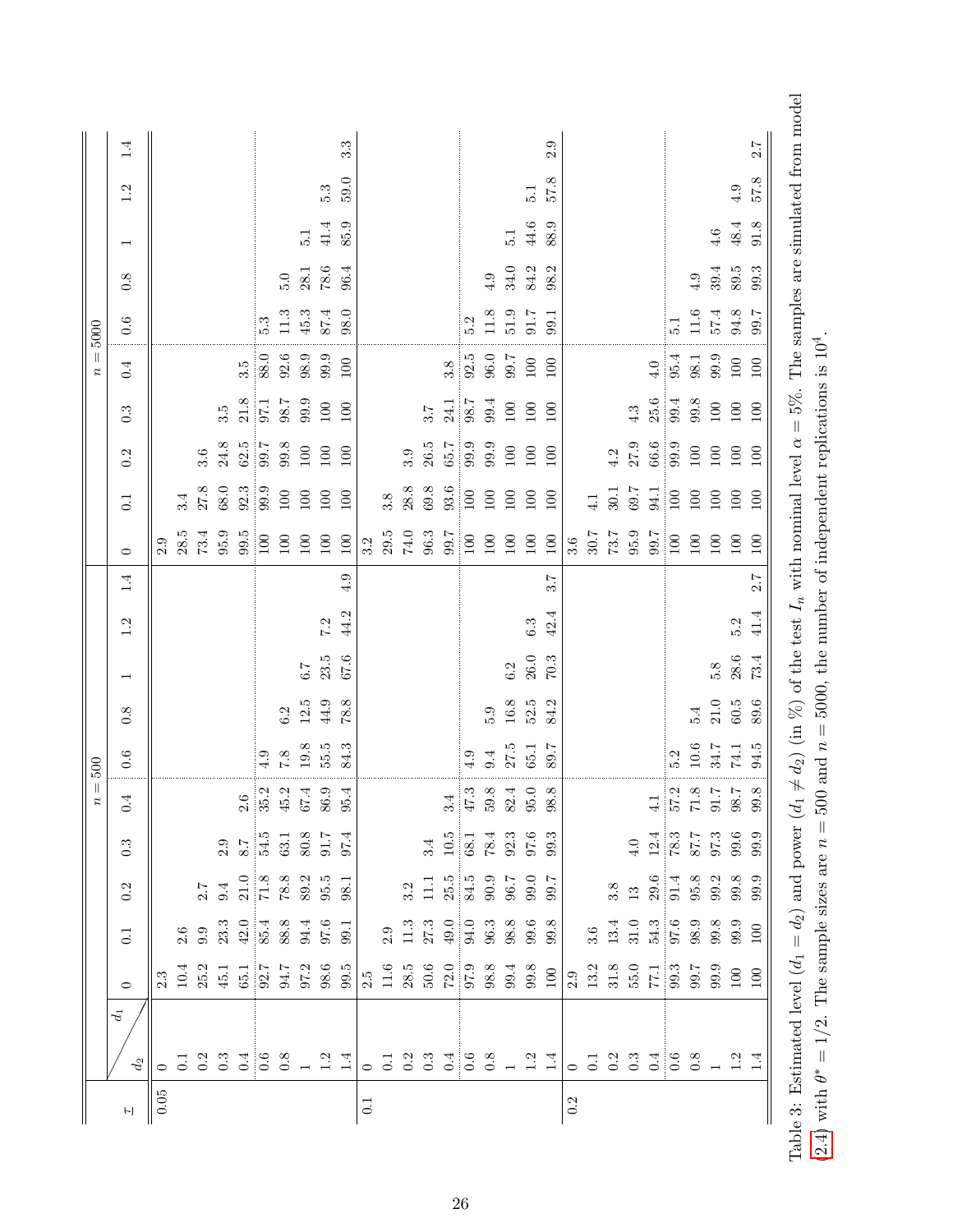|                  | 1.4                      |          |          |          |                                             |          |                                                                                                                                                                                                                                    |      |                                             |                  | 3.1     |                  |          |     |                       |                                                                                       |                    |               |          |                                  | 2.8                                                                                            |     |          |                                            |            |                                                                                             |                                                            |          |                                                                                  |                          | 2.2  |
|------------------|--------------------------|----------|----------|----------|---------------------------------------------|----------|------------------------------------------------------------------------------------------------------------------------------------------------------------------------------------------------------------------------------------|------|---------------------------------------------|------------------|---------|------------------|----------|-----|-----------------------|---------------------------------------------------------------------------------------|--------------------|---------------|----------|----------------------------------|------------------------------------------------------------------------------------------------|-----|----------|--------------------------------------------|------------|---------------------------------------------------------------------------------------------|------------------------------------------------------------|----------|----------------------------------------------------------------------------------|--------------------------|------|
|                  | 1.2                      |          |          |          |                                             |          |                                                                                                                                                                                                                                    |      |                                             | 5.7              | 58.9    |                  |          |     |                       |                                                                                       |                    |               |          | 5.4                              | 8.19                                                                                           |     |          |                                            |            |                                                                                             |                                                            |          |                                                                                  | 4.9                      | 56.9 |
|                  | $\overline{\phantom{0}}$ |          |          |          |                                             |          |                                                                                                                                                                                                                                    |      | 5.5                                         | 43.0             | 84.7    |                  |          |     |                       |                                                                                       |                    |               | 5.4      | $46.0\,$                         | 87.9                                                                                           |     |          |                                            |            |                                                                                             |                                                            |          | $5.0\,$                                                                          | $49.3\,$                 | 91.2 |
|                  | 0.8                      |          |          |          |                                             |          |                                                                                                                                                                                                                                    | 5.4  | $28.1\,$                                    | $78.0\,$         | 96.3    |                  |          |     |                       |                                                                                       |                    | $5.2$<br>34.9 |          | 84.0                             | 98.2                                                                                           |     |          |                                            |            |                                                                                             |                                                            | 5.1      | $40.5\,$                                                                         | 89.4                     | 99.4 |
|                  | 0.6                      |          |          |          |                                             |          | 5.2                                                                                                                                                                                                                                | 11.3 | $44.8\,$                                    | $87.3\,$         | 98.2    |                  |          |     |                       |                                                                                       | $\overline{51}$    | $11.9\,$      | $51.0\,$ | $91.6\,$                         | 99.1                                                                                           |     |          |                                            |            |                                                                                             | 5.0                                                        |          | $\begin{array}{c} 11.7 \\ 56.6 \end{array}$                                      | $7.66$ $% \leqslant 100$ |      |
| $n=5000$         | 0.4                      |          |          |          |                                             | 3.4      | 87.5                                                                                                                                                                                                                               |      | $\begin{array}{c} 92.2 \\ 99.0 \end{array}$ | 99.9             | $100\,$ |                  |          |     |                       |                                                                                       | $\frac{4.0}{92.1}$ | 96.1          | 99.7     | 99.9                             | 100                                                                                            |     |          |                                            |            | $4.3\,$                                                                                     | 94.6                                                       | $98.0\,$ | 9.9                                                                              | $100\,$                  | 100  |
|                  | 0.3                      |          |          |          | 3.7                                         | $21.5\,$ | 97.4                                                                                                                                                                                                                               |      | $98.7$<br>$99.9$<br>$99.9$                  |                  | 100     |                  |          |     | $4.0\,$               | $\frac{23.5}{98.8}$                                                                   |                    | 99.5          | $100\,$  | $100\,$                          | 100                                                                                            |     |          |                                            | 4.3        |                                                                                             | $\begin{array}{c} 25.1 \\ 99.4 \\ 99.8 \\ 100 \end{array}$ |          |                                                                                  | $100\,$                  | 100  |
|                  | 0.2                      |          |          | 3.6      | 23.7                                        | 63.5     | 99.6                                                                                                                                                                                                                               | 99.9 | 9.9                                         | $100\,$          | 100     |                  |          | 3.8 | $24.9\,$              | $\frac{66.2}{99.9}$                                                                   |                    | 99.9          | $100\,$  | $100\,$                          | 100                                                                                            |     |          | 4.3                                        | $26.6\,$   | $67.4\,$                                                                                    | 99.9                                                       | $100\,$  | $100\,$                                                                          | $100\,$                  | 100  |
|                  | $\overline{0.1}$         |          | $3.6\,$  | $26.9\,$ | 68.3                                        | 91.5     | $\frac{100}{2}$                                                                                                                                                                                                                    | 99.9 | $100\,$                                     | 100              | 100     |                  | 4.0      |     | $27.8\phantom{}$ 70.0 | $\begin{array}{c} 92.9 \\ 100 \end{array}$                                            |                    | 99.9          | $100\,$  | 100                              | 100                                                                                            |     | 4.5      | $29.0\,$                                   | 70.1       | 93.2                                                                                        | $\frac{100}{2}$                                            | $100\,$  | $100\,$                                                                          | $100\,$                  | 100  |
|                  | $\circ$                  | 3.0      | $28.6\,$ | 73.4     | 95.2                                        | 99.4     | 100                                                                                                                                                                                                                                | 100  | 100                                         | $100\,$          | 100     | 3.3              | $29.5\,$ |     | $73.6\phantom{}05.7$  | $99.6\,$                                                                              | $\frac{100}{2}$    | $100\,$       | $100\,$  | 100                              | 100                                                                                            | 3.7 | $30.6\,$ | $73.4$<br>95.4                             |            | $\frac{001}{1.66}$                                                                          |                                                            | $100\,$  | 100                                                                              | 100                      | 100  |
|                  | 1.4                      |          |          |          |                                             |          |                                                                                                                                                                                                                                    |      |                                             |                  | 4.8     |                  |          |     |                       |                                                                                       |                    |               |          |                                  | 3.9                                                                                            |     |          |                                            |            |                                                                                             |                                                            |          |                                                                                  |                          | 3.1  |
|                  | 1.2                      |          |          |          |                                             |          |                                                                                                                                                                                                                                    |      |                                             | $\overline{1.1}$ | 44.7    |                  |          |     |                       |                                                                                       |                    |               |          | $6.2\,$                          | 43.2                                                                                           |     |          |                                            |            |                                                                                             |                                                            |          |                                                                                  | 5.8                      | 41.4 |
|                  | $\overline{\phantom{0}}$ |          |          |          |                                             |          |                                                                                                                                                                                                                                    |      | $6.9\,$                                     | $23.2\,$         | 67.6    |                  |          |     |                       |                                                                                       |                    |               | $6.5\,$  | 25.7                             | 70.1                                                                                           |     |          |                                            |            |                                                                                             |                                                            |          | $5.8\,$                                                                          | $28.6\,$                 | 73.2 |
|                  | 0.8                      |          |          |          |                                             |          |                                                                                                                                                                                                                                    | 5.9  | 13.1                                        | 44.3             | 78.9    |                  |          |     |                       |                                                                                       |                    | 5.6           | $16.6\,$ | 52.1                             | 84.2                                                                                           |     |          |                                            |            |                                                                                             |                                                            | 5.3      | $20.3\,$                                                                         | 60.1                     | 89.3 |
| 500              | 0.6                      |          |          |          |                                             |          | 5.0                                                                                                                                                                                                                                | 8.3  | $20.2$<br>$55.4$                            |                  | 83.4    |                  |          |     |                       |                                                                                       | $\ddot{5}$ .0      | 9.4           | $26.9\,$ | 65.4                             | 89.3                                                                                           |     |          |                                            |            |                                                                                             | $\overline{5}$ .                                           |          | $\begin{array}{c} 10.4 \\ 33.6 \\ 74.8 \end{array}$                              |                          | 94.1 |
| $\overline{n} =$ | 0.4                      |          |          |          |                                             |          | $\begin{array}{c} 2.9 \\ 35.0 \\ 43.3 \\ 67.3 \\ 86.8 \\ \end{array}$                                                                                                                                                              |      |                                             |                  |         |                  |          |     |                       |                                                                                       |                    |               |          |                                  |                                                                                                |     |          |                                            |            |                                                                                             |                                                            |          | $\begin{array}{c} 4.2 \\ 57.0 \\ 70.0 \\ 9.8 \\ 6 \\ \hline \end{array}$         |                          |      |
|                  | $0.\overline{3}$         |          |          |          |                                             |          | $\begin{array}{c} 2.9 \\ 8.1 \\ 53.7 \\ 63.5 \\ 62.0 \\ 9.7 \\ 9.7 \\ \end{array}$                                                                                                                                                 |      |                                             |                  |         |                  |          |     |                       | $\frac{2.29}{6.6}$                                                                    |                    | $78.0\,$      |          | $0.5$<br>$0.5$<br>$0.5$<br>$0.3$ |                                                                                                |     |          |                                            | $\ddot{=}$ |                                                                                             |                                                            |          | $\begin{array}{c} 12.2 \\ 77.6 \\ 87.4 \\ 99.6 \\ 99.9 \\ \end{array}$           |                          |      |
|                  | 0.2                      |          |          |          |                                             |          | $\frac{3}{3}$ .1<br>$\frac{22.1}{70.6}$<br>$\frac{6}{7}$<br>$\frac{3}{7}$<br>$\frac{1}{2}$<br>$\frac{3}{7}$<br>$\frac{1}{3}$<br>$\frac{3}{7}$<br>$\frac{4}{3}$<br>$\frac{4}{3}$<br>$\frac{4}{3}$<br>$\frac{4}{3}$<br>$\frac{4}{3}$ |      |                                             |                  |         |                  |          |     |                       | $\begin{array}{c} 3.8 \\ 10.7 \\ 26.1 \\ 83.6 \\ 96.9 \\ 98.9 \\ 99.7 \\ \end{array}$ |                    |               |          |                                  |                                                                                                |     |          |                                            |            | $\begin{array}{c} 4.3 \\ 12.6 \\ 29.5 \\ 90.6 \\ 99.3 \\ 99.9 \\ 100 \\ 100 \\ \end{array}$ |                                                            |          |                                                                                  |                          |      |
|                  | 0.1                      |          |          |          | $\begin{array}{c} 10.8 \\ 24.0 \end{array}$ |          | $42.6$<br>84.4<br>89.2<br>95.7<br>95.1                                                                                                                                                                                             |      |                                             |                  |         |                  | $3.3\,$  |     |                       | $\frac{12.2}{27.4}$<br>$\frac{48.5}{92.9}$                                            |                    | 96.5          |          |                                  | $98.6$<br>$9.9.6$<br>$9.9.6$                                                                   |     |          | $\begin{array}{c} 4.0 \\ 13.8 \end{array}$ | $30.8\,$   |                                                                                             |                                                            |          | $\begin{array}{c} 6.6 \\ 36.9 \\ 96.9 \\ 98.9 \\ 99.9 \\ 100 \\ 100 \end{array}$ |                          |      |
|                  | $\circ$                  |          |          |          |                                             |          |                                                                                                                                                                                                                                    |      |                                             |                  |         |                  |          |     |                       |                                                                                       |                    |               |          |                                  | $\begin{array}{l} 29.7 \\ 52.2 \\ 72.7 \\ 97.7 \\ 98.9 \\ 99.4 \\ 99.8 \\ 99.9 \\ \end{array}$ |     |          |                                            |            |                                                                                             |                                                            |          |                                                                                  |                          |      |
|                  | $d_1$<br>$d_2\,$         |          |          |          |                                             |          |                                                                                                                                                                                                                                    |      |                                             |                  |         |                  |          |     |                       |                                                                                       |                    |               |          |                                  | ᆼᇹᆼ<br>ᆼᇢᆼᆼᆼ <sub>ᆼ</sub> ᆼᆼᆼᆷᅌᆟᇰᇢᆼᆼᆼᆼᆼᆼᆼᆼᆼᇰᇰᇰᇰᇰᇰᇰᇰᇰᇰᇰᇰ                                        |     |          |                                            |            |                                                                                             |                                                            |          |                                                                                  |                          |      |
|                  | $\overline{a}$           | $0.05\,$ |          |          |                                             |          |                                                                                                                                                                                                                                    |      |                                             |                  |         | $\overline{0.1}$ |          |     |                       |                                                                                       |                    |               |          |                                  |                                                                                                | 0.2 |          |                                            |            |                                                                                             |                                                            |          |                                                                                  |                          |      |

<span id="page-26-0"></span>with the FARIMA(0,d,0) processes replaced by FARIMA(1,d,0) models with the AR parameter .7 and  $\theta^* = 1/2$ . The sample sizes are  $n = 500$ Table 4: Estimated level  $(d_1 = d_2)$  and power  $(d_1 \neq d_2)$  (in %) of the test  $I_n$  with nominal level  $\alpha = 5\%$ . The samples are simulated from (2.4) with the FARIMA(0,d,0) processes replaced by FARIMA(1,d,0) models with the AR parameter .7 and  $\theta^* = 1/2$ . The sample sizes are  $n = 500$ Table 4: Estimated level ( $d_1 = d_2$ ) and power ( $d_1 \neq d_2$ ) (in %) of the test  $I_n$  with nominal level  $\alpha = 5$ %. The samples are simulated from [\(2.4\)](#page-3-0) and  $n = 5000$ , the number of independent replications is  $10^4$ . and  $n = 5000$ , the number of independent replications is  $10<sup>4</sup>$ .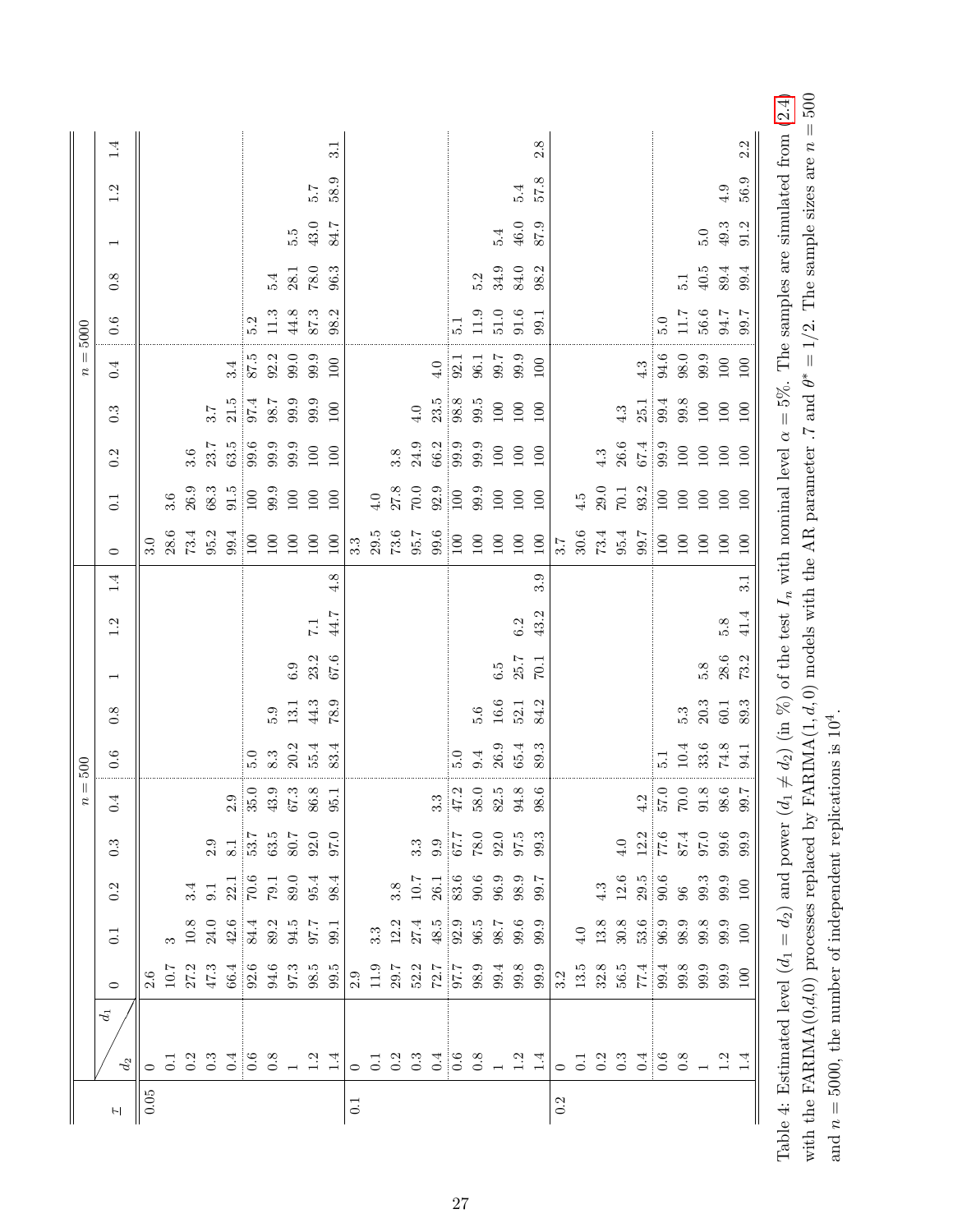| 25.3<br>66.5<br>$\frac{92.7}{100}$<br>99.9<br>$27.5\phantom{1}$ $69.1\phantom{1}$<br>$\frac{94.2}{100}$<br>$29.2$<br>$70.4$<br>94.5<br>$100\,$<br>$100\,$<br>$100\,$<br>$\frac{100}{2}$<br>100<br>$100\,$<br>100<br>100<br>3.2<br>3.9<br>2.7<br>$\overline{0.1}$<br>$94.6\,$<br>$99.5$<br>$99.9$<br>25.9<br>$27.8$<br>$72.9$<br>$95.4$<br>24.3<br>70.2<br>$72.1$ $95.4$<br>99.6<br>$\frac{001}{1.00}$<br>$100\,$<br>$100\,$<br>100<br>$100\,$<br>$100\,$<br>$\frac{100}{2}$<br>$100\,$<br>$100\,$<br>100<br>$2.0\,$<br>2.5<br>$\frac{8}{1}$<br>$\circ$<br>1.4<br>7.5<br>6.1<br>49.6<br>51.1<br>8.8<br>9.0<br>1.2<br>$\begin{array}{c} 8.0 \\ 2.96 \end{array}$<br>74.9<br>$71.6\,$<br>32.7 | $8.4\,$<br>$\overline{\phantom{0}}$<br>22.6<br>$16.8\,$<br>51.4<br>83.0<br>6.5<br>7.5<br>0.8<br>$\begin{array}{c} 11.8 \\ 25.9 \end{array}$<br>35.9<br>87.2<br>14.9<br>$61.1\,$<br>0.6<br>3.5<br>$5.0\,$ | 96.6<br>$\begin{array}{c} 1.6 \\ 46.5 \\ 55.3 \\ 74.3 \\ \end{array}$<br>0.4 | $\begin{array}{c} 1.3 \\ 5.1 \\ 64.2 \\ 72.0 \\ 84.4 \\ 98.1 \end{array}$<br>$\frac{0.22}{8.1}$<br>85.1<br>$0.\overline{3}$ | $\frac{13.5}{77.4}$<br>$1.1$ $\pm$<br>0.2                             | $\frac{27.2}{87.6}$<br>50.5<br>94.9<br>98.2<br>99.9<br>$\begin{array}{c} 0.7 \\ 4.5 \\ 15.2 \\ 37.2 \\ \hline \end{array}$<br>$11.6\,$<br>97.0 |
|--------------------------------------------------------------------------------------------------------------------------------------------------------------------------------------------------------------------------------------------------------------------------------------------------------------------------------------------------------------------------------------------------------------------------------------------------------------------------------------------------------------------------------------------------------------------------------------------------------------------------------------------------------------------------------------------|----------------------------------------------------------------------------------------------------------------------------------------------------------------------------------------------------------|------------------------------------------------------------------------------|-----------------------------------------------------------------------------------------------------------------------------|-----------------------------------------------------------------------|------------------------------------------------------------------------------------------------------------------------------------------------|
|                                                                                                                                                                                                                                                                                                                                                                                                                                                                                                                                                                                                                                                                                            |                                                                                                                                                                                                          |                                                                              |                                                                                                                             |                                                                       | $84.1$<br>91.2<br>96.6<br>98.6                                                                                                                 |
|                                                                                                                                                                                                                                                                                                                                                                                                                                                                                                                                                                                                                                                                                            |                                                                                                                                                                                                          |                                                                              |                                                                                                                             |                                                                       |                                                                                                                                                |
|                                                                                                                                                                                                                                                                                                                                                                                                                                                                                                                                                                                                                                                                                            |                                                                                                                                                                                                          |                                                                              |                                                                                                                             |                                                                       |                                                                                                                                                |
|                                                                                                                                                                                                                                                                                                                                                                                                                                                                                                                                                                                                                                                                                            |                                                                                                                                                                                                          |                                                                              |                                                                                                                             |                                                                       |                                                                                                                                                |
|                                                                                                                                                                                                                                                                                                                                                                                                                                                                                                                                                                                                                                                                                            |                                                                                                                                                                                                          |                                                                              |                                                                                                                             |                                                                       |                                                                                                                                                |
|                                                                                                                                                                                                                                                                                                                                                                                                                                                                                                                                                                                                                                                                                            |                                                                                                                                                                                                          |                                                                              |                                                                                                                             |                                                                       |                                                                                                                                                |
|                                                                                                                                                                                                                                                                                                                                                                                                                                                                                                                                                                                                                                                                                            |                                                                                                                                                                                                          |                                                                              |                                                                                                                             |                                                                       |                                                                                                                                                |
|                                                                                                                                                                                                                                                                                                                                                                                                                                                                                                                                                                                                                                                                                            |                                                                                                                                                                                                          |                                                                              |                                                                                                                             |                                                                       |                                                                                                                                                |
|                                                                                                                                                                                                                                                                                                                                                                                                                                                                                                                                                                                                                                                                                            |                                                                                                                                                                                                          |                                                                              |                                                                                                                             |                                                                       |                                                                                                                                                |
|                                                                                                                                                                                                                                                                                                                                                                                                                                                                                                                                                                                                                                                                                            |                                                                                                                                                                                                          |                                                                              |                                                                                                                             |                                                                       |                                                                                                                                                |
|                                                                                                                                                                                                                                                                                                                                                                                                                                                                                                                                                                                                                                                                                            |                                                                                                                                                                                                          |                                                                              |                                                                                                                             |                                                                       |                                                                                                                                                |
|                                                                                                                                                                                                                                                                                                                                                                                                                                                                                                                                                                                                                                                                                            |                                                                                                                                                                                                          |                                                                              |                                                                                                                             |                                                                       |                                                                                                                                                |
|                                                                                                                                                                                                                                                                                                                                                                                                                                                                                                                                                                                                                                                                                            |                                                                                                                                                                                                          |                                                                              |                                                                                                                             |                                                                       |                                                                                                                                                |
|                                                                                                                                                                                                                                                                                                                                                                                                                                                                                                                                                                                                                                                                                            |                                                                                                                                                                                                          |                                                                              |                                                                                                                             |                                                                       |                                                                                                                                                |
|                                                                                                                                                                                                                                                                                                                                                                                                                                                                                                                                                                                                                                                                                            |                                                                                                                                                                                                          |                                                                              |                                                                                                                             |                                                                       |                                                                                                                                                |
|                                                                                                                                                                                                                                                                                                                                                                                                                                                                                                                                                                                                                                                                                            |                                                                                                                                                                                                          |                                                                              |                                                                                                                             |                                                                       |                                                                                                                                                |
|                                                                                                                                                                                                                                                                                                                                                                                                                                                                                                                                                                                                                                                                                            |                                                                                                                                                                                                          |                                                                              |                                                                                                                             |                                                                       |                                                                                                                                                |
|                                                                                                                                                                                                                                                                                                                                                                                                                                                                                                                                                                                                                                                                                            |                                                                                                                                                                                                          |                                                                              |                                                                                                                             |                                                                       |                                                                                                                                                |
|                                                                                                                                                                                                                                                                                                                                                                                                                                                                                                                                                                                                                                                                                            |                                                                                                                                                                                                          |                                                                              |                                                                                                                             |                                                                       | $94.8\,$                                                                                                                                       |
|                                                                                                                                                                                                                                                                                                                                                                                                                                                                                                                                                                                                                                                                                            | 60.7<br>$72.7$                                                                                                                                                                                           |                                                                              |                                                                                                                             | $98.6$<br>$99.6$                                                      | $99.4$<br>$99.8$<br>$99.6$<br>$99.9$                                                                                                           |
|                                                                                                                                                                                                                                                                                                                                                                                                                                                                                                                                                                                                                                                                                            | 88.2<br>92.9                                                                                                                                                                                             |                                                                              |                                                                                                                             |                                                                       |                                                                                                                                                |
|                                                                                                                                                                                                                                                                                                                                                                                                                                                                                                                                                                                                                                                                                            |                                                                                                                                                                                                          |                                                                              |                                                                                                                             |                                                                       |                                                                                                                                                |
|                                                                                                                                                                                                                                                                                                                                                                                                                                                                                                                                                                                                                                                                                            |                                                                                                                                                                                                          |                                                                              |                                                                                                                             |                                                                       |                                                                                                                                                |
|                                                                                                                                                                                                                                                                                                                                                                                                                                                                                                                                                                                                                                                                                            |                                                                                                                                                                                                          |                                                                              |                                                                                                                             |                                                                       | 2.1                                                                                                                                            |
|                                                                                                                                                                                                                                                                                                                                                                                                                                                                                                                                                                                                                                                                                            |                                                                                                                                                                                                          |                                                                              |                                                                                                                             | 2.8                                                                   | 9.4<br>$20.8\,$                                                                                                                                |
|                                                                                                                                                                                                                                                                                                                                                                                                                                                                                                                                                                                                                                                                                            |                                                                                                                                                                                                          |                                                                              |                                                                                                                             |                                                                       |                                                                                                                                                |
|                                                                                                                                                                                                                                                                                                                                                                                                                                                                                                                                                                                                                                                                                            | 6.5                                                                                                                                                                                                      |                                                                              |                                                                                                                             |                                                                       |                                                                                                                                                |
| $100\,$<br>$100\,$                                                                                                                                                                                                                                                                                                                                                                                                                                                                                                                                                                                                                                                                         | $6.9\,$<br>$15.2\,$                                                                                                                                                                                      |                                                                              |                                                                                                                             |                                                                       |                                                                                                                                                |
| $100\,$<br>$100\,$                                                                                                                                                                                                                                                                                                                                                                                                                                                                                                                                                                                                                                                                         | $5-2$<br>$26.0\,$<br>$42.2\,$                                                                                                                                                                            |                                                                              |                                                                                                                             |                                                                       |                                                                                                                                                |
| 100<br>$100\,$<br>$7.5$<br>47.2<br>$33.8\,$                                                                                                                                                                                                                                                                                                                                                                                                                                                                                                                                                                                                                                                | $67.4\,$<br>80.0                                                                                                                                                                                         |                                                                              | $\begin{array}{c} 4.3 \\ 4.3 \\ 66.3 \\ 78.0 \\ 99.9 \\ \end{array}$                                                        | $\begin{array}{c} 1.3 \\ 34.0 \\ 51.5 \\ 98.6 \\ 99.9 \\ \end{array}$ | $26.3$<br>$33.4$<br>$55.9$<br>$59.9$<br>$59.9$<br>$46.0$<br>$98.0$<br>$99.3$<br>$99.3$<br>$99.0$<br>$100$                                      |
| 100<br>100<br>4.3<br>$77.3\,$                                                                                                                                                                                                                                                                                                                                                                                                                                                                                                                                                                                                                                                              | 92.4<br>96.2                                                                                                                                                                                             |                                                                              |                                                                                                                             |                                                                       |                                                                                                                                                |

<span id="page-27-0"></span>with the FARIMA(0,d,0) processes replaced by FARIMA(1,d,0) models with the AR parameter -.7 and  $\theta^* = 1/2$ . The sample sizes are  $n = 500$ Table 5: Estimated level  $(d_1 = d_2)$  and power  $(d_1 \neq d_2)$  (in %) of the test  $I_n$  with nominal level  $\alpha = 5\%$ . The samples are simulated from (2.4) with the FARIMA(0,d,0) processes replaced by FARIMA(1,d,0) models with the AR parameter −.7 and  $\theta^* = 1/2$ . The sample sizes are  $n = 500$ Table 5: Estimated level  $(d_1 = d_2)$  and power  $(d_1 \neq d_2)$  (in %) of the test  $I_n$  with nominal level  $\alpha = 5\%$ . The samples are simulated from [\(2.4\)](#page-3-0) and  $n = 5000$ , the number of independent replications is  $10^4$ . and  $n = 5000$ , the number of independent replications is  $10<sup>4</sup>$ .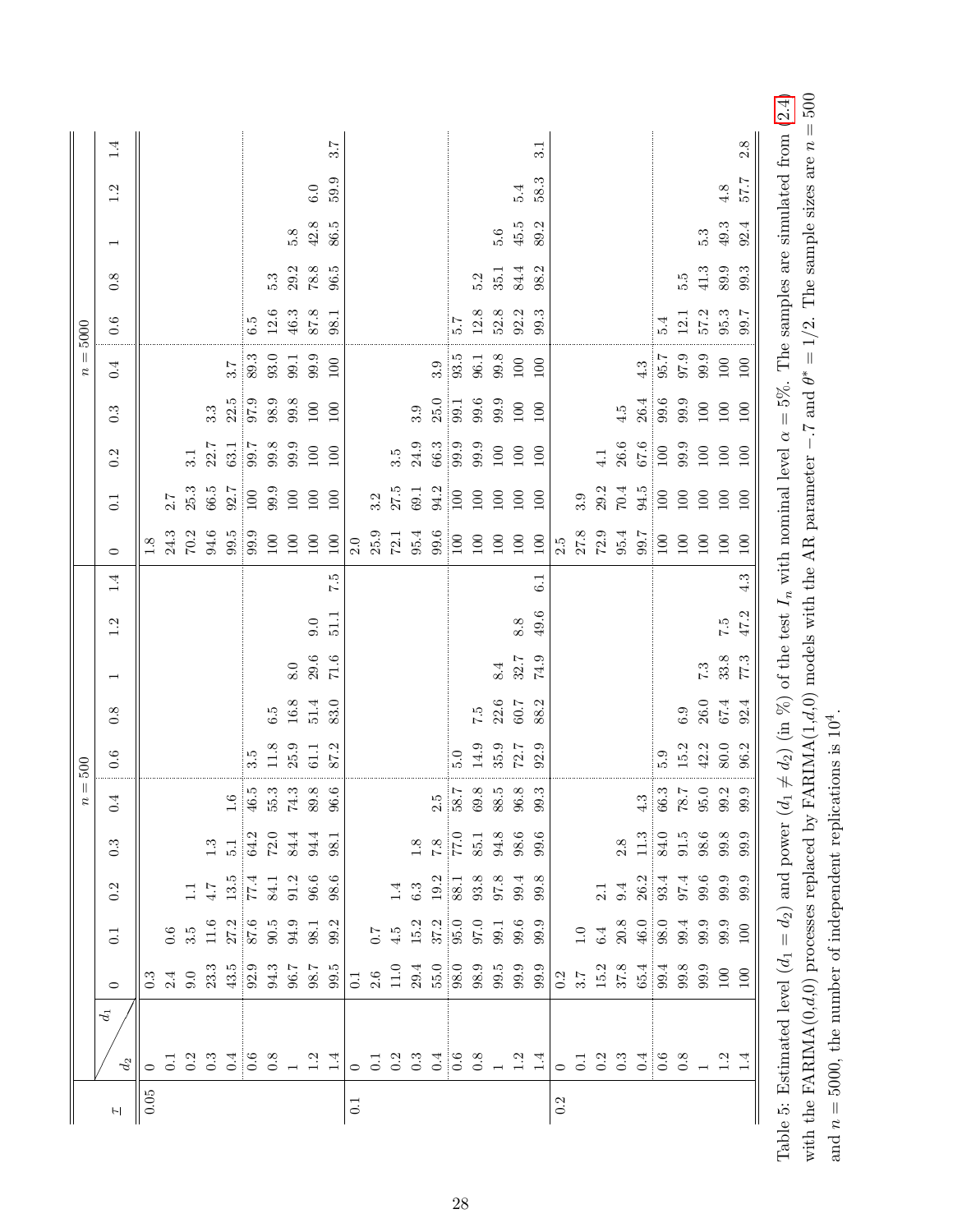<span id="page-28-0"></span>

|          |                |                                                                                                                                                                                                                                                                                                                                                                                                                   |                                                                                                       |                                                                                   |                                                                                                                                                                                                                                                                                                               | $n =$    | 500           |            |                          |                  |                |              |          |          |                  | $\mid \mid$<br>$\boldsymbol{\mathcal{Z}}$ | 5000            |          |                          |     |     |
|----------|----------------|-------------------------------------------------------------------------------------------------------------------------------------------------------------------------------------------------------------------------------------------------------------------------------------------------------------------------------------------------------------------------------------------------------------------|-------------------------------------------------------------------------------------------------------|-----------------------------------------------------------------------------------|---------------------------------------------------------------------------------------------------------------------------------------------------------------------------------------------------------------------------------------------------------------------------------------------------------------|----------|---------------|------------|--------------------------|------------------|----------------|--------------|----------|----------|------------------|-------------------------------------------|-----------------|----------|--------------------------|-----|-----|
|          | $d_1$<br>$d_2$ | $\circ$                                                                                                                                                                                                                                                                                                                                                                                                           | $\overline{0}$ :                                                                                      | 0.2                                                                               | $0.\overline{3}$                                                                                                                                                                                                                                                                                              | 0.4      | 0.6           | 0.8        | $\overline{\phantom{0}}$ | 1.2              | $\circ$<br>1.4 |              | 0.1      | 0.2      | $0.\overline{3}$ | 0.4                                       | 0.6             | 0.8      | $\overline{\phantom{0}}$ | 1.2 | 1.4 |
| $0.05\,$ |                |                                                                                                                                                                                                                                                                                                                                                                                                                   |                                                                                                       |                                                                                   |                                                                                                                                                                                                                                                                                                               |          |               |            |                          |                  |                | 2.8          |          |          |                  |                                           |                 |          |                          |     |     |
|          |                |                                                                                                                                                                                                                                                                                                                                                                                                                   |                                                                                                       |                                                                                   |                                                                                                                                                                                                                                                                                                               |          |               |            |                          |                  |                | 16.1         | 4.2      |          |                  |                                           |                 |          |                          |     |     |
|          |                |                                                                                                                                                                                                                                                                                                                                                                                                                   |                                                                                                       |                                                                                   |                                                                                                                                                                                                                                                                                                               |          |               |            |                          |                  |                | 42.3         | 15.2     | 3.4      |                  |                                           |                 |          |                          |     |     |
|          |                |                                                                                                                                                                                                                                                                                                                                                                                                                   |                                                                                                       |                                                                                   |                                                                                                                                                                                                                                                                                                               |          |               |            |                          |                  |                | 69.9         | 36.6     | 13.1     | 3.5              |                                           |                 |          |                          |     |     |
|          |                |                                                                                                                                                                                                                                                                                                                                                                                                                   |                                                                                                       |                                                                                   |                                                                                                                                                                                                                                                                                                               | 2.9      |               |            |                          |                  |                | 86.8         | 61.2     | $31.8\,$ | 11.2             | 3.2                                       |                 |          |                          |     |     |
|          |                |                                                                                                                                                                                                                                                                                                                                                                                                                   |                                                                                                       | 3.1<br>6.3<br>10.7<br>27.3<br>43.4<br>57.4<br>57.4                                |                                                                                                                                                                                                                                                                                                               | $10.0$   | 4.2           |            |                          |                  |                | 97.8         | 91.1     | 74.6     | 7.67             | 26.5                                      | 4.9             |          |                          |     |     |
|          |                |                                                                                                                                                                                                                                                                                                                                                                                                                   |                                                                                                       |                                                                                   |                                                                                                                                                                                                                                                                                                               | $19.9\,$ | $7.8\,$       | 5.9        |                          |                  |                | 99.3         | 97.8     | 91.9     | $79.6\,$         | 59.1                                      | $17.1\,$        | $5.0\,$  |                          |     |     |
|          |                |                                                                                                                                                                                                                                                                                                                                                                                                                   |                                                                                                       |                                                                                   |                                                                                                                                                                                                                                                                                                               | $26.9\,$ | 11.4          | 6.0        | $6.6\,$                  |                  |                | 99.8         | 99.1     | 97.4     | 92.1             | 82.8                                      | $41.6\,$        | $\Xi$    | 5.3                      |     |     |
|          |                |                                                                                                                                                                                                                                                                                                                                                                                                                   |                                                                                                       |                                                                                   |                                                                                                                                                                                                                                                                                                               | 32.6     | 14.4          | 6.0        | 5.0                      | 6.5              |                | $99.8\,$     | 9.5      | 98.9     | $96.5$           | 91.5                                      | 66.1            | 26.1     | $6.7\,$                  | 5.2 |     |
|          |                | $\begin{array}{c} 6.4 \\ 13.9 \\ 23.3 \\ 33.1 \\ 57.2 \\ 76.1 \\ 76.2 \\ 74.1 \\ \end{array}$                                                                                                                                                                                                                                                                                                                     |                                                                                                       |                                                                                   | $\begin{array}{c cc}\n3.0 & 5.2 \\ 5.2 & 16.6 \\ 16.5 & 38.3 \\ 8.3 & 4.7.1\n\end{array}$                                                                                                                                                                                                                     | 36.2     | 17.0          | 6.9        | 3.3                      | 3.4              | 3.4            | 9.8          | 9.6      | 99.2     | 7.76             | 94.5                                      | 78.3            | 40.4     | 11.2                     | 3.3 | 2.3 |
| 0.1      |                |                                                                                                                                                                                                                                                                                                                                                                                                                   |                                                                                                       |                                                                                   |                                                                                                                                                                                                                                                                                                               |          |               |            |                          |                  |                | 3.1          |          |          |                  |                                           |                 |          |                          |     |     |
|          |                |                                                                                                                                                                                                                                                                                                                                                                                                                   |                                                                                                       |                                                                                   |                                                                                                                                                                                                                                                                                                               |          |               |            |                          |                  |                | $16.3\,$     | 4.2      |          |                  |                                           |                 |          |                          |     |     |
|          |                |                                                                                                                                                                                                                                                                                                                                                                                                                   |                                                                                                       |                                                                                   |                                                                                                                                                                                                                                                                                                               |          |               |            |                          |                  |                | $42.3\,$     | $15.7\,$ | 3.8      |                  |                                           |                 |          |                          |     |     |
|          |                |                                                                                                                                                                                                                                                                                                                                                                                                                   |                                                                                                       |                                                                                   |                                                                                                                                                                                                                                                                                                               |          |               |            |                          |                  |                | $69.6\,$     | 36.5     | $13.8\,$ | 3.9              |                                           |                 |          |                          |     |     |
|          |                |                                                                                                                                                                                                                                                                                                                                                                                                                   |                                                                                                       |                                                                                   |                                                                                                                                                                                                                                                                                                               | 3.3      |               |            |                          |                  |                | 86.7         | 61.8     | 32.8     | 11.8             | $3.\overline{3}$                          |                 |          |                          |     |     |
|          |                |                                                                                                                                                                                                                                                                                                                                                                                                                   |                                                                                                       |                                                                                   |                                                                                                                                                                                                                                                                                                               | 11.9     | $\frac{5}{4}$ |            |                          |                  |                | 98.3         | 92.2     | 75.8     | 51.2             | 27.3                                      | $\frac{4.7}{4}$ |          |                          |     |     |
|          |                |                                                                                                                                                                                                                                                                                                                                                                                                                   |                                                                                                       |                                                                                   |                                                                                                                                                                                                                                                                                                               | 24.3     | 9.5           | 2.9        |                          |                  |                | $99.8\,$     | 98.8     | $94.0\,$ | 82.7             | 62.3                                      | 18.5            | 4.9      |                          |     |     |
|          |                |                                                                                                                                                                                                                                                                                                                                                                                                                   |                                                                                                       |                                                                                   |                                                                                                                                                                                                                                                                                                               | 36.4     | $15.2\,$      | $\ddot{z}$ | $6.2\,$                  |                  |                | 99.9         | 7.66     | 98.7     | $95.0\,$         | 86.6                                      | $45.9\,$        | 13.1     | 5.2                      |     |     |
|          |                | $\begin{array}{ l l } \hline 2.8 & . & . & . \\ \hline 7.1 & . & . & . & . \\ 1.5 & .3 & . & . & . \\ 2.5 & . & . & . & . \\ 3.7 & . & . & . & . \\ 63 & . & . & . & . \\ 80 & . & . & . & . \\ 90 & . & . & . & . \\ 90 & . & . & . & . \\ 90 & . & . & . & . \\ 90 & . & . & . & . \\ 90 & . & . & . & . \\ 90 & . & . & . & . \\ 90 & . & . & . & . \\ 90 & . & . & . & . \\ 90 & . & . & . & . \\ 90 & . & .$ |                                                                                                       | $\begin{array}{c} 3.6 \\ 7.1 \\ 12.5 \\ 31.8 \\ 52.0 \\ 65.4 \\ 78.5 \end{array}$ |                                                                                                                                                                                                                                                                                                               | $47.7$   | 22.1          | 8.8        | 6.3                      | 5.8              |                | 99.9         | 9.9      | 99.7     | 98.2             | 94.7                                      | 72.1            | 29.9     | 8.4                      | 4.9 |     |
|          |                |                                                                                                                                                                                                                                                                                                                                                                                                                   | $\begin{array}{c} 3.1 \\ 7.7 \\ 1.4.0 \\ 14.0 \\ 46.6 \\ 66.9 \\ 78.7 \\ 85.0 \\ 86.0 \\ \end{array}$ |                                                                                   |                                                                                                                                                                                                                                                                                                               | 55.1     | 27.7          | 10.9       | 4.9                      | $\frac{1}{4}$    | 2.8            | 100          | 9.9      | 9.8      | 99.3             | 97.4                                      | 84.7            | 45.9     | 13.6                     | 4.4 | 1.9 |
| 0.2      |                |                                                                                                                                                                                                                                                                                                                                                                                                                   |                                                                                                       |                                                                                   |                                                                                                                                                                                                                                                                                                               |          |               |            |                          |                  |                | 3.6          |          |          |                  |                                           |                 |          |                          |     |     |
|          |                |                                                                                                                                                                                                                                                                                                                                                                                                                   |                                                                                                       |                                                                                   |                                                                                                                                                                                                                                                                                                               |          |               |            |                          |                  |                | $16.3\,$     | 4.8      |          |                  |                                           |                 |          |                          |     |     |
|          |                |                                                                                                                                                                                                                                                                                                                                                                                                                   |                                                                                                       |                                                                                   |                                                                                                                                                                                                                                                                                                               |          |               |            |                          |                  |                | 39.9         | $16.0\,$ | 4.2      |                  |                                           |                 |          |                          |     |     |
|          |                |                                                                                                                                                                                                                                                                                                                                                                                                                   |                                                                                                       |                                                                                   |                                                                                                                                                                                                                                                                                                               |          |               |            |                          |                  |                | $65.8\,$     | 35.4     | $14.0\,$ | 4.3              |                                           |                 |          |                          |     |     |
|          |                | $3.4$<br>$3.1$<br>$5.7$<br>$27.7$<br>$3.9.5$<br>$6.5$<br>$3.1$<br>$3.1$<br>$3.1$<br>$3.1$<br>$3.1$<br>$3.1$<br>$3.1$<br>$3.1$<br>$3.1$<br>$3.1$                                                                                                                                                                                                                                                                   |                                                                                                       | $4.3$<br>$8.4$<br>$14.4$<br>$34.5$<br>$56.3$<br>$7.3$<br>$87.3$                   | $\begin{array}{c} 3.9 \\ 7.6 \\ 22.1 \\ 40.4 \\ 57.2 \\ 71.1 \\ 72.3 \\ 73.5 \\ 74.1 \\ 75.1 \\ 77.1 \\ 77.1 \\ 77.1 \\ 77.1 \\ 77.1 \\ 77.1 \\ 77.1 \\ 77.1 \\ 77.1 \\ 77.1 \\ 77.1 \\ 77.1 \\ 77.1 \\ 77.1 \\ 77.1 \\ 77.1 \\ 77.1 \\ 77.1 \\ 77.1 \\ 77.1 \\ 77.1 \\ 77.1 \\ 77.1 \\ 77.1 \\ 77.1 \\ 77.1$ | $4.1\,$  |               |            |                          |                  |                | 83.4<br>97.7 | 59.0     | 32.7     | 12.5             | $3.6\,$                                   |                 |          |                          |     |     |
|          |                |                                                                                                                                                                                                                                                                                                                                                                                                                   |                                                                                                       |                                                                                   |                                                                                                                                                                                                                                                                                                               | $13.6\,$ | 4.6           |            |                          |                  |                |              | 90.5     | 73.9     | 49.7             | 27.3                                      | 4.4             |          |                          |     |     |
|          |                |                                                                                                                                                                                                                                                                                                                                                                                                                   |                                                                                                       |                                                                                   |                                                                                                                                                                                                                                                                                                               | 26.9     | $10.6\,$      | 4.9        |                          |                  |                | 99.7         | 98.6     | 93.1     | 81.5             | $60.5$                                    | 19.9            | 5.0      |                          |     |     |
|          |                |                                                                                                                                                                                                                                                                                                                                                                                                                   |                                                                                                       |                                                                                   |                                                                                                                                                                                                                                                                                                               | $42.2\,$ | $18.4\,$      | 8.6        |                          |                  |                | $100\,$      | 99.9     | 98.6     | 94.3             | 85.4                                      | $45.7$          | $14.8\,$ | 5.2                      |     |     |
|          |                |                                                                                                                                                                                                                                                                                                                                                                                                                   |                                                                                                       |                                                                                   |                                                                                                                                                                                                                                                                                                               | $55.6$   | $27.0\,$      | $11.6\,$   | $0.7$<br>0.7             | 4.9              |                | 99.9         | 9.9      | $99.7\,$ | 98.4             | $94.3\,$                                  | $70.6\,$        | 30.2     | 9.9                      | 4.8 |     |
|          |                |                                                                                                                                                                                                                                                                                                                                                                                                                   |                                                                                                       |                                                                                   |                                                                                                                                                                                                                                                                                                               | 64.6     | 33.3          | 14.4       | 6.4                      | $\overline{5}$ . | 2.7            | $100\,$      | 9.9      | 99.9     | 99.4             | 97.3                                      | 82.9            | 43.7     | 14.8                     | 5.8 | 2.3 |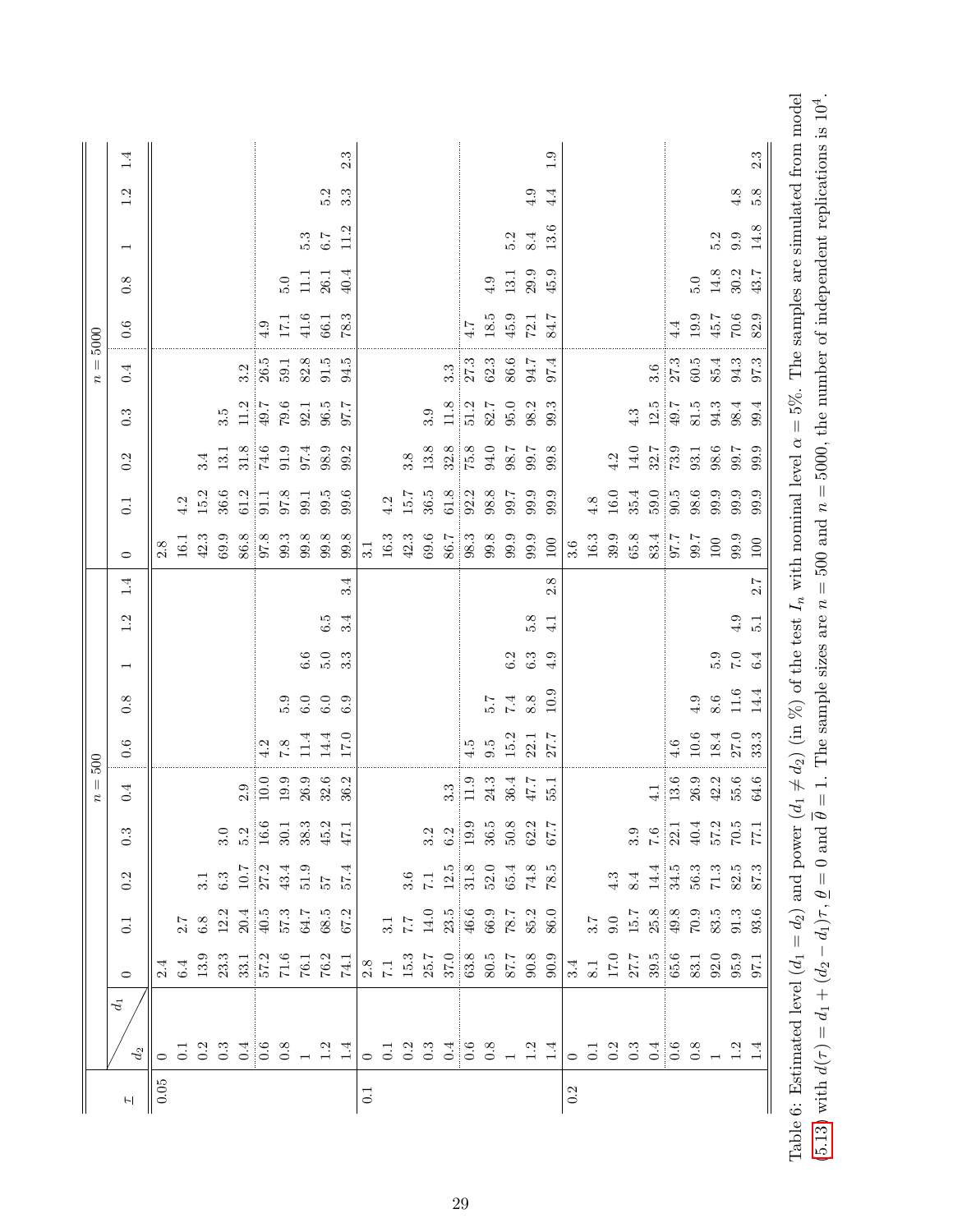<span id="page-29-0"></span>

|                  |                                      |                                                                                      |                  |                                                                                                                                                                                                                                                                                                                                                      |                                                                                | $n = 0$                                     | 500      |                |                                            |      |                  |                                             |                                                         |                                            |                     | $n =$               | 5000     |                 |                          |      |     |
|------------------|--------------------------------------|--------------------------------------------------------------------------------------|------------------|------------------------------------------------------------------------------------------------------------------------------------------------------------------------------------------------------------------------------------------------------------------------------------------------------------------------------------------------------|--------------------------------------------------------------------------------|---------------------------------------------|----------|----------------|--------------------------------------------|------|------------------|---------------------------------------------|---------------------------------------------------------|--------------------------------------------|---------------------|---------------------|----------|-----------------|--------------------------|------|-----|
| $\leftarrow$     | $d_1$<br>$d_2\,$                     | $\circ$                                                                              | $\overline{0}$ : | $0.2\,$                                                                                                                                                                                                                                                                                                                                              | $0.\overline{3}$                                                               | 0.4                                         | 0.6      | 0.8            | $\overline{\phantom{0}}$                   | 1.2  | 1.4              | $\circ$                                     | $\overline{0}$ :                                        | 0.2                                        | $0.\overline{3}$    | 0.4                 | 0.6      | 0.8             | $\overline{\phantom{0}}$ | 1.2  | 1.4 |
| $0.05\,$         |                                      |                                                                                      |                  |                                                                                                                                                                                                                                                                                                                                                      |                                                                                |                                             |          |                |                                            |      |                  | 3.0                                         |                                                         |                                            |                     |                     |          |                 |                          |      |     |
|                  |                                      |                                                                                      |                  |                                                                                                                                                                                                                                                                                                                                                      |                                                                                |                                             |          |                |                                            |      |                  | 32.8                                        | 3.6                                                     |                                            |                     |                     |          |                 |                          |      |     |
|                  |                                      |                                                                                      |                  |                                                                                                                                                                                                                                                                                                                                                      |                                                                                |                                             |          |                |                                            |      |                  | $79.2$<br>97.2                              | 31.5                                                    | 4.0                                        |                     |                     |          |                 |                          |      |     |
|                  |                                      |                                                                                      |                  |                                                                                                                                                                                                                                                                                                                                                      | $4.3\,$                                                                        |                                             |          |                |                                            |      |                  |                                             | $72.9\,$                                                | 28.5                                       | 4.3                 |                     |          |                 |                          |      |     |
|                  |                                      |                                                                                      |                  |                                                                                                                                                                                                                                                                                                                                                      |                                                                                |                                             |          |                |                                            |      |                  | $\begin{array}{c} 29.7 \\ 100 \end{array}$  | 94.0                                                    | $\frac{67.6}{0.7}$                         |                     | 4.4                 |          |                 |                          |      |     |
|                  |                                      |                                                                                      |                  | $\frac{3}{2}$<br>$\frac{3}{2}$<br>$\frac{3}{2}$<br>$\frac{3}{2}$<br>$\frac{3}{2}$<br>$\frac{3}{2}$<br>$\frac{3}{2}$<br>$\frac{3}{2}$<br>$\frac{3}{2}$<br>$\frac{3}{2}$<br>$\frac{3}{2}$<br>$\frac{3}{2}$<br>$\frac{3}{2}$<br>$\frac{3}{2}$<br>$\frac{3}{2}$<br>$\frac{3}{2}$<br>$\frac{3}{2}$<br>$\frac{3}{2}$<br>$\frac{3}{2}$<br>$\frac{3}{2}$<br> |                                                                                | $\frac{4.6}{36.4}$                          | 6.2      |                |                                            |      |                  |                                             | 99.9                                                    |                                            | $\frac{25.5}{97.2}$ | 87.2                | 5.6      |                 |                          |      |     |
|                  |                                      |                                                                                      |                  |                                                                                                                                                                                                                                                                                                                                                      |                                                                                | $43.8\,$                                    | $8.1\,$  | 5.4            |                                            |      |                  | $100\,$                                     | $100\,$                                                 | 99.9                                       |                     | 92.6                | $\Xi$    | 4.6             |                          |      |     |
|                  |                                      |                                                                                      |                  |                                                                                                                                                                                                                                                                                                                                                      |                                                                                | $\frac{57.8}{73.7}$                         | $16.6\,$ | $10.2\,$       | $4.0\,$                                    |      |                  | $100\,$                                     | $100\,$                                                 | $100\,$                                    | 99.9                | 99.4                | $47.0\,$ | $27.0\,$        | 4.7                      |      |     |
|                  |                                      |                                                                                      |                  |                                                                                                                                                                                                                                                                                                                                                      |                                                                                |                                             | 33.7     | 24.4           | $14.7\,$                                   | 4.0  |                  | $100\,$                                     | 100                                                     | $100\,$                                    | $100\,$             | 99.9                | 86.2     | $73.8\,$        | 32.7                     | 4.3  |     |
|                  |                                      |                                                                                      |                  |                                                                                                                                                                                                                                                                                                                                                      | $\begin{array}{c} 12.8 \\ 52.7 \\ 60.7 \\ 71.3 \\ 83.1 \\ 95.2 \\ \end{array}$ | 90.8                                        | 62.0     | 7.05           | 34.1                                       | 31.9 | 4.9              | 100                                         | 100                                                     | 100                                        | 100                 | 100                 | 98.5     | 95.5            | 75.6                     | 47.6 | 4.3 |
| $\overline{0.1}$ |                                      |                                                                                      |                  |                                                                                                                                                                                                                                                                                                                                                      |                                                                                |                                             |          |                |                                            |      |                  | $3.\overline{3}$                            |                                                         |                                            |                     |                     |          |                 |                          |      |     |
|                  |                                      |                                                                                      |                  |                                                                                                                                                                                                                                                                                                                                                      |                                                                                |                                             |          |                |                                            |      |                  | 33.7                                        | 3.9                                                     |                                            |                     |                     |          |                 |                          |      |     |
|                  |                                      |                                                                                      |                  |                                                                                                                                                                                                                                                                                                                                                      |                                                                                |                                             |          |                |                                            |      |                  |                                             | 32.6                                                    | 4.2                                        |                     |                     |          |                 |                          |      |     |
|                  |                                      |                                                                                      |                  |                                                                                                                                                                                                                                                                                                                                                      | $7.4\,$                                                                        |                                             |          |                |                                            |      |                  | $\begin{array}{c} 79.8 \\ 97.3 \end{array}$ | $74.6\,$                                                | 30.1                                       | 4.4                 |                     |          |                 |                          |      |     |
|                  |                                      |                                                                                      |                  |                                                                                                                                                                                                                                                                                                                                                      | $14.7\,$                                                                       | $4.7$ 46.0                                  |          |                |                                            |      |                  | 99.8                                        | 95.4                                                    | 71.2                                       | 27.4                | 4.6                 |          |                 |                          |      |     |
|                  |                                      |                                                                                      |                  |                                                                                                                                                                                                                                                                                                                                                      |                                                                                |                                             | 5.9      |                |                                            |      |                  | $100\,$                                     | $\begin{array}{c}\n 100 \\  \hline\n 100\n \end{array}$ | $\begin{array}{c} 9.9 \\ 100 \end{array}$  | $98.9$<br>$99.7$    | $\frac{92.2}{96.6}$ | 5.4      |                 |                          |      |     |
|                  |                                      |                                                                                      |                  |                                                                                                                                                                                                                                                                                                                                                      |                                                                                | 58.2                                        | 9.4      | $\overline{5}$ |                                            |      |                  | $\overline{100}$                            |                                                         |                                            |                     |                     | $12.5\,$ | $\frac{6}{4.6}$ |                          |      |     |
|                  |                                      |                                                                                      |                  |                                                                                                                                                                                                                                                                                                                                                      |                                                                                |                                             | 23.5     | $13.2\,$       | $\begin{array}{c} 4.3 \\ 17.8 \end{array}$ |      |                  | $100\,$                                     | $100\,$                                                 | 100                                        | 9.9                 | 99.9                | 55.4     | $33.1\,$        | 5.0                      |      |     |
|                  |                                      |                                                                                      |                  | $\begin{array}{c} 3.8 \\ 14.1 \\ 32.3 \\ 81.9 \\ 87.9 \\ 96.6 \\ 98.8 \\ \end{array}$                                                                                                                                                                                                                                                                | $65.7$<br>$75.8$<br>$89.3$<br>$99.6$                                           | $\begin{array}{c} 78.3 \\ 92.5 \end{array}$ | 51.7     | 37.1           |                                            | 4.3  |                  | $100\,$                                     | 100                                                     | 100                                        | $100\,$             | $100\,$             | 92.8     | 84.2            | 39.0                     | 4.4  |     |
|                  |                                      |                                                                                      |                  |                                                                                                                                                                                                                                                                                                                                                      |                                                                                | 98.6                                        | 82.1     | 71.0           | 45.9                                       | 33.2 | 4.7              | $100\,$                                     | 100                                                     | 100                                        | 100                 | 100                 | 7.66     | 98.7            | 85.5                     | 49.5 | 4.5 |
| 0.2              |                                      |                                                                                      |                  |                                                                                                                                                                                                                                                                                                                                                      |                                                                                |                                             |          |                |                                            |      |                  | 3.8                                         |                                                         |                                            |                     |                     |          |                 |                          |      |     |
|                  |                                      |                                                                                      |                  |                                                                                                                                                                                                                                                                                                                                                      |                                                                                |                                             |          |                |                                            |      |                  | $34.0\,$                                    | 4.3                                                     |                                            |                     |                     |          |                 |                          |      |     |
|                  |                                      |                                                                                      |                  |                                                                                                                                                                                                                                                                                                                                                      |                                                                                |                                             |          |                |                                            |      |                  | $79.2$<br>97.0                              | 32.7                                                    | $4.6\,$                                    |                     |                     |          |                 |                          |      |     |
|                  |                                      |                                                                                      |                  |                                                                                                                                                                                                                                                                                                                                                      |                                                                                |                                             |          |                |                                            |      |                  |                                             | $74.7$                                                  | 30.7                                       | $4.9$               |                     |          |                 |                          |      |     |
|                  | $0.73$ $0.3$ $0.6$ $0.8$ $0.3$ $1.4$ | $3.2$<br>$14.1$<br>$36.0$<br>$61.3$<br>$61.3$<br>$69.9$<br>$69.9$<br>$69.9$<br>$100$ |                  | $\frac{4.5}{15.6}$<br>$\frac{6}{35.2}$<br>$\frac{3}{39.3}$<br>$\frac{3}{39.2}$<br>$\frac{3}{39.2}$<br>$\frac{3}{39.2}$<br>$\frac{3}{39.2}$                                                                                                                                                                                                           | 5.3<br>15.9<br>75.9<br>86.9<br>99.9<br>99.9                                    | $\frac{5.4}{55.4}$                          |          |                |                                            |      |                  | $\begin{array}{c} 99.8 \\ 100 \end{array}$  | $\frac{95.7}{100}$                                      | $\begin{array}{c} 72.9 \\ 100 \end{array}$ | $\frac{29.2}{99.6}$ | 4.6                 |          |                 |                          |      |     |
|                  |                                      |                                                                                      |                  |                                                                                                                                                                                                                                                                                                                                                      |                                                                                |                                             | 5.5      |                |                                            |      |                  |                                             |                                                         |                                            |                     | 95.2                | 5.2      |                 |                          |      |     |
|                  |                                      |                                                                                      |                  |                                                                                                                                                                                                                                                                                                                                                      |                                                                                | $70.2\,$                                    | 13.0     | 5.3            |                                            |      |                  | 100                                         | 100                                                     | 100                                        | 99.9                | 98.4                | $15.3\,$ | 4.8             |                          |      |     |
|                  |                                      |                                                                                      |                  |                                                                                                                                                                                                                                                                                                                                                      |                                                                                | $89.7\,$                                    | 32.9     | $19.6\,$       | $\frac{1}{5}$                              |      |                  | $100\,$                                     | $100\,$                                                 | 100                                        | $100\,$             | 9.9                 | $61.8\,$ | $40.0\,$        | 5.3                      |      |     |
|                  |                                      |                                                                                      |                  |                                                                                                                                                                                                                                                                                                                                                      |                                                                                | $98.4\,$                                    | 66.8     | $49.9\,$       | 22.5                                       | 4.6  |                  | $100\,$                                     | $100\,$                                                 | $100\,$                                    | $100\,$             | $100\,$             | $96.1\,$ | $89.7\,$        | 44.4                     | 5.1  |     |
|                  |                                      |                                                                                      |                  |                                                                                                                                                                                                                                                                                                                                                      |                                                                                | 99.9                                        | 92.3     | 83.5           | 56.4                                       | 34.1 | $\overline{5}$ . | 100                                         | 100                                                     | 100                                        | 100                 | 100                 | 9.9      | 99.7            | 90.9                     | 51.4 | 4.7 |
|                  |                                      |                                                                                      |                  |                                                                                                                                                                                                                                                                                                                                                      |                                                                                |                                             |          |                |                                            |      |                  |                                             |                                                         |                                            |                     |                     |          |                 |                          |      |     |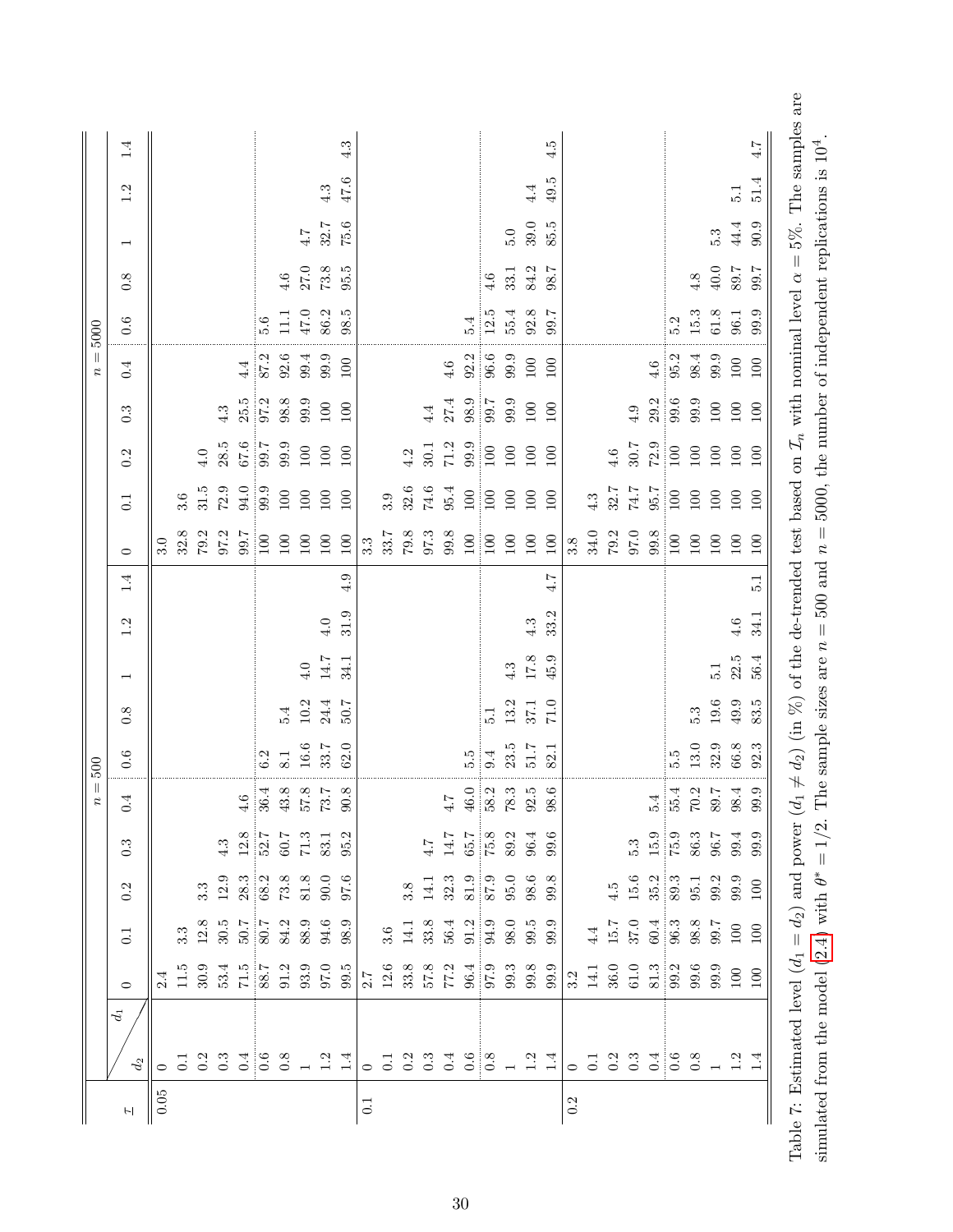| 5000<br>$n =$ | $1.4\,$<br>1.2<br>$\overline{\phantom{0}}$<br>0.8<br>0.6<br>0.4<br>$0.\overline{3}$ |          |              |                    | $4.6\,$                                    | $4.6\,$<br>25.4  | 5.5<br>97.5                                                                                                           | 4.5<br>$11.0$<br>$86.7$<br>$89.3$<br>$89.3$<br>99.1 | $4.9$<br>$26.0\,$<br>46.4<br>99.9 | 4.4<br>$32.6\,$<br>73.7<br>87.0<br>99.9<br>$100\,$ | 4.2<br>47.1<br>$76.0\,$<br>95.7<br>98.3<br>100<br>100 |       |                  |     | $4.6\,$          | 27.5                                                                                                                                                                                                                                                                                                                               | 5.3<br>$\frac{4.7}{1.4}$<br>99.1 | 4.6<br>12.5<br>$96.5\,$<br>99.7 | $4.7\,$<br>33.2<br>$54.8\,$<br>$99.8\,$<br>$100\,$ | 4.4<br>38.7<br>83.9<br>93.2<br>$100\,$<br>100                        | 4.6<br>49.3<br>85.2<br>98.6<br>7.66<br>100<br>100 |     |                                 |             | 4.7                 | $4.6\,$<br>28.8                                                                                | 5.4<br>$94.6$<br>$98.0$<br>99.4                                   | 4.5<br>$15.6\,$<br>99.9 | 4.8<br>$41.1\,$<br>$60.7\,$<br>9.9<br>$100\,$ | $4.6\,$<br>44.7<br>$89.6\,$<br>$96.4\,$<br>$100\,$<br>$100\,$ | 100            |
|---------------|-------------------------------------------------------------------------------------|----------|--------------|--------------------|--------------------------------------------|------------------|-----------------------------------------------------------------------------------------------------------------------|-----------------------------------------------------|-----------------------------------|----------------------------------------------------|-------------------------------------------------------|-------|------------------|-----|------------------|------------------------------------------------------------------------------------------------------------------------------------------------------------------------------------------------------------------------------------------------------------------------------------------------------------------------------------|----------------------------------|---------------------------------|----------------------------------------------------|----------------------------------------------------------------------|---------------------------------------------------|-----|---------------------------------|-------------|---------------------|------------------------------------------------------------------------------------------------|-------------------------------------------------------------------|-------------------------|-----------------------------------------------|---------------------------------------------------------------|----------------|
|               | 0.2<br>0.1                                                                          |          | $\ddot{4.0}$ | 4.5<br>30.7        | 28.6<br>7.87                               | $67.4\,$<br>94.1 | 99.9                                                                                                                  | $39.5$<br>$39.9$<br>$100\,$                         | $100\,$<br>$100\,$                | $100\,$<br>100                                     | 100<br>100                                            |       | 4.3              | 7.4 | $29.7\,$         | $\frac{6.60}{6.02}$<br>$\begin{array}{c} 32.1 \\ 75.5 \\ 95.4 \\ 100 \end{array}$                                                                                                                                                                                                                                                  |                                  | $100\,$<br>$100\,$              | $100\,$<br>100                                     | 100<br>100                                                           | 100<br>100                                        |     | $4.8$                           | 4.9         | 30.9                | $\begin{array}{c} 32.7 \\ 75.3 \\ 95.9 \\ 100 \end{array}$                                     | $\frac{72.3}{99.9}$                                               | 99.9<br>$100\,$         | $100\,$<br>$100\,$                            | $100\,$<br>100                                                | 100<br>$100\,$ |
|               | $\circ$                                                                             | 3.1      | 33.0         | 1.67               | 96.9                                       | 99.7             | 100                                                                                                                   | $100\,$                                             | $100\,$                           | $100\,$                                            | $100\,$                                               | 3.4   | $34.0\,$         |     | $7.67$<br>7.97.4 | 99.9                                                                                                                                                                                                                                                                                                                               | $\frac{100}{2}$                  | $100\,$                         | $100\,$                                            | $100\,$                                                              | $100\,$                                           | 3.9 | 34.4                            | $6.8^\circ$ | 97.3                | 99.8                                                                                           | 100                                                               | 100                     | $100\,$                                       | $100\,$                                                       | $100\,$        |
|               | 1.4                                                                                 |          |              |                    |                                            |                  |                                                                                                                       |                                                     |                                   |                                                    | 4.9                                                   |       |                  |     |                  |                                                                                                                                                                                                                                                                                                                                    |                                  |                                 |                                                    |                                                                      | 4.8                                               |     |                                 |             |                     |                                                                                                |                                                                   |                         |                                               |                                                               | 5.6            |
|               | 1.2                                                                                 |          |              |                    |                                            |                  |                                                                                                                       |                                                     |                                   | 4.0                                                | 32.6                                                  |       |                  |     |                  |                                                                                                                                                                                                                                                                                                                                    |                                  |                                 |                                                    | $4.1\,$                                                              | 33.6                                              |     |                                 |             |                     |                                                                                                |                                                                   |                         |                                               | 4.6                                                           | 34.5           |
|               | $\overline{ }$                                                                      |          |              |                    |                                            |                  |                                                                                                                       |                                                     | $\ddot{ }$                        | 14.5                                               | 34.5                                                  |       |                  |     |                  |                                                                                                                                                                                                                                                                                                                                    |                                  |                                 | 4.2                                                | $18.5\,$                                                             | 46.7                                              |     |                                 |             |                     |                                                                                                |                                                                   |                         | $\frac{1}{2}$                                 | $22.8$                                                        | 56.4           |
|               | 0.8                                                                                 |          |              |                    |                                            |                  |                                                                                                                       | 5.8                                                 | $10.5\,$                          | 24.3                                               | 50.9                                                  |       |                  |     |                  |                                                                                                                                                                                                                                                                                                                                    |                                  | 5.3                             | $13.6\,$                                           | 36.5                                                                 | 71.3                                              |     |                                 |             |                     |                                                                                                |                                                                   | 5.2                     | $19.6\,$                                      | 49.2                                                          | 83.7           |
| $i = 500$     | $0.6\,$                                                                             |          |              |                    |                                            |                  | $6.1\,$                                                                                                               |                                                     | $7.5\phantom{1}5.3$               | 34.1                                               | 62.6                                                  |       |                  |     |                  |                                                                                                                                                                                                                                                                                                                                    | 5.5                              | $8.8\,$                         | 23.5                                               | 51.6                                                                 | 82.2                                              |     |                                 |             |                     |                                                                                                | 5.3                                                               | 12.5                    | 33.0                                          | 67.1                                                          | 92.0           |
|               | 4<br>$\dot{\circ}$                                                                  |          |              |                    |                                            | $\infty$         |                                                                                                                       |                                                     |                                   | 9.9<br>55.5<br>55.7<br>59.6                        |                                                       |       |                  |     |                  |                                                                                                                                                                                                                                                                                                                                    |                                  |                                 |                                                    | $\begin{array}{c} 4.9 \\ 45.5 \\ 8.6 \\ 78.1 \\ 28.8 \\ \end{array}$ |                                                   |     |                                 |             |                     |                                                                                                | $\begin{array}{c} 5.3 \\ 5.4 \\ 7.8 \\ 8.5 \\ 9.9 \\ \end{array}$ |                         |                                               |                                                               |                |
|               | $0.\overline{3}$                                                                    |          |              |                    |                                            |                  | $4.2$<br>$13.0$<br>$53.2$<br>$70.5$<br>$70.5$<br>$94.7$<br>$94.7$                                                     |                                                     |                                   |                                                    |                                                       |       |                  |     |                  | $4.6$<br>$14.5$<br>$15.7$<br>$75.6$<br>$75.0$<br>$99.5$<br>$99.5$                                                                                                                                                                                                                                                                  |                                  |                                 |                                                    |                                                                      |                                                   |     |                                 |             |                     | $\frac{5.2}{15.7}$<br>$\frac{15.7}{76.1}$<br>$\frac{86.2}{99.7}$<br>$\frac{99.9}{99.9}$        |                                                                   |                         |                                               |                                                               |                |
|               | 0.2                                                                                 |          |              |                    | $\begin{array}{c} 3.7 \\ 13.3 \end{array}$ |                  | $\begin{array}{c} 28.3 \\ 68.4 \\ 73.6 \\ 82.9 \\ 96.8 \\ \end{array}$                                                |                                                     |                                   |                                                    |                                                       |       |                  |     |                  |                                                                                                                                                                                                                                                                                                                                    |                                  |                                 |                                                    |                                                                      |                                                   |     |                                 |             | $4.8\phantom{}16.2$ | $\begin{array}{c} 4.6 \\ 8.7 \\ 8.9 \\ 9.9 \\ 9.9 \\ 9.9 \\ 100 \\ \end{array}$                |                                                                   |                         |                                               |                                                               |                |
|               | $\overline{0.1}$                                                                    |          |              | $\frac{3.0}{12.2}$ | 30.1                                       |                  | $\begin{array}{cccccc} 49.6 & 0 & 0 & 4 & 6 & 0 \\ 80.0 & 0 & 3 & 4 & 6 & 0 \\ 80 & 8 & 8 & 3 & 5 & 0 \\ \end{array}$ |                                                     |                                   |                                                    |                                                       |       | $3.\overline{3}$ |     |                  | $\begin{array}{cccccc} 1 & 3 & 3 & 8 \\ 3 & 3 & 3 & 5 \\ 5 & 5 & 5 & 6 \\ 7 & 8 & 3 & 3 \\ 8 & 9 & 3 & 3 \\ 9 & 1 & 1 & 5 \\ 1 & 1 & 1 & 5 \\ 1 & 1 & 1 & 5 \\ 1 & 1 & 1 & 5 \\ 1 & 1 & 1 & 5 \\ 1 & 1 & 1 & 5 \\ 1 & 1 & 1 & 5 \\ 1 & 1 & 1 & 5 \\ 1 & 1 & 1 & 5 \\ 1 & 1 & 1 & 5 \\ 1 & 1 & 1 & 5 \\ 1 & 1 & 1 & 5 \\ 1 & 1 & 1$ |                                  |                                 |                                                    |                                                                      |                                                   |     | $\overline{1.4}$                | $15.0\,$    |                     |                                                                                                |                                                                   |                         |                                               |                                                               |                |
|               | $\circ$                                                                             |          |              |                    |                                            |                  |                                                                                                                       |                                                     |                                   |                                                    |                                                       |       |                  |     |                  | $\begin{array}{l} 2.7 \\ 1.2.8 \\ 12.7 \\ 32.7 \\ 58.2 \\ 78.0 \\ 78.0 \\ 96.7 \\ 96.3 \\ 99.3 \\ 99.8 \\ 100 \\ \end{array}$                                                                                                                                                                                                      |                                  |                                 |                                                    |                                                                      |                                                   |     |                                 |             |                     | $3.2$<br>$14.1$<br>$35.5$<br>$61.3$<br>$51.7$<br>$51.7$<br>$59.9$<br>$59.9$<br>$50.0$<br>$100$ |                                                                   |                         |                                               |                                                               |                |
|               | $d_1$<br>$d_2\,$<br>$\vdash$                                                        | $0.05\,$ |              |                    |                                            |                  | $0 1 2 3 3 4 6 8 1 2 1$                                                                                               |                                                     |                                   |                                                    | $\ddot{1}$                                            | $\Xi$ |                  |     |                  | $0$ $\begin{array}{ccc} 0 & 0 & 0 & 0 & 0 \\ 0 & 0 & 0 & 0 & 0 \\ 0 & 0 & 0 & 0 & 0 \end{array}$                                                                                                                                                                                                                                   |                                  |                                 |                                                    |                                                                      |                                                   | 0.2 | $\overline{0}$ . $\overline{1}$ |             |                     | $3.3$ $\frac{4}{9}$ $\frac{6}{9}$ $\frac{8}{9}$ $\frac{1}{1}$                                  |                                                                   |                         |                                               | $1.3$<br>$1.4$                                                |                |

<span id="page-30-0"></span>simulated from the model (6.3) with  $a = 1$ ,  $b = .01$  (for sample size  $n = 500$ ) and  $a = 1$ ,  $b = .001$  (for sample size  $n = 5000$ ). The number of Table 8: Estimated level  $(d_1 = d_2)$  and power  $(d_1 \neq d_2)$  (in %) of the de-trended test based on  $\mathcal{I}_n$  with nominal level  $\alpha = 5\%$ . The samples are Table 8: Estimated level  $(d_1 = d_2)$  and power  $(d_1 \neq d_2)$  (in %) of the de-trended test based on  $\mathcal{I}_n$  with nominal level  $\alpha = 5\%$ . The samples are simulated from the model  $(6.3)$  with  $a = 1$ ,  $b = .01$  (for sample size  $n = 500$ ) and  $a = 1$ ,  $b = .001$  (for sample size  $n = 5000$ ). The number of independent replications is  $10^4$ . independent replications is 104.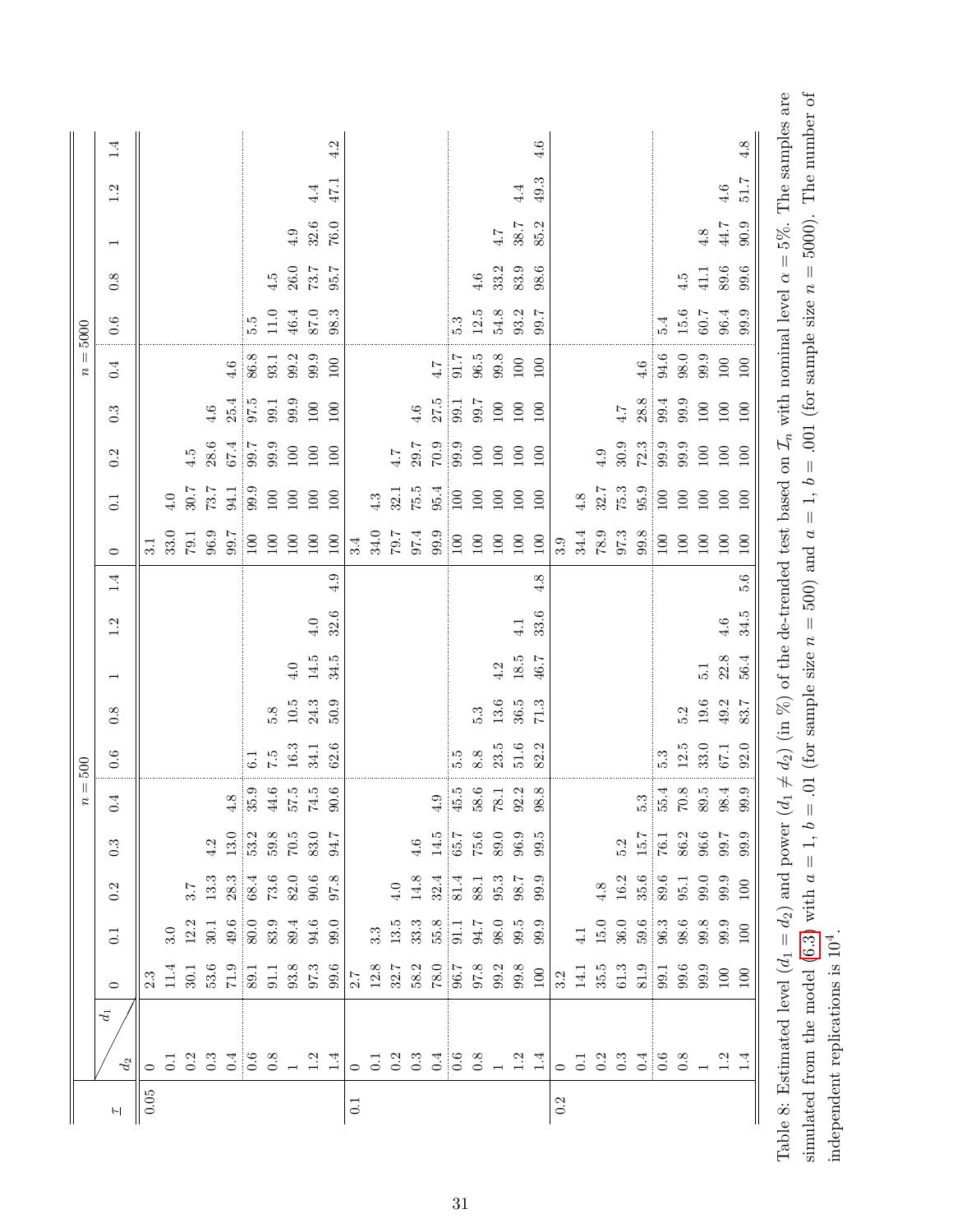# <span id="page-31-0"></span>8 Appendix: proofs

*Proof of Proposition [4.1.](#page-7-0)* (i) Without loss of generality, we will assume that  $A_{n1} = A_{n2} = 0$  in what follows. Write  $z_{n1}(\tau) := \gamma_{n1}^{-1} S_{\lfloor n\tau \rfloor}, (n/\gamma_{n1}^2) V_{\lfloor n\tau \rfloor}(X) = \sum_{i=1}^6 U_{ni}(\tau)$ , where the terms

$$
U_{n1}(\tau) := (n^2/|n\tau|^2) \int_0^{\lfloor n\tau \rfloor/n} z_{n1}^2(u) du,
$$
  
\n
$$
U_{n2}(\tau) := -2(n^2/|n\tau|^2) z_{n1}(\tau) \int_0^{\lfloor n\tau \rfloor/n} (|nu|/|n\tau|) z_{n1}(u) du,
$$
  
\n
$$
U_{n3}(\tau) := (n^2/|n\tau|^2) z_{n1}^2(\tau) \int_0^{\lfloor n\tau \rfloor/n} (|nu|/|n\tau|)^2 du,
$$
  
\n
$$
U_{n4}(\tau) := -(n^3/|n\tau|^3) \Big( \int_0^{\lfloor n\tau \rfloor/n} z_{n1}(u) du \Big)^2,
$$
  
\n
$$
U_{n5}(\tau) := 2(n^3/|n\tau|^3) z_{n1}(\tau) \Big( \int_0^{\lfloor n\tau \rfloor/n} z_{n1}(u) du \Big) \int_0^{\lfloor n\tau \rfloor/n} (|nu|/|n\tau|) du,
$$
  
\n
$$
U_{n6}(\tau) := -(n^3/|n\tau|^3) z_{n1}^2(\tau) \Big( \int_0^{\lfloor n\tau \rfloor/n} (|nu|/|n\tau|) du \Big)^2
$$

tend in distribution, as  $n \to \infty$ , to the corresponding limit quantities

$$
U_1(\tau) := \tau^{-2} \int_0^{\tau} Z_1^2(u) du,
$$
  
\n
$$
U_2(\tau) := -2\tau^{-2} Z_1(\tau) \int_0^{\tau} (u/\tau) Z_1(u) du,
$$
  
\n
$$
U_3(\tau) := \tau^{-2} Z_1^2(\tau) \int_0^{\tau} (u/\tau)^2 du,
$$
  
\n
$$
U_4(\tau) := -\tau^{-3} \Big( \int_0^{\tau} Z_1(u) du \Big)^2,
$$
  
\n
$$
U_5(\tau) := 2\tau^{-3} Z_1(\tau) \Big( \int_0^{\tau} Z_1(u) du \Big) \int_0^{\tau} (u/\tau) du,
$$
  
\n
$$
U_6(\tau) := -\tau^{-3} Z_1^2(\tau) \Big( \int_0^{\tau} (u/\tau) du \Big)^2.
$$

Note  $Q_{\tau}(Z_1) = \sum_{i=1}^{6} U_i(\tau)$  a.s. for each  $\tau \in (0, v_1]$ . The joint convergence

<span id="page-31-1"></span>
$$
(U_{n1}(\tau),\ldots,U_{n6}(\tau))\longrightarrow_d (U_1(\tau),\ldots,U_6(\tau))
$$
\n(8.1)

at each fixed point  $\tau \in (0, v_1]$  can be easily derived from the (marginal) convergence  $\gamma_{n1}^{-1}S_{\lfloor n\tau \rfloor} \longrightarrow_{D[0, v_1]}$  $Z_1(\tau)$  in [\(4.1\)](#page-7-4). The convergence in [\(8.1\)](#page-31-1) easily extends to the joint convergence at any finite number of points  $0 < \tau_1 < \cdots < \tau_m \leq \upsilon_1$  . In other words,

<span id="page-31-2"></span>
$$
(n/\gamma_{n1}^2)V_{\lfloor n\tau \rfloor}(X) \longrightarrow_{\text{fdd}(0,\nu_1]} Q_{\tau}(Z_1). \tag{8.2}
$$

In a similar way,

$$
\gamma_{n2}^{-1} S_{\lfloor n\tau \rfloor}^* \longrightarrow_{D[0,1-v_0]} Z_2(\tau),
$$

implies

<span id="page-31-3"></span>
$$
(n/\gamma_{n2}^2)V_{n-[n\tau]}^*(X) \longrightarrow_{\text{fdd}[v_0,1)} Q_{1-\tau}(Z_2). \tag{8.3}
$$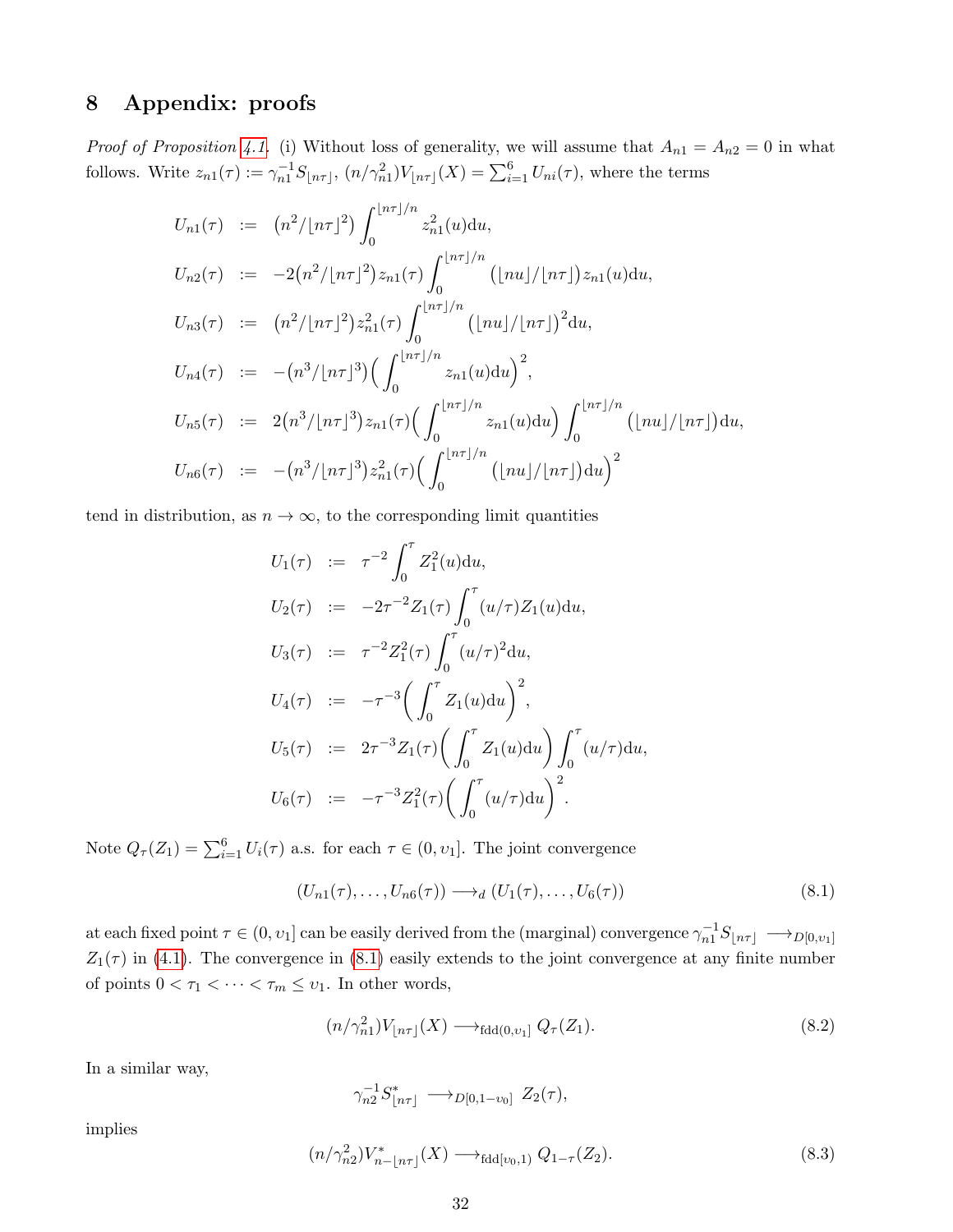It is clear from the joint convergence in  $(4.1)$  that  $(8.2)$ ,  $(8.3)$  extend to the joint convergence of finite-dimensional distributions, in other words, that [\(4.2\)](#page-7-3) holds with  $\rightarrow_{D(0,v_1)\times D(v_0,1)}$  replaced by

#### $\longrightarrow_{\text{fdd}(0,v_1]\times [v_0,1)}$ .

It remains to prove the tightness in  $D(0, v_1] \times D[v_0, 1]$ . To this end, it suffices to check the tightness of the marginal processes in [\(8.2\)](#page-31-2) and [\(8.3\)](#page-31-3) in the corresponding Skorokhod spaces  $D(0, v_1]$  and  $D[v_0, 1)$ . See, e.g., [Ferger and Vogel \(2010\)](#page-37-12), [Whitt \(1970\)](#page-40-3).

Let us prove the tightness of the l.h.s. in [\(8.2\)](#page-31-2) in  $D(0, v_1]$ , or, equivalently, the tightness in  $D[v, v_1]$ , for any  $0 < v < v_1$ . Let  $\Upsilon_n(\tau) := (n/\gamma_{n1}^2)V_{\lfloor n\tau \rfloor}(X)$ . Since  $\{\Upsilon_n(v), n \geq 1\}$  is tight by [\(8.2\)](#page-31-2), it suffices to show that for any  $\epsilon_1, \epsilon_2 > 0$  there exist  $\delta > 0$  and  $n_0 \ge 1$  such that

<span id="page-32-0"></span>
$$
P(\omega_{\delta}(\Upsilon_n) \ge \epsilon_1) \le \epsilon_2, \qquad n \ge n_0,
$$
\n(8.4)

where

$$
\omega_{\delta}(x) := \sup \{|x(a) - x(b)| : v \le a < b \le v_1, a - b < \delta\}
$$

is the continuity modulus of a function  $x \in D[v, v_1]$ ; see Billingsley [\(1968,](#page-37-13) Theorem 8.2). Since  $\Upsilon_n(\tau) = \sum_{i=1}^6 U_{ni}(\tau)$ , it suffices to show [\(8.4\)](#page-32-0) with  $\Upsilon_n$  replaced by  $U_{ni}$ ,  $i = 1, \ldots, 6$ , in other words,

<span id="page-32-1"></span>
$$
P(\omega_{\delta}(U_{ni}) \ge \epsilon_1) \le \epsilon_2, \qquad n \ge n_0, \quad i = 1, ..., 6.
$$
\n
$$
(8.5)
$$

We verify [\(8.5\)](#page-32-1) for  $i = 2$  only since the remaining cases follow similarly. Write  $U_{n2}(\tau) = \prod_{i=1}^{3} H_{ni}(\tau)$ , where  $H_{n1}(\tau) := -2(n^2/[(n\tau)]^2)$ ,  $H_{n2}(\tau) := z_{n1}(\tau)$ ,  $H_{n3}(\tau) := \int_0^{\lfloor n\tau \rfloor/n} (|nu|/[n\tau]) z_{n1}(u) du$ . Then  $P(\omega_{\delta}(U_{n2}) \geq \epsilon_1) \leq \sum_{i=1}^3 \left[ P(\omega_{\delta}(H_{ni}) \geq \epsilon_1/(3K)) + P(\prod_{j \neq i} ||H_{nj}|| > K) \right]$ , where  $||x|| := \sup\{|x(a)| :$  $v \le a \le v_1$  is the sup-norm. Relation [\(4.1\)](#page-7-4) implies that the probability  $P\left(\sum_{i=1}^3 ||H_{ni}|| > K\right)$  can be made arbitrary small for all  $n > n_0(K)$  by a suitable choice of K. By same relation [\(4.1\)](#page-7-4) assumed under the uniform topology, for a given  $\epsilon_1/K$ , we have that  $\lim_{\delta \to 0} \limsup_{n \to \infty} P(\omega_{\delta}(H_{ni}) \ge \epsilon_1/K) = 0$ . This proves [\(8.5\)](#page-32-1) and the functional convergence  $(n/\gamma_{n1}^2)V_{\lfloor n\tau \rfloor}(X) \longrightarrow_{D(0,v_1]} Q_{\tau}(Z_1)$ . The proof of  $(n/\gamma_{n2}^2)V_{n-|n\tau|}^*(X) \longrightarrow_{D[v_0,1)} Q_{1-\tau}(Z_2)$  is analogous. This concludes the proof of part (i), since the continuity of the limit process in [\(4.2\)](#page-7-3) is immediate from continuity of  $(Z_1(\tau_1), Z_2(\tau_2))$  and the definition of  $Q_{\tau}$  in [\(3.6\)](#page-5-5).

(ii) Note that [\(4.3\)](#page-7-6) and the a.s. continuity of  $\tau \mapsto Q_{\tau}(Z_1)$  guarantees that  $\inf_{\tau \in \mathcal{T}} Q_{\tau}(Z_1) > 0$  a.s. Therefore relations [\(4.4\)](#page-7-5) follow from [\(4.2\)](#page-7-3) and the continuous mapping theorem.

(iii) Follows from [\(4.2\)](#page-7-3) and the fact that  $Z_1(\tau) = 0, \tau \in \mathcal{T}$  implies  $Q_\tau(Z_1) = 0, \tau \in \mathcal{T}$ .

Proof of [\(5.4\)](#page-9-3). Let first  $-.5 < d < .5$  and  $b_i := (a \star \pi(d))_i - \kappa \pi_i(d), i = 0, 1, \ldots$  Consider the stationary process  $\widetilde{X}_j := X_j - X_j^{\dagger} = \sum_{i=0}^{\infty} b_i \zeta_{j-i}$  with spectral density  $\widetilde{f}(x) = |\hat{a}(x) - \kappa|^2 g(x)$ , where  $\hat{a}(x) =$  $\sum_{j=0}^{\infty} a_j e^{-ijx}$ ,  $i := \sqrt{-1}$  and  $g(x) := (2\pi)^{-1} |1 - e^{-ix}|^{-2d}$  is the spectral density of FARIMA(0, d, 0). We have

$$
E\left(\sum_{j=1}^{n} (X_j - X_j^{\dagger})\right)^2 = \int_{-\pi}^{\pi} \tilde{f}(x) D_n^2(x) dx, \qquad D_n(x) := \frac{\sin(nx/2)}{\sin(x/2)}.
$$
 (8.6)

Since  $\hat{a}(x)$  is bounded and continuous on  $[-\pi, \pi]$ ,  $\hat{a}(0) = \kappa$ , it follows that  $\tilde{f}(x) = o(|x|^{-2d})$   $(x \to 0)$ , which in turn implies [\(5.4\)](#page-9-3) for  $-0.5 < d < 0.5$ ; see e.g. [Giraitis et al. \(2012,](#page-37-10) proof of Proposition 3.3.1).

Next, let  $0.5 < d < 1.5$ . Then  $X_j - X_j^{\dagger} = \sum_{k=1}^j \widetilde{X}_k$ , where the stationary process  $\widetilde{X}_k := \sum_{i=0}^{\infty} ((a \star \widetilde{X}_k)^2 + (a \star \widetilde{X}_k)^2)$  $\pi(d-1)_{i} - \kappa \pi_{i}(d-1) \zeta_{k-i}$  satisfies  $E\left(\sum_{k=1}^{j} \widetilde{X}_{k}\right)^{2} \le \epsilon(j)j^{2d-1}, \epsilon(j) \to 0, (j \to \infty)$ , see above. We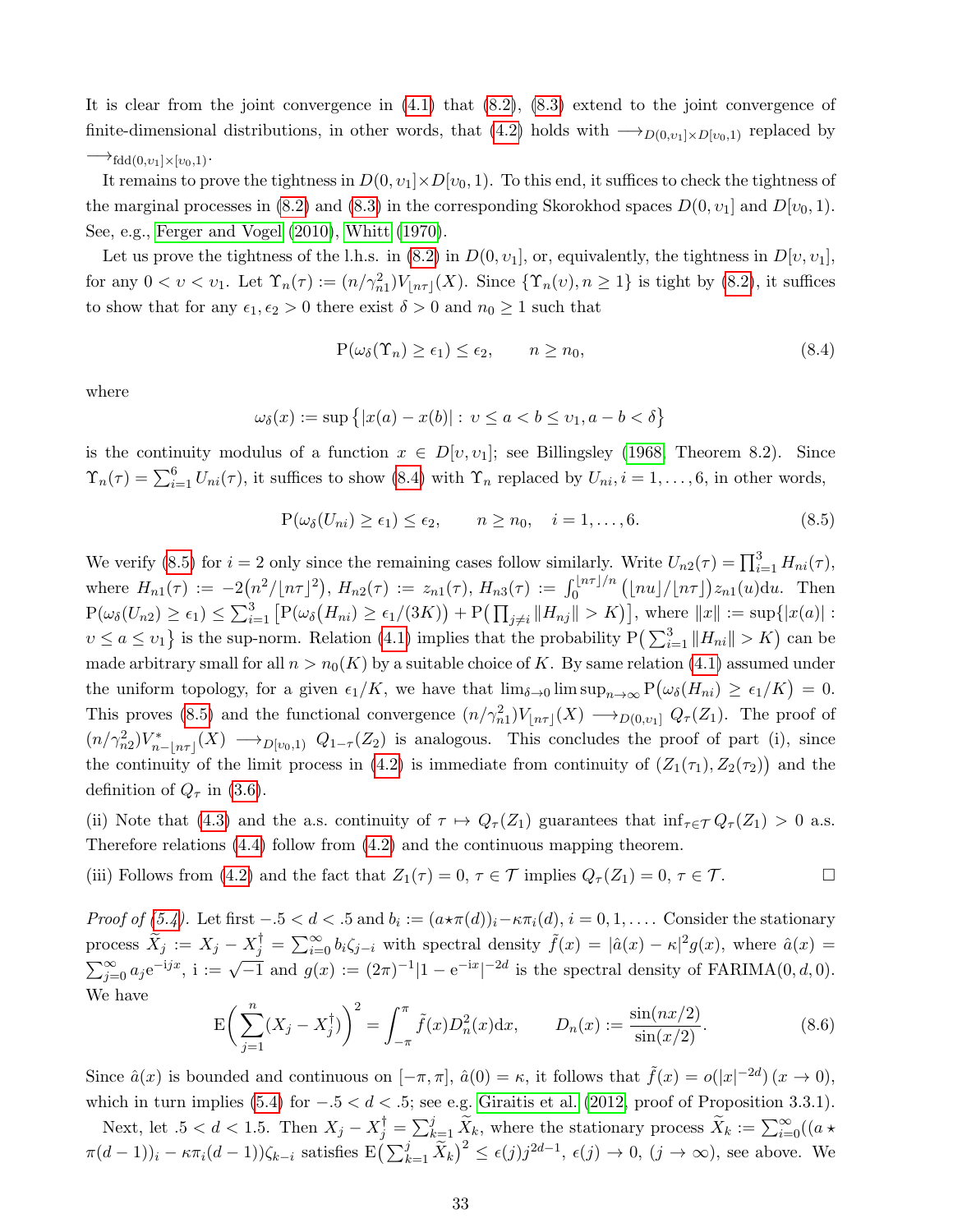have

$$
\mathcal{E}\left(\sum_{j=1}^{n}(X_{j}-X_{j}^{\dagger})\right)^{2} = \mathcal{E}\left(\sum_{j=1}^{n}\sum_{k=1}^{j}\tilde{X}_{k}\right)^{2} \leq \sum_{j_{1},j_{2}=1}^{n}\left\{\mathcal{E}\left(\sum_{k=1}^{j_{1}}\tilde{X}_{k}\right)^{2}\mathcal{E}\left(\sum_{k=1}^{j_{2}}\tilde{X}_{k}\right)^{2}\right\}^{1/2} \leq \left\{\sum_{j=1}^{n}\sqrt{\epsilon(j)j^{2d-1}}\right\}^{2} = o(n^{2d+1}).
$$

This completes the proof of  $(5.4)$ .

*Proof of Proposition [5.2.](#page-10-4)* Note first that the convergence in  $(5.6)$  for type II integrated process of  $(5.9)$ can be easily established following the proof of Proposition [5.1.](#page-9-2) Hence, it suffices to show that

<span id="page-33-0"></span>
$$
\sup_{\tau \in [0,1]} \frac{1}{n^{d+.5}} \left| \sum_{t=1}^{\lfloor n\tau \rfloor} R_t^0 \right| \to_p 0, \tag{8.7}
$$

where  $R_t^0 := (1 - L)_+^{-d} (1 - L)_-^d X_t^0 = \sum_{i=0}^{\infty} X_{-i}^0 \sum_{j=0}^{t-1} \pi_j(d) \pi_{t-j+i}(-d)$  is the contribution arising from initial values. When  $d > 0.5$ , using [\(5.10\)](#page-10-5), the Cauchy-Schwarz inequality and the fact that  $|\pi_j(d)| \leq C j^{d-1}$  we obtain

$$
\mathcal{E}\left(\frac{1}{n^{d+.5}}\sum_{t=1}^{n}|R_{t}^{0}|\right)^{2} \leq \frac{C}{n^{2d+1}}\left(\sum_{t=1}^{n}\sum_{i=0}^{\infty}\sum_{j=0}^{t-1}|\pi_{j}(d)||\pi_{t-j+i}(-d)|\right)^{2}
$$

$$
\leq \frac{C}{n^{2d+1}}\left(\sum_{1\leq j
$$

since

$$
\sum_{1 \le j < t \le n} j^{d-1} (t-j)^{-d} \le \sum_{j=1}^n j^{d-1} \sum_{k=1}^n k^{-d} \le C \begin{cases} n^d, & d > 1, \\ n \log n, & d = 1, \\ n, & \frac{1}{2} < d < 1. \end{cases}
$$

This proves  $(8.7)$ .

*Proof of Proposition [5.3.](#page-14-0)* We restrict the proof to the case (i) and  $i = 2$ , or, equivalently, to the model  $(5.17)$ , since the remaining cases can be treated similarly. Similarly as in the proof of  $(4.2)$ , it suffices to prove the joint convergence of finite-dimensional distributions in [\(5.23\)](#page-14-4) and the functional convergence of marginal processes, viz.,

<span id="page-33-1"></span>
$$
n^{-d_1-5}S_{2,lfn\tau} \longrightarrow_{D[0,\theta]} Z_{2,1}(\tau), \qquad n^{-d_2-5}S_{2,lfn\tau}^* \longrightarrow_{D[0,1-\tau]} Z_{2,2}(\tau). \tag{8.8}
$$

Since  $X_{2,t} = \sum_{j=0}^t \pi_j(d_1)\zeta_{t-j}, 1 \le t \le \lfloor n\tau \rfloor$  has constant memory parameter  $d_1$ , the proof of the first convergence in [\(8.8\)](#page-33-1) to  $Z_{2,1}(\tau) = B_{d_1+1,5}^{\text{II}}(\tau)$  is standard, and we omit it.

Consider the second convergence in [\(8.8\)](#page-33-1). It can be rewritten as

<span id="page-33-2"></span>
$$
n^{-d_2-5}S_{2,\lfloor n\tau \rfloor} \longrightarrow_{D[\underline{\tau},1]} \mathcal{Z}_2(\tau),\tag{8.9}
$$

where  $S_{2,lf}n\tau$  =  $\sum_{t=1}^{\lfloor n\tau \rfloor} X_{2,t} = \sum_{t=1}^{\lfloor n\tau \rfloor} \sum_{s=1}^t b_{2,t-s}(t) \zeta_s$ . Let us first prove the one-dimensional conver-gence in [\(8.9\)](#page-33-2) at a fixed point  $\tau \in [\underline{\tau}, 1]$ .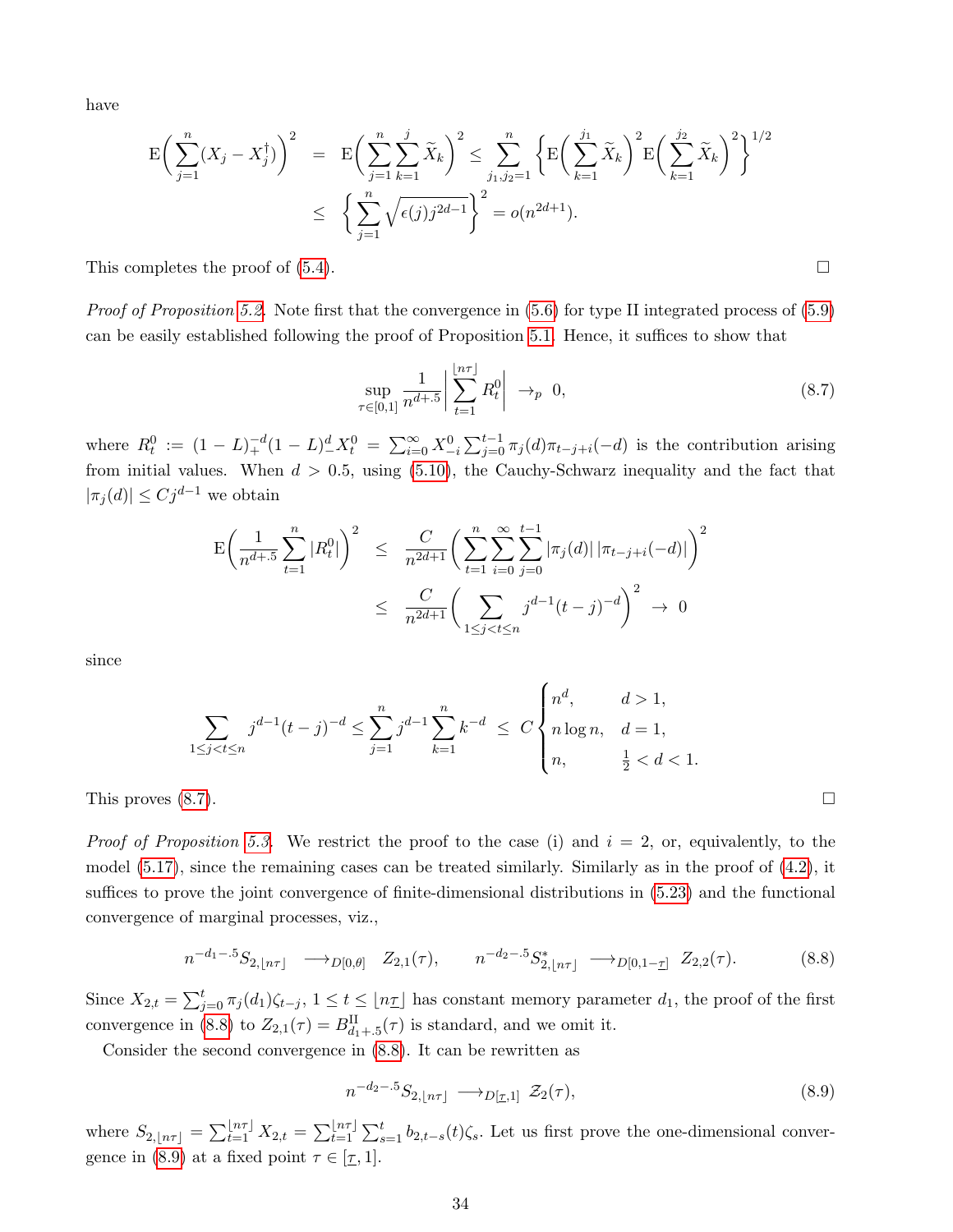We start with the case  $\tau > \bar{\theta}$ . Following the scheme of discrete stochastic integrals in [Surgailis](#page-40-4) [\(2003\)](#page-40-4), rewrite the l.h.s. of [\(8.9\)](#page-33-2) as a discrete stochastic integral

$$
n^{-d_2-5}S_{2, \lfloor n\tau \rfloor} = \int_0^{\tau} F_n(u)dz_n(u) = \int_0^{\overline{\theta}} F_n(u)dz_n(u) + \int_{\overline{\theta}}^{\tau} F_n(u)dz_n(u),
$$

where  $z_n(u) := n^{-1/2} \sum_{i=1}^{\lfloor nu \rfloor} \zeta_i$  is the partial sum process of standardized i.i.d. r.v.s, tending weakly to a Brownian motion  $\{B(u), u \in [0,1]\}$ . The integrand  $F_n$  in the above integral is equal to

$$
F_n(u) := n^{-d_2} \sum_{t=\lfloor nu \rfloor}^{\lfloor n\tau \rfloor} b_{2,t-\lfloor nu \rfloor}(t)
$$
  
= 
$$
\begin{cases} n^{-d_2} \sum_{t=\lfloor nu \rfloor}^{\lfloor n\tau \rfloor} b_{2,t-\lfloor nu \rfloor}(t), & 0 < u \leq \overline{\theta}, \\ n^{-d_2} \sum_{t=\lfloor nu \rfloor}^{\lfloor n\tau \rfloor} \pi_{t-\lfloor nu \rfloor}(d_2), & \overline{\theta} < u \leq \tau, \end{cases}
$$

where we used the fact that  $b_{2,t-|nu|}(t) = \pi_{t-|nu|}(d_2)$  for  $t \geq |nu| \geq |n\theta|$ , where  $\pi_j(d)$  are the FARIMA coefficients in [\(5.12\)](#page-11-1). Similarly, the r.h.s. of [\(8.9\)](#page-33-2) can be written as the sum of two stochastic integrals:

$$
\int_0^{\tau} F(u) \mathrm{d}B(u) = \int_0^{\overline{\theta}} F(u) \mathrm{d}B(u) + \int_{\overline{\theta}}^{\tau} F(u) \mathrm{d}B(u),
$$

where

$$
F(u) \quad := \quad \begin{cases} \Gamma(d_2)^{-1} \int_{\overline{\theta}}^{\tau} (v - u)^{d_2 - 1} e^{H(u, v)} \mathrm{d}v, & 0 < u \leq \overline{\theta}, \\ \Gamma(d_2 + 1)^{-1} (\tau - u)^{d_2}, & \overline{\theta} < u \leq \tau. \end{cases}
$$

Accordingly, using the above mentioned criterion in Surgailis [\(2003,](#page-40-4) Proposition 3.2) (see also Lemma 2.1 in Bružaitė and Vaičiulis (2005)), the one-dimensional convergence in [\(8.9\)](#page-33-2) follows from the  $L^2$ -convergence of the integrands:

<span id="page-34-0"></span>
$$
\int_0^{\overline{\theta}} |F_n(u) - F(u)|^2 du \to 0, \qquad \int_{\overline{\theta}}^{\tau} |F_n(u) - F(u)|^2 du \to 0.
$$
 (8.10)

The second relation in  $(8.10)$  is easy using the properties of FARIMA filters. Denote  $J_n$  the first integral in [\(8.10\)](#page-34-0). The integrand there can be rewritten as

<span id="page-34-2"></span>
$$
F_n(u) - F(u) = \int_u^{\overline{\theta}} n^{1 - d_2} b_{2, \lfloor nv \rfloor - \lfloor nu \rfloor} (\lfloor nv \rfloor) \mathrm{d}v + \int_{\overline{\theta}}^\tau G_n(u, v) \mathrm{d}v - n^{-d_2} (n\tau - \lfloor n\tau \rfloor) b_{2, \lfloor n\tau \rfloor - \lfloor nu \rfloor} (\lfloor n\tau \rfloor),
$$
\n(8.11)

where  $G_n(u, v) := n^{1-d_2} b_{2, \lfloor nv \rfloor - \lfloor nu \rfloor} (\lfloor nv \rfloor) - \Gamma(d_2)^{-1} (v - u)^{d_2 - 1} e^{H(u, v)}$  and  $H(u, v)$  is defined at [\(5.20\)](#page-13-2). Let us write  $b_{2,|nv|-|nu|}(\lfloor nv\rfloor) = \pi_{|nv|-|nu|}(d_2)K_n(u, v)$  where

$$
K_n(u,v) := \frac{b_{2,\lfloor nv \rfloor - \lfloor nu \rfloor}(\lfloor nv \rfloor)}{\pi_{\lfloor nv \rfloor - \lfloor nu \rfloor}(d_2)} = \prod_{i=1 \vee (\lfloor nv \rfloor - \lfloor n\overline{\theta} \rfloor)}^{\lfloor nv \rfloor - \lfloor nu \rfloor} \frac{d(\frac{\lfloor nv \rfloor - i + 1}{n}) - 1 + i}{d_2 - 1 + i}.
$$
 (8.12)

We claim that

<span id="page-34-1"></span>
$$
\lim_{n \to \infty} K_n(u, v) = e^{H(u, v)}, \qquad 0 \le u \le \overline{\theta} < v \le 1,\tag{8.13}
$$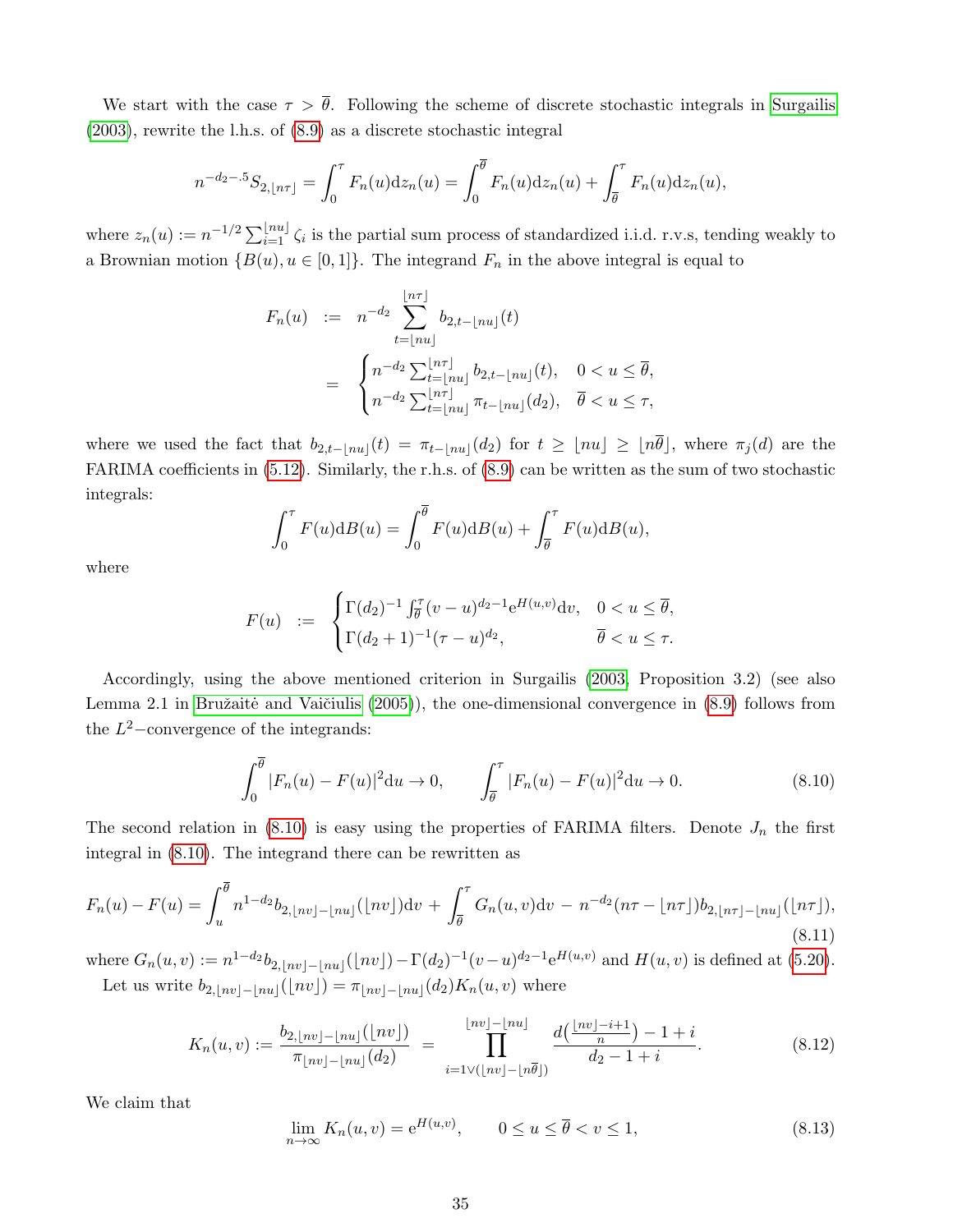Indeed,

$$
K_n(u,v) = \exp\left\{\sum_{i=1 \vee (\lfloor nv \rfloor - \lfloor n\overline{\theta} \rfloor)}^{\lfloor nv \rfloor - \lfloor nu \rfloor} \log\left(1 - \frac{d_2 - d\left(\frac{\lfloor nv \rfloor - i}{n}\right)}{d_2 - 1 + i}\right)\right\} = e^{H_n(u,v) + R_n(u,v)},
$$

where

$$
H_n(u, v) := n^{-1} \sum_{i=1 \vee (\lfloor nv \rfloor - \lfloor n\overline{\theta} \rfloor)}^{\lfloor nv \rfloor - \lfloor nu \rfloor} \frac{d(\frac{\lfloor nv \rfloor - i}{n}) - d_2}{\frac{d_2 - 1 + i}{n}} \to H(u, v),
$$
  

$$
R_n(u, v) = O\left(\sum_{i=1 \vee (\lfloor nv \rfloor - \lfloor n\overline{\theta} \rfloor)}^{\lfloor nv \rfloor - \lfloor nu \rfloor} \frac{1}{i^2}\right) = O\left(\frac{1}{1 \vee (\lfloor nv \rfloor - \lfloor n\overline{\theta} \rfloor)}\right),
$$

hence  $R_n(u, v) \to 0$  for any  $v > \overline{\theta}$ .

The proof of  $J_n \to 0$  in [\(8.10\)](#page-34-0) then follows from the following arguments. Using on one hand the fact that the ratio  $K_n(u, v)$  tends to 0 for  $0 < u < v \leq \overline{\theta}$ , on the other hand [\(8.13\)](#page-34-1), and from the well-known asymptotics  $\pi_j(d) \sim \Gamma(d)^{-1} j^{d-1}$ ,  $j \to \infty$  of FARIMA coefficients, it easily follows that  $n^{1-d_2}b_{2,|nv|-|nu|}(|nv|) \to 0$  for any  $0 < u < v \leq \overline{\theta}$ , and  $G_n(u,v) \to 0$  for any  $0 < u < v \leq 1$ fixed. Moreover, the last term in [\(8.11\)](#page-34-2) obviously tends to 0 because  $d_2 > 0$ . Since both sides of [\(8.13\)](#page-34-1) are nonnegative and bounded by 1, the above convergences extend to the proof of  $J_n \to 0$  by the dominated convergence theorem. This proves the convergence of one-dimensional distributions in [\(8.9\)](#page-33-2) for  $\tau > \overline{\theta}$ .

For  $\underline{\tau} \leq \tau \leq \overline{\theta}$ , the above convergence follows similarly by using the fact that  $K_n(u, v)$  tends to 0 for  $0 < u < v < \overline{\theta}$ .

The proof of the convergence of general finite-dimensional distributions in [\(8.9\)](#page-33-2), as well as the joint convergence of finite-dimensional distributions in [\(5.23\)](#page-14-4), can be achieved analogously, by using the Cramer-Wold device. Finally, the tightness in  $(8.9)$  follows by the Kolmorogov criterion (see, e.g. Bružaitė and Vaičiulis (2005), proof of Theorem 1.2 for details). Proposition [5.3](#page-14-0) is proved.  $\Box$ 

Proof of Proposition [6.1.](#page-16-3) Consider de-trended observations and their partial sums processes as defined by

$$
\varepsilon_j \quad := \quad X_j - (A_n - B_n) - 2B_n j, \qquad S_k(\varepsilon) \quad := \sum_{j=1}^k \varepsilon_j, \qquad S_{n-k}^*(\varepsilon) \quad := \sum_{j=k+1}^n \varepsilon_j.
$$

Note that  $S_k(\varepsilon) = S_k(X) - k(A_n - B_n) - k(k+1)B_n = S_k(X) - kA_n - k^2B_n$  and the null hypothesis  $\mathbf{H}_0^{\text{trend}}$  can be rewritten as

<span id="page-35-0"></span>
$$
\gamma_n^{-1} S_{\lfloor n\tau \rfloor}(\varepsilon) \longrightarrow_{D[0,1]} Z(\tau). \tag{8.14}
$$

For a fixed  $1 \leq k < n$ , let  $(\hat{a}_k(\varepsilon), \hat{b}_k(\varepsilon)) := \operatorname{argmin}(\sum_{j=1}^k (\varepsilon_j - a - b_j)^2), (\hat{a}_{n-k}^*(\varepsilon), \hat{b}_{n-k}^*(\varepsilon)) :=$  $\operatorname{argmin}\left(\sum_{j=k+1}^{n}(\varepsilon_j - a - b_j)^2\right)$  be the corresponding linear regression coefficients. More explicitly,

<span id="page-35-1"></span>
$$
\hat{a}_k(\varepsilon) = \frac{\left(\sum\limits_{j=1}^k j\right)\left(\sum\limits_{j=1}^k j\varepsilon_j\right) - \left(\sum\limits_{j=1}^k j^2\right)\left(\sum\limits_{j=1}^k \varepsilon_j\right)}{\left(\sum\limits_{j=1}^k j\right)^2 - k \sum\limits_{j=1}^k j^2}, \qquad \hat{b}_k(\varepsilon) := \frac{\left(\sum\limits_{j=1}^k j\right)\left(\sum\limits_{j=1}^k \varepsilon_j\right) - k \sum\limits_{j=1}^k j\varepsilon_j}{\left(\sum\limits_{j=1}^k j\right)^2 - k \sum\limits_{j=1}^k j^2}
$$
\n(8.15)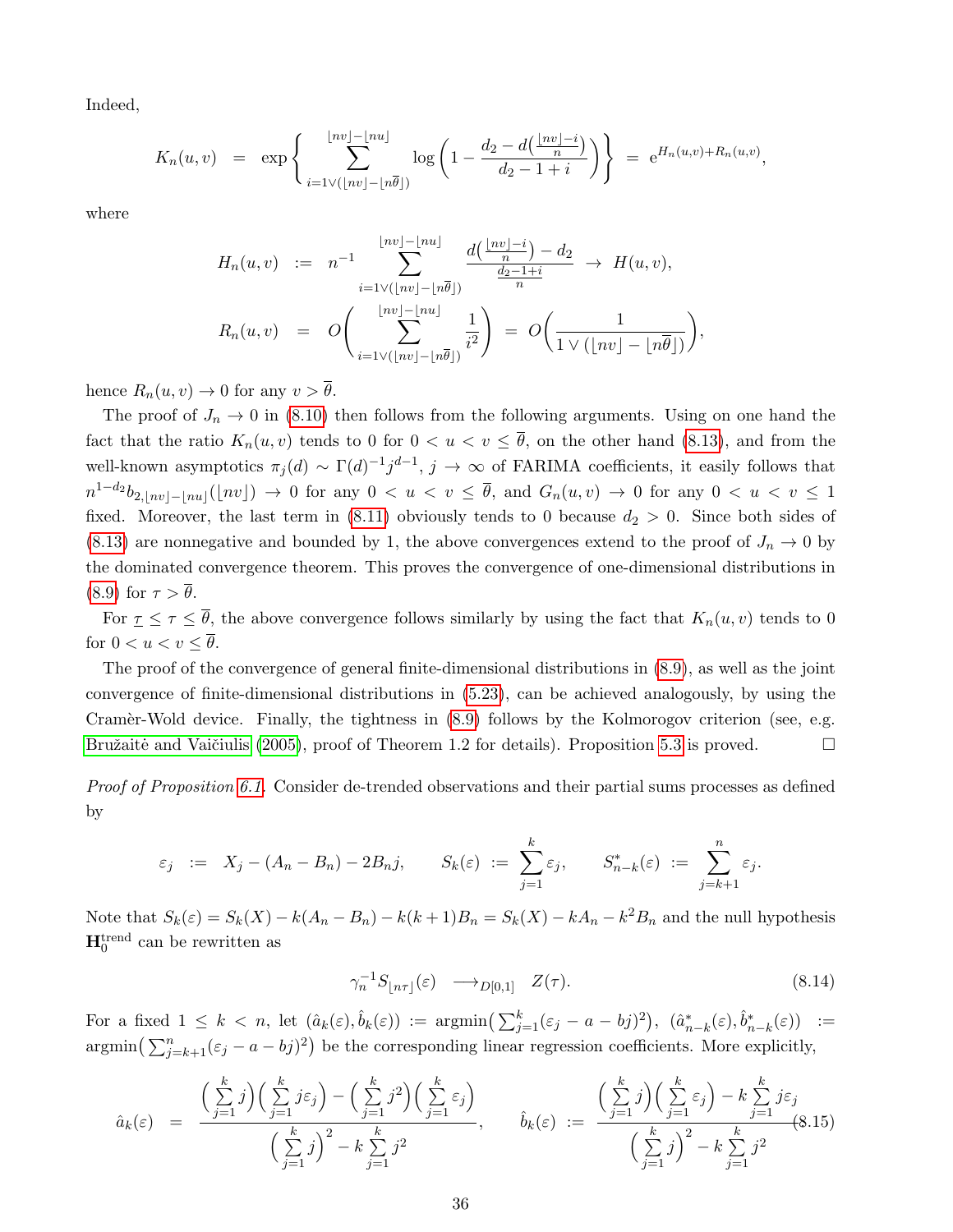It is easy to verify that  $\hat{a}_k(\varepsilon) = \hat{a}_k(X) + (B_n - A_n), \ \hat{b}_k(\varepsilon) = \hat{b}_k(X) - 2B_n$ . Hence we obtain the following expression of residual partial sums  $\widehat{S}_j = S_j(\widehat{X})$  via de-trended partial sums  $S_j(\varepsilon)$  and the above regression coefficients:

<span id="page-36-1"></span>
$$
\widehat{S}_j = S_j(\varepsilon) - j\left(\widehat{a}_k(\varepsilon) + \frac{\widehat{b}_k(\varepsilon)}{2}\right) - j^2\left(\frac{\widehat{b}_k(\varepsilon)}{2}\right)
$$
\n(8.16)

The limit behavior of  $\mathcal{V}_{\lfloor n\tau \rfloor}(X)$  follows from the limit behavior of  $\gamma_n^{-1}\widehat{S}_{\lfloor n\tau \rfloor}, u \in [0, \tau]$  similarly as in the proof of Proposition [4.1.](#page-7-0) The behavior of the first term  $\gamma_n^{-1}S_{\lfloor nu\rfloor}(\varepsilon)$  in [\(8.16\)](#page-36-1) is given in [\(8.14\)](#page-35-0). It remains to identify the limit regression coefficients  $\hat{a}_{n\tau}(\varepsilon), \hat{b}_{n\tau}(\varepsilon)$  in [\(8.16\)](#page-36-1). Clearly the denominator  $\left(\sum_{j=1}^k j\right)^2 - k\sum_{j=1}^k j^2 \sim -\frac{k^4}{12}$ . The numerators in [\(8.15\)](#page-35-1) are written in terms of  $S_k(\varepsilon)$  and  $\sum_{j=1}^k j\varepsilon_j$ . From summation by parts and [\(8.14\)](#page-35-0) we obtain

<span id="page-36-2"></span>
$$
n^{-1}\gamma_n^{-1} \sum_{j=1}^{\lfloor n\tau \rfloor} j\varepsilon_j = n^{-1}\gamma_n^{-1} \bigg( \lfloor n\tau \rfloor S_{\lfloor n\tau \rfloor}(\varepsilon) - \sum_{j=1}^{\lfloor n\tau \rfloor - 1} S_j(\varepsilon) \bigg) \longrightarrow_{D[0,1]} \tau Z(\tau) - \int_0^{\tau} Z(v) \mathrm{d}v(8.17)
$$

Relations [\(8.14\)](#page-35-0), [\(8.15\)](#page-35-1) and [\(8.17\)](#page-36-2) entail  $(\lfloor nu \rfloor / \gamma_n) \hat{a}_{\lfloor n\tau \rfloor}(\varepsilon) \to_{D[0,\tau]} u \hat{a}_{\tau}$ ,  $(\lfloor nu \rfloor^2 / (2\gamma_n)) \hat{b}_{\lfloor n\tau \rfloor}(\varepsilon) \to_{D[0,\tau]} u$  $u^2\frac{\hat{b}_\tau}{2}$ , where

<span id="page-36-0"></span>
$$
\hat{a}_{\tau} := -2\left(\frac{1}{\tau}\right)Z(\tau) + 6\left(\frac{1}{\tau}\right)^2 \int_0^{\tau} Z(v) \mathrm{d}v, \qquad \hat{b}_{\tau} := 6\left(\frac{1}{\tau}\right)^2 Z(\tau) - 12\left(\frac{1}{\tau}\right)^3 \int_0^{\tau} Z(v) \mathrm{d}v, \quad (8.18)
$$

leading to the convergence  $\gamma_n^{-1}\widehat{S}_{\lfloor nu\rfloor} \longrightarrow_{D[0,\tau]} \mathcal{Z}(u,\tau)$ , where the limit process is given in [\(6.7\)](#page-16-2). The remaining details of the proof are similar as in Proposition [4.1.](#page-7-0)  $\Box$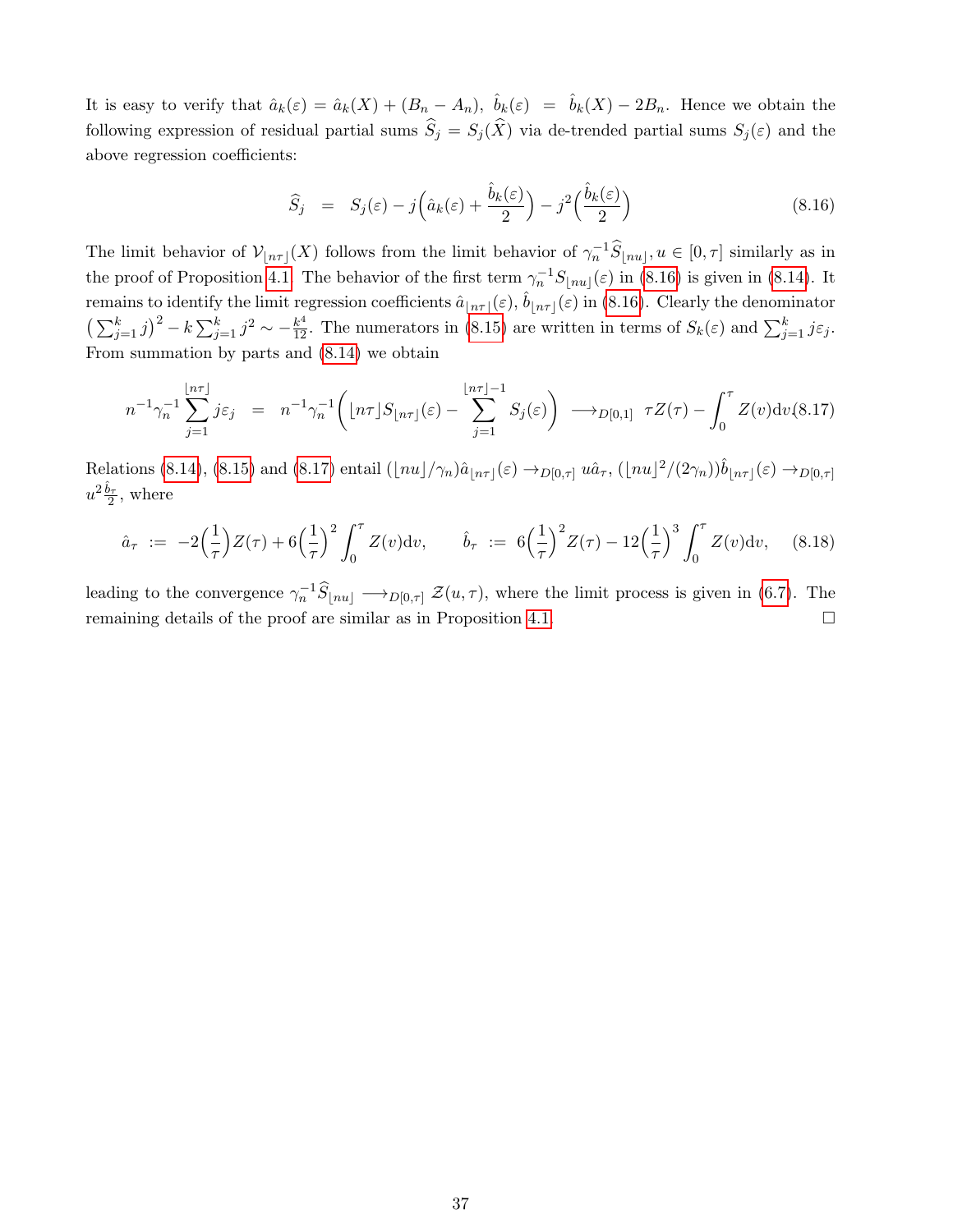# References

- <span id="page-37-5"></span>Abadir, K. M., Distaso, W., and Giraitis, L. (2007). Nonstationarity-extended local Whittle estimation. Journal of Econometrics, 141:1353–1384.
- <span id="page-37-1"></span>Bardet, J.-M. and Kammoun, I. (2008). Detecting abrupt changes of the long-range dependence or the self-similarity of a Gaussian process. C. R. Acad. Sci. Paris, Ser. I, 346:789–794.
- <span id="page-37-4"></span>Bardet, J.-M., Lang, G., Oppenheim, G., Philippe, A., Stoev, S., and Taqqu, M. S. (2003). Semiparametric estimation of the long-range dependence parameter: A survey. In Doukhan, P., Oppenheim, G., and Taqqu, M. S., editors, *Theory and Applications of Long-Range Dependence*, pages 557–577. Birkhäuser, Boston.
- <span id="page-37-0"></span>Beran, J. and Terrin, N. (1996). Testing for a change of the long-memory parameter. *Biometrika*, 83:627–638.
- <span id="page-37-13"></span>Billingsley, P. (1968). Convergence of Probability Measures. Wiley, New York.
- <span id="page-37-8"></span>Bružaitė, K. and Vaičiulis, M. (2005). Asymptotic independence of distant partial sums of linear processes. Lietuvos Matematikos Rinkinys, 45:479–500.
- <span id="page-37-2"></span>Busetti, F. and Taylor, A. M. R. (2004). Tests of stationarity against a change in persistence. *Journal* of Econometrics, 123:33–66.
- <span id="page-37-9"></span>Chan, N. H. and Terrin, N. (1995). Inference for unstable long-memory processes with applications to fractional unit root autoregressions. Annals of Statistics, 23:1662–1683.
- <span id="page-37-6"></span>Davidson, J. and de Jong, R. M. (2000). The functional central limit theorem and weak convergence to stochastic integrals II: fractionally integrated processes. Econometric Theory, 16:643–666.
- <span id="page-37-11"></span>Davidson, J. and Hashimzade, N. (2009). Type I and type II fractional Brownian motions: A reconsideration. Computational Statistics and Data Analysis, 53:2089–2106.
- <span id="page-37-7"></span>Davydov, Y. A. (1970). The invariance principle for stationary processes. *Theory of Probability and* its Applications, 15:487–498.
- <span id="page-37-12"></span>Ferger, D. and Vogel, D. (2010). Weak convergence of the empirical process and the rescaled empirical distribution function in the Skorokhod product space. Theory of Probability and its Applications, 54:609–625.
- <span id="page-37-3"></span>Giraitis, L., Kokoszka, P., Leipus, R., and Teyssière, G. (2003). Rescaled variance and related tests for long memory in volatility and levels. Journal of Econometrics, 112:265–294.
- <span id="page-37-10"></span>Giraitis, L., Koul, H. L., and Surgailis, D. (2012). *Large Sample Inference for Long Memory Processes*. Imperial College Press, London.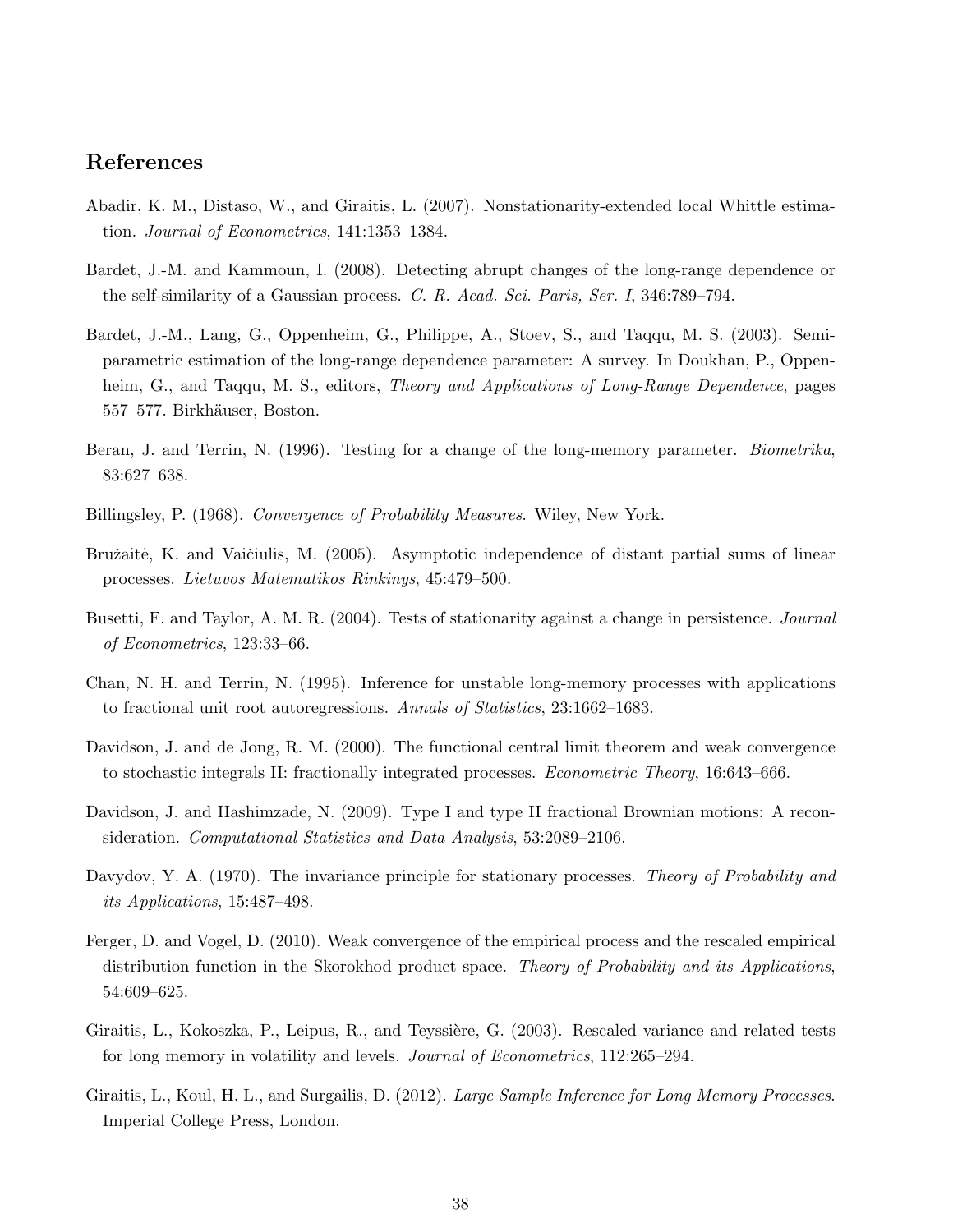- <span id="page-38-13"></span>Giraitis, L., Leipus, R., and Philippe, A. (2006). A test for stationarity versus trends and unit roots for a wide class of dependent errors. Econometric Theory, 22:989–1029.
- <span id="page-38-12"></span>Giraitis, L., Leipus, R., and Surgailis, D. (2009). ARCH( $\infty$ ) models and long memory properties. In Andersen, T. G., Davis, R. A., Kreiss, J.-P., and Mikosch, T., editors, Handbook of Financial Time Series, pages 71–84. Springer-Verlag, Berlin.
- <span id="page-38-11"></span>Giraitis, L., Robinson, P. M., and Surgailis, D. (2000). A model for long memory conditional heteroscedasticity. Annals of Applied Probability, 10:1002–1024.
- <span id="page-38-7"></span>Hassler, U. and Meller, B. (2009). Detecting a change in inflation persistence in the presence of long memory: a new approach. Goethe University, Frankfurt, Working Papers.
- <span id="page-38-1"></span>Hassler, U. and Nautz, D. (2008). On the persistence of the Eonia spread. Economics Letters, 101:184– 187.
- <span id="page-38-15"></span>Hassler, U. and Scheithauer, J. (2008). On critical values of tests against a change in persistence. Oxford Bulletin of Economics and Statistics, 70:705–710.
- <span id="page-38-10"></span>Hassler, U. and Scheithauer, J. (2011). Testing against a change from short to long memory. Statistical Papers, 52:847–870.
- <span id="page-38-4"></span>Horváth, L. (2001). Change-point detection in long-memory processes. Journal of Multivariate Analysis, 78:218–234.
- <span id="page-38-3"></span>Horváth, L. and Shao (1999). Limit theorems for quadratic forms with applications to Whittle's estimate. Annals of Applied Probability, 9:146–187.
- <span id="page-38-14"></span>Johansen, S. and Nielsen, M. Ø. (2010). Likelihood inference for a nonstationary fractional autoregressive model. Journal of Econometrics, 158:51–66.
- <span id="page-38-8"></span>Kim, J.-Y. (2000). Detection of change in persistence of a linear time series. Journal of Econometrics, 95:97–116.
- <span id="page-38-9"></span>Kim, J.-Y., Belaire-Franch, J., and Badillo Amador, R. (2002). Corrigendum to "Detection of change in persistence of a linear time series". Journal of Econometrics, 109:389–392.
- <span id="page-38-6"></span>Kokoszka, P. and Leipus, R. (2003). Detection and estimation of changes in regime. In Doukhan, P., Oppenheim, G., and Taqqu, M. S., editors, Theory and Applications of Long-Range Dependence, pages 325–337. Birkhäuser, Boston.
- <span id="page-38-2"></span>Kruse, R. (2008). Rational bubbles and changing degree of fractional integration. Diskussionspapiere der Wirtschaftswissenschaftlichen Fakultät der Universität Hannover, No. dp-394.
- <span id="page-38-0"></span>Kumar, M. S. and Okimoto, T. (2007). Dynamics of persistence in international inflation rates. Journal of Money, Credit and Banking, 39:1457–1479.
- <span id="page-38-5"></span>Lavielle, M. and Ludeña, C. (2000). The multiple change-points problem for the spectral distribution. Bernoulli, 6:845–869.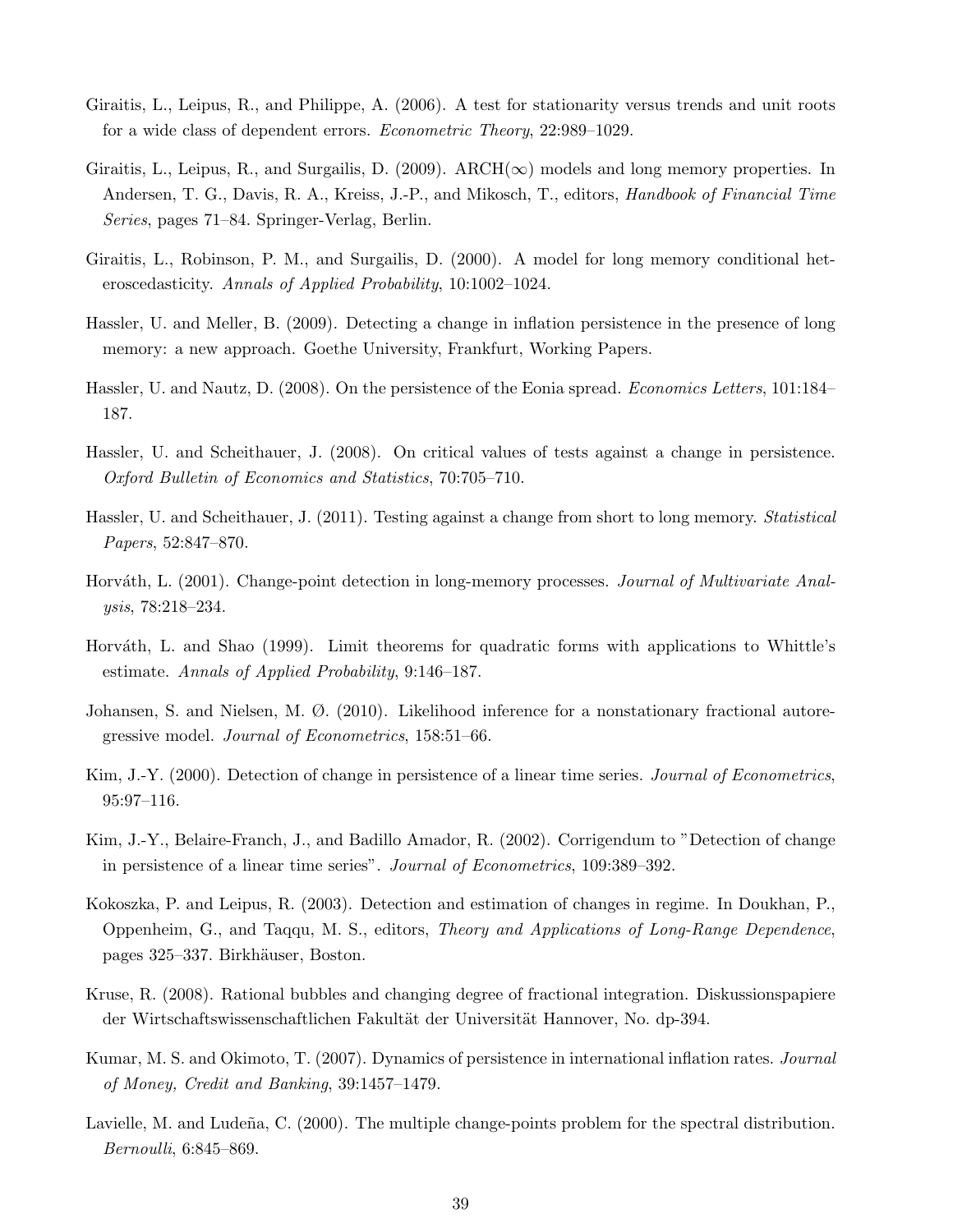- <span id="page-39-11"></span>Leipus, R. and Surgailis, D. (2010). Asymptotics of partial sums of linear processes with changing memory parameter. Preprint.
- <span id="page-39-4"></span>Leybourne, S., Taylor, R., and Kim, T.-H. (2007). CUSUM of squares-based tests for a change in persistence. Journal of Time Series Analysis, 28:408–433.
- <span id="page-39-7"></span>Liu, M. (1998). Asymptotics of nonstationary fractional integrated series. Econometric Theory, 14:641–662.
- <span id="page-39-15"></span>MacNeill, I. (1978). Properties of sequences of partial sums of polynomial regression residuals with applications to tests for change of regression at unknown times. Annals of Statistics, 6:422–433.
- <span id="page-39-9"></span>Marinucci, D. and Robinson, P. M. (1999). Alternative forms of fractional Brownian motion. Journal of Statistical Planning and Inference, 80:111–122.
- <span id="page-39-10"></span>Marinucci, D. and Robinson, P. M. (2000). Weak convergence of multivariate fractional processes. Stochastic Processes and their Applications, 86:103–120.
- <span id="page-39-1"></span>Martins, L. F. and Rodrigues, P. M. M. (2010). Testing for persistence change in fractionally integrated models: an application to world inflation rates. Banco de Portugal, Economics and Research Department, Working Papers.
- <span id="page-39-8"></span>Peligrad, M. and Utev, S. (1997). Central limit theorem for linear processes. Annals of Probability, 25:443–456.
- <span id="page-39-12"></span>Philippe, A., Surgailis, D., and Viano, M.-C. (2006a). Almost periodically correlated processes with long-memory. In Bertail, P., Doukhan, P., and Soulier, P., editors, *Dependence in Probability and* Statistics, volume 187 of Lecture Notes in Statistics, pages 159–194. Springer-Verlag, New York.
- <span id="page-39-13"></span>Philippe, A., Surgailis, D., and Viano, M.-C. (2006b). Invariance principle for a class of non stationary processes with long memory. C. R. Acad. Sci. Paris, Ser. I, 342:269–274.
- <span id="page-39-14"></span>Philippe, A., Surgailis, D., and Viano, M.-C. (2008). Time-varying fractionally integrated processes with nonstationary long memory. Theory of Probability and its Applications, 52:651–673.
- <span id="page-39-6"></span>Pollard, D. (1984). Convergence of Stochastic Processes. Springer-Verlag, New York.
- <span id="page-39-2"></span>Robinson, P. M. (1991). Testing for strong serial correlation and dynamic conditional heteroskedasticity in multiple regressions. Journal of Econometrics, 47:67–84.
- <span id="page-39-3"></span>Robinson, P. M. (1994). Efficient tests of nonstationary hypotheses. Journal of American Statistical Association, 89:1420–1437.
- <span id="page-39-0"></span>Shimotsu, K. (2006). Simple (but effective) tests of long memory versus structural breaks. Queen's University, Department of Economics, Working Papers, No. 1101.
- <span id="page-39-5"></span>Sibbertsen, P. and Kruse, R. (2009). Testing for a break in persistence under long-range dependencies. Journal of Time Series Analysis, 30:263–285.